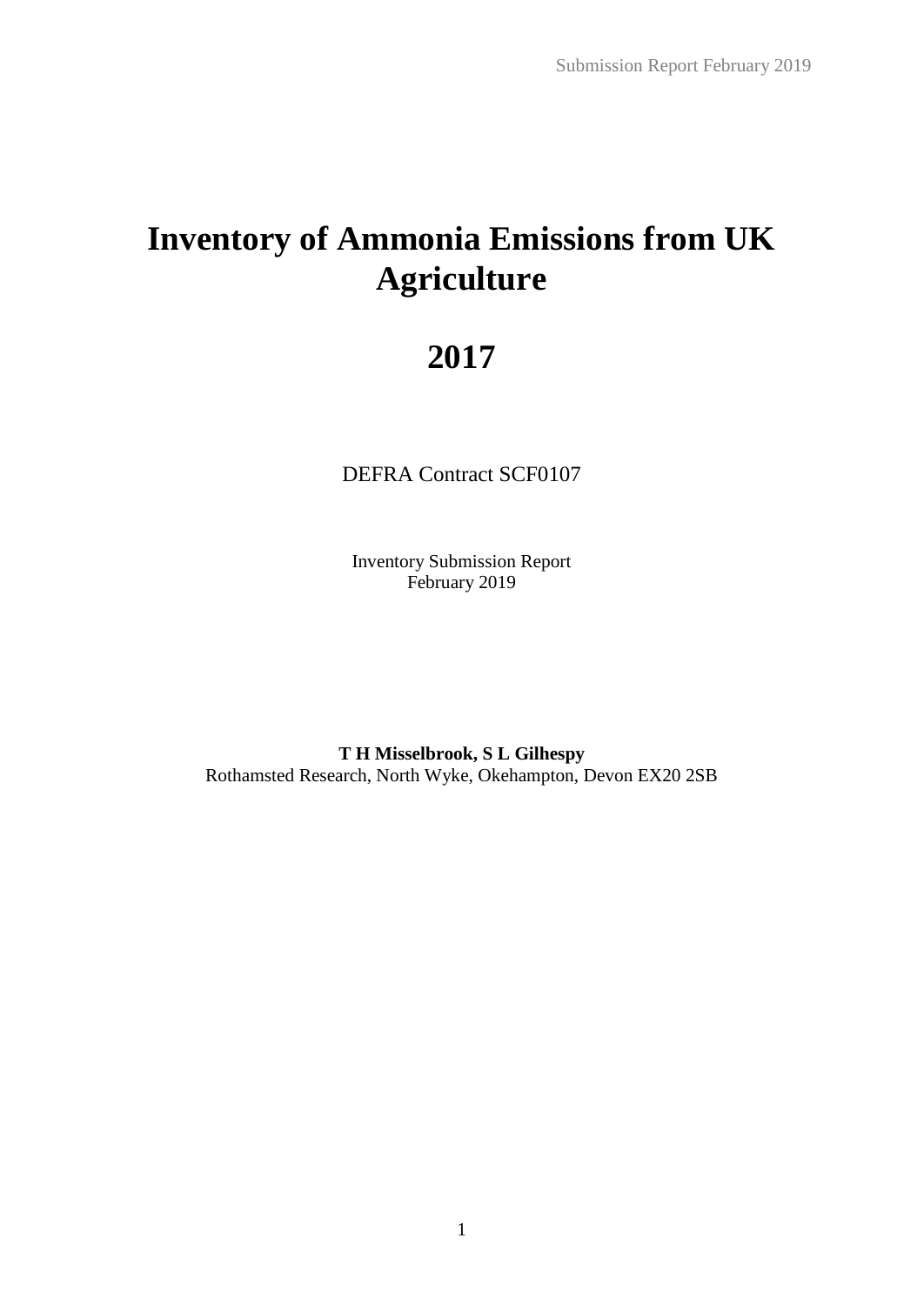# **Inventory of Ammonia Emissions from UK Agriculture – 2017**

#### *Summary*

The combined UK Agriculture GHG and Ammonia emission model was used to compile the 1990-2017 ammonia emission inventory for UK agriculture, replacing the previously used National Ammonia Reduction Strategy Evaluation System (NARSES) model (spreadsheet version). The new model includes much greater sectoral, spatial and temporal resolution and also ensures consistency of approach in terms of nitrogen flows and transformations for both the ammonia and GHG emission estimates. Year-specific livestock numbers and fertiliser N use were added for 2017 and revised as appropriate for previous years. The estimate for 2017 was 244.9 kt NH<sub>3</sub>, representing an 8.1 kt decrease from the previously reported estimate for 2016. Revisions and corrections to model parameters and historical activity data resulted in a decrease of 9.0 kt in the total estimate for 2016. Changes in activity data between 2016 and 2017 resulted in a 0.9 kt increase in emission between the two years. Ammonia emissions from agriculture have decreased by 17% over the time period 1990-2017, but have increased by 3.7% since 2005.

| <b>Source</b>              | kt $NH_3$ <sup>*</sup> | % of total |  |  |  |  |
|----------------------------|------------------------|------------|--|--|--|--|
| <b>Livestock category</b>  |                        |            |  |  |  |  |
| Cattle                     | 115.8                  | 47         |  |  |  |  |
| Dairy                      | 57.1                   | 23         |  |  |  |  |
| <b>Beef</b>                | 58.8                   | 24         |  |  |  |  |
| Sheep <sup>†</sup>         | 9.7                    | 4          |  |  |  |  |
| Pigs                       | 18.6                   | 8          |  |  |  |  |
| Poultry                    | 37.7                   | 15         |  |  |  |  |
| Horses                     | 1.2                    | 0          |  |  |  |  |
| <b>Management category</b> |                        |            |  |  |  |  |
| Grazing/outdoors           | 17.9                   | 7          |  |  |  |  |
| Housing                    | 66.2                   | 27         |  |  |  |  |
| Hard standings             | 16.6                   | 7          |  |  |  |  |
| Manure storage             | 20.8                   | 8          |  |  |  |  |
| Manure application         | 61.5                   | 25         |  |  |  |  |
| Fertiliser application     | 44.9                   | 18         |  |  |  |  |
| Sewage sludge application  | 4.2                    | 2          |  |  |  |  |
| Digestate application      | 12.8                   | 5          |  |  |  |  |
| <b>TOTAL</b>               | 244.9                  | <b>100</b> |  |  |  |  |

#### **Table 1. Estimate of ammonia emission from UK agriculture for 2017**

† Including goats and deer

\* Totals may differ from sum of components due to rounding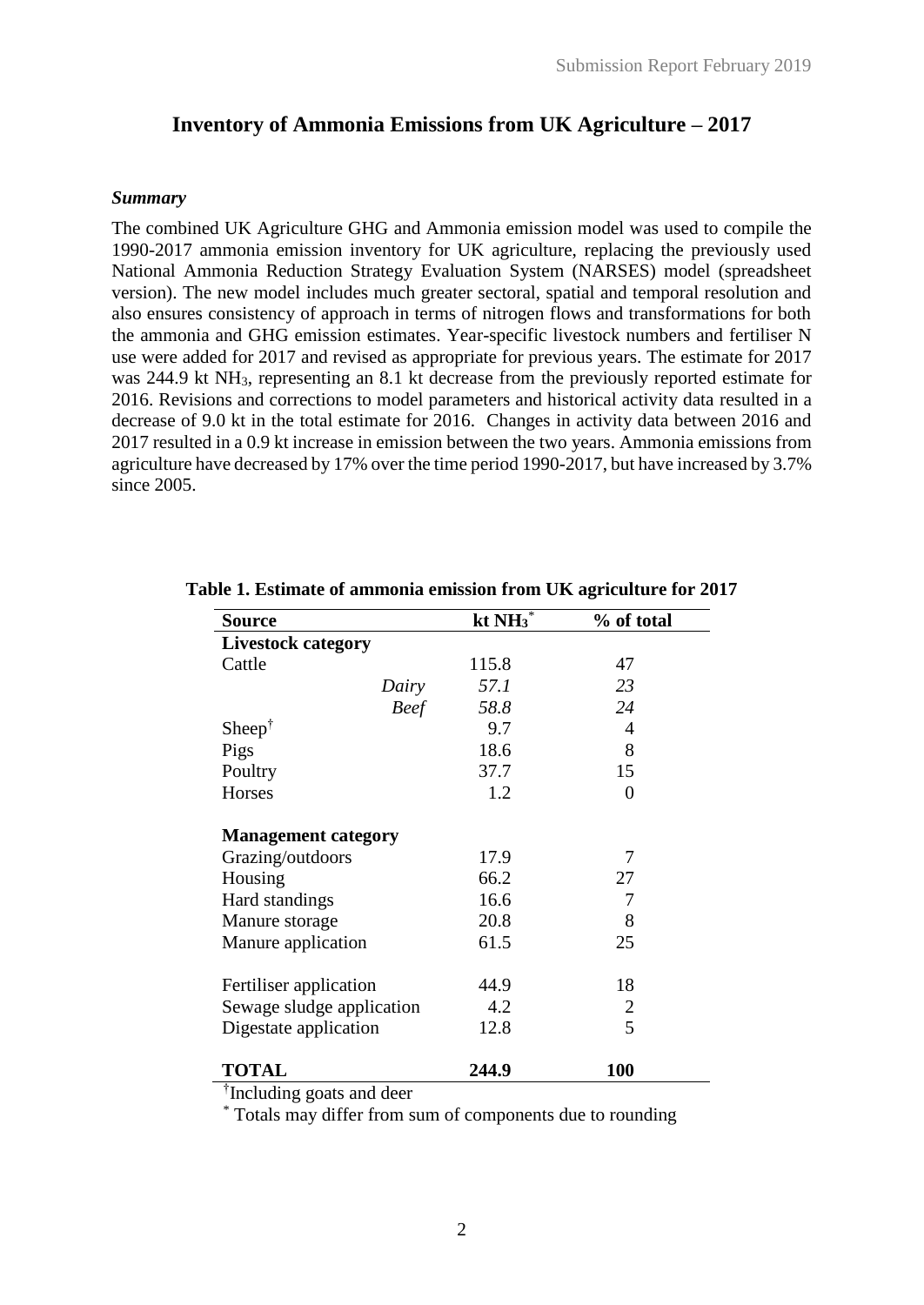# **Estimate of ammonia emission from UK agriculture for 2017**

The estimate of NH<sup>3</sup> emission from UK agriculture for 2017 was made using the combined GHG and ammonia emission model for UK agriculture. The new model uses the same underlying approach as used in the national-scale NARSES model (Webb and Misselbrook, 2004), but incorporates a much higher level of spatial (10 km grid cells), temporal (monthly) and sectoral (greater disaggregation of dairy, beef, sheep, grassland and cropping sectors) resolution for the bottom-up calculations. As part of the model development and improvement, revisions were made to some parameters in the N-flow calculations compared with the NARSES model to ensure consistency between the estimates of ammonia and greenhouse gas emissions. Further details of the model and parametrisation are given in the UK Informative Inventory Report and National Inventory Report.

To compile the 2017 inventory of NH<sup>3</sup> emissions from UK agriculture, survey data were reviewed to derive livestock numbers, fertiliser use and other management practice data relevant to 2017 and to update historical activity data (1990-2016) as appropriate. Currentlyused emission factors were reviewed in the light of new experimental data and amended if considered appropriate.

Key areas of revision in the 2017 inventory were:

- Correction to urea use data for 2016
- Correction to the emission factor for ammonium sulphate/diammonium phosphate type fertilisers for all years
- Correction to the energy balance equations for 'other dairy cattle'
- Inclusion of 2017 livestock numbers
- Inclusion of 2017 N fertiliser use
- Inclusion of emissions from digestate applications to land in this report

Derivations of emission factors and reduction efficiencies assumed for mitigation practices are detailed in Appendices 1 and 2.

The estimate of emission from UK agriculture for 2017 was 244.9 kt NH3. Cattle represent the largest livestock source and housing and land spreading the major sources in terms of manure management (Table 1). A breakdown of the estimate is given in Table 2, together with a comparison with the previously submitted 2016 inventory estimate.

# **Major changes between 2016 and 2017**

#### *1. Correction to urea use data for 2016*

In the 1990-2015 inventory submission, the activity data for urea-N fertiliser use in the UK for 2016 was an overestimate which has been corrected in the current submission. This resulted in a substantial decrease in the emission estimate from fertilisers for 2016, but did not influence the remainder of the time series.

#### *2. Correction to the EF for AS/DAP fertiliser types*

An error whereby the EF for AS/DAP fertiliser types was not reduced if applied to noncalcareous soils was corrected in the current submission, resulting in a decrease in the estimate of emissions form fertilisers across the whole time series.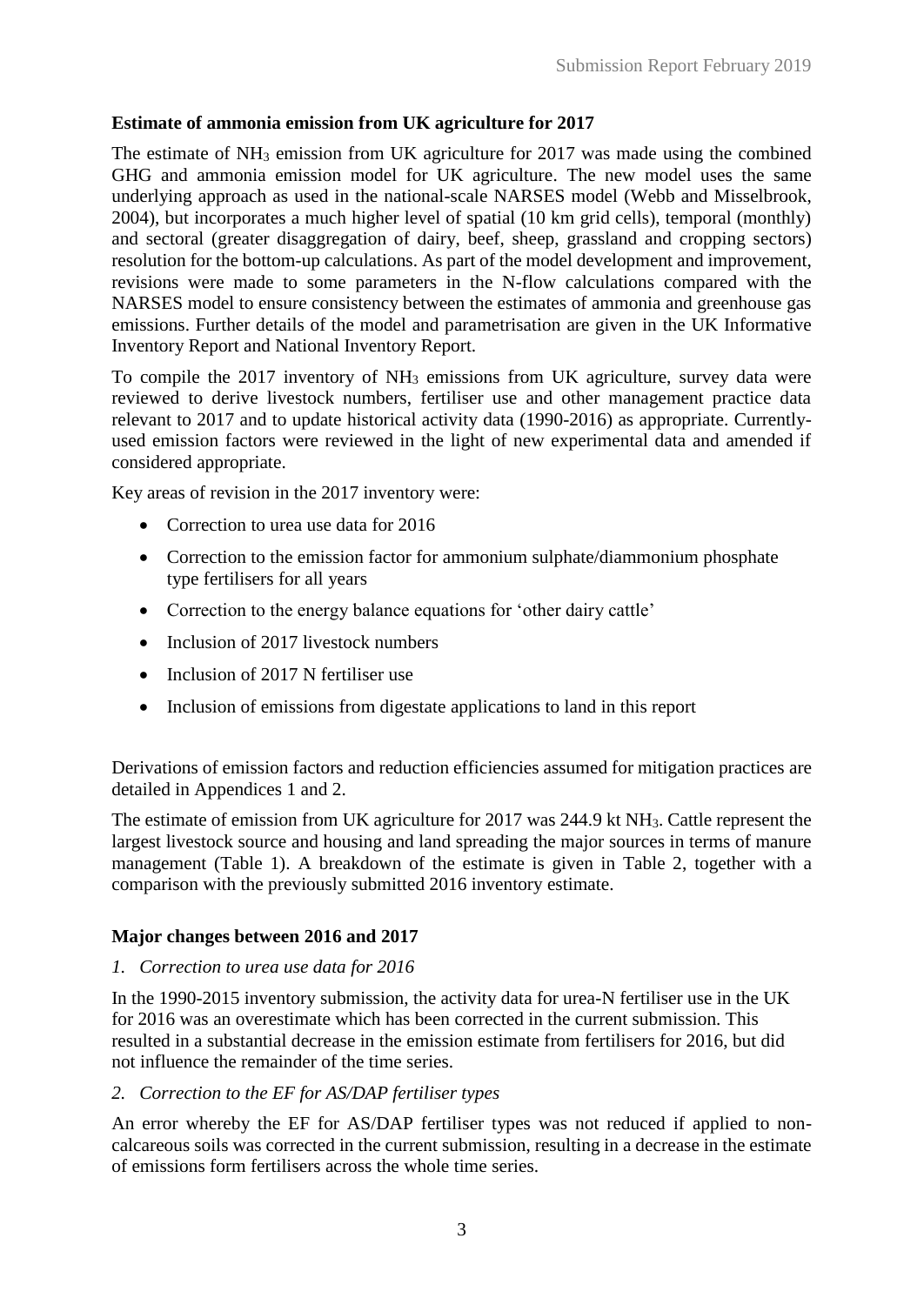# *3. Correction to the energy balance equations for cattle*

An error in the energy balance equations (specifically the maintenance requirement) for 'other dairy cattle' categories (i.e. dairy calves, replacements and heifers) was corrected. This resulted in a lower estimate of N excretion for these cattle categories across the entire time series and hence lower ammonia emission estimates.

# *4. 2017 livestock numbers*

Headline changes from 2016 were:

Cattle – a small decrease in cattle numbers, by 0.4% for dairy cows and 0.5% for other cattle Pigs – a 2.1% increase in pig numbers

Sheep – a  $2.6\%$  increase in sheep numbers

Poultry – a 5.3% increase in total poultry numbers, 3.5% increase in layers, 6.3% increase in broilers

# *5. 2017 N fertiliser use*

Total fertiliser N use decreased by 1.9% from 2016 to 2017 and urea-based fertiliser N use decreased by 5.8%.

## *6. Inclusion of emissions from digestate application to land*

Applications of digestate arising from the anaerobic digestion of food waste and purposegrown crops was not previously included in this report, although was included in the officially reported UK total for agriculture (NAEI website: [http://naei.beis.gov.uk/data/\)](http://naei.beis.gov.uk/data/). This source has now been included in this stand-alone agriculture sector report. In addition, livestock manure going through the anaerobic digestion process are now also accounted, with the additional emission from the application of digested manure (above that from undigested manure application) being included in the estimate of 'Digestate application'. This has been revised across the entire time series.

The anaerobic digestion of livestock manure is assumed to result in a digestate which has 80% of the total N content in the ammoniacal form. The emission factor for digestate applications to land is given by Nicholson et al. (2017) as 42% of applied total N, which equates to 52.5% of TAN (assuming 80% TN as TAN). A further assumption is that all digestate is applied using a band spreading technique, with a 30% reduction in emission.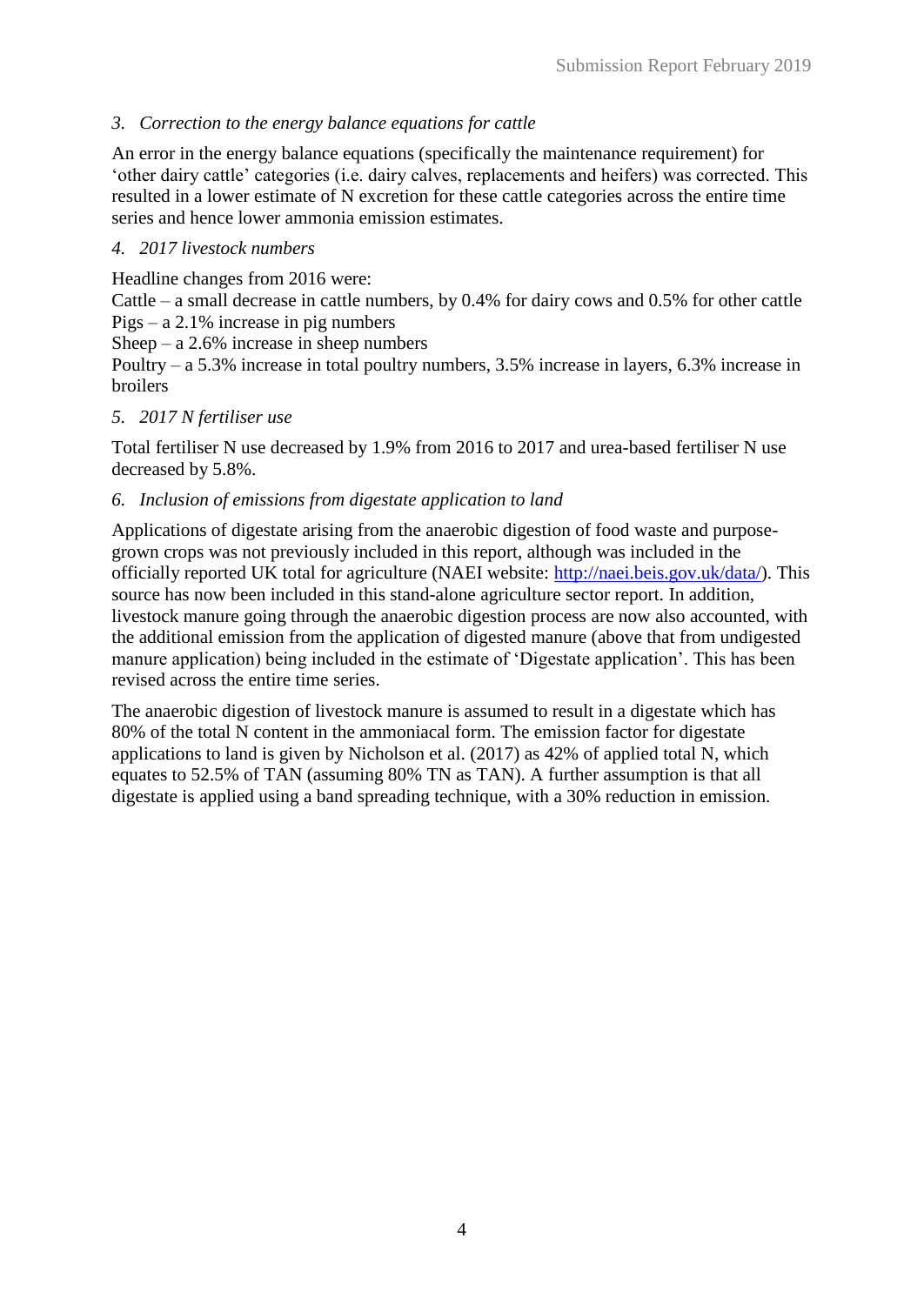|                           |               |             | Table 2. Estimate of ammonia emissions (Kt NH3) from UK agriculture, 2017* |       |                                                |
|---------------------------|---------------|-------------|----------------------------------------------------------------------------|-------|------------------------------------------------|
| <b>Source</b>             | 2016          | 2016        | for<br><b>Reasons</b>                                                      |       | for<br><b>Reasons</b>                          |
|                           | as per $2018$ | as per 2019 | change between                                                             |       | change from 2016                               |
|                           | submission    | submission  | submissions                                                                | 2017  |                                                |
| <b>Cattle</b>             |               |             | Correction to the                                                          |       |                                                |
| Grazing                   | 9.4           | 8.7         | energy balance                                                             | 8.7   | Small<br>decrease<br>in<br>cattle numbers, but |
| Landspreading             | 35.7          | 34.5        | equations for 'other                                                       | 35.4  | increase in dairy cow                          |
| Housing                   | 42.8          | 41.5        | dairy cattle'                                                              | 41.6  | milk yield                                     |
| Hard standings            | 17.2          | 16.7        | resulting in lower<br>N excretion                                          | 16.7  |                                                |
| Storage                   | 13.7          | 13.3        | estimates                                                                  | 13.4  |                                                |
| <b>Total Cattle</b>       | 119.0         | 114.7       |                                                                            | 115.8 |                                                |
|                           |               |             |                                                                            |       |                                                |
| $Sheep†$                  |               |             |                                                                            |       |                                                |
| Grazing                   | 6.5           | 6.5         |                                                                            | 6.7   |                                                |
| Landspreading             | 1.0           | 1.0         |                                                                            | 1.1   | An increase in sheep                           |
| Housing                   | 1.1           | 1.1         | No change                                                                  | 1.2   | numbers                                        |
| Storage                   | 0.7           | 0.7         |                                                                            | 0.8   |                                                |
| <b>Total Sheep</b>        | 9.3           | 9.3         |                                                                            | 9.6   |                                                |
|                           |               |             |                                                                            |       |                                                |
| <b>Horses</b>             | 1.3           | 1.3         | No change                                                                  | 1.2   | A reduction in horse                           |
|                           |               |             |                                                                            |       | numbers                                        |
| <b>Pigs</b>               |               |             |                                                                            |       |                                                |
| Outdoor                   | 1.2           | 1.2         |                                                                            | 1.2   |                                                |
|                           |               | 4.1         |                                                                            |       |                                                |
| Landspreading             | 4.1           |             |                                                                            | 4.2   | An increase in total                           |
| Housing                   | 9.9           | 9.9         | No change                                                                  | 10.1  | pig numbers.                                   |
| Storage                   | 3.1           | 3.1         |                                                                            | 3.2   |                                                |
| <b>Total Pigs</b>         | 18.3          | 18.3        |                                                                            | 18.6  |                                                |
|                           |               |             |                                                                            |       |                                                |
| <b>Poultry</b><br>Outdoor | 0.9           | 0.9         |                                                                            | 0.9   |                                                |
|                           |               |             |                                                                            |       |                                                |
| Landspreading             | 19.6          | 19.9        | Correction to N                                                            | 20.5  | in<br>Increase<br>total                        |
| Housing                   | 12.1          | 12.9        | excretion value for                                                        | 12.9  | poultry numbers.                               |
| Storage                   | 3.1           | 3.3         | laying hens                                                                | 3.3   |                                                |
| <b>Total Poultry</b>      | 35.6          | 36.5        |                                                                            | 37.7  |                                                |
|                           |               |             | Correction to urea                                                         | 44.9  |                                                |
| <b>Fertiliser</b>         | 56.1          | 47.8        | use activity data for                                                      |       | Reduction in total<br>fertiliser N use and in  |
|                           |               |             | 2016; correction to                                                        |       | the<br>proportion                              |
|                           |               |             | the emission factor                                                        |       | applied as urea                                |
|                           |               |             | for AS/DAP type                                                            |       |                                                |
|                           |               |             | fertilisers                                                                |       |                                                |
|                           |               |             |                                                                            |       |                                                |
| <b>Sewage sludge</b>      | 4.2           | 4.2         |                                                                            | 4.2   |                                                |
| <b>Digestate</b>          | 9.1           | 11.7        | Inclusion<br>of                                                            | 12.8  | Increased quantity of                          |
|                           |               |             | additional emission                                                        |       | digestate applied to                           |
|                           |               |             | from<br>livestock                                                          |       | land                                           |
|                           |               |             | manure digestate                                                           |       |                                                |
|                           |               |             |                                                                            |       |                                                |
| <b>TOTAL</b>              | 253.0         | 244.0       |                                                                            | 244.9 |                                                |

**Table 2. Estimate of ammonia emissions (kt NH3) from UK agriculture, 2017\***

\*Totals may differ from sum of components due to rounding † Including goats and deer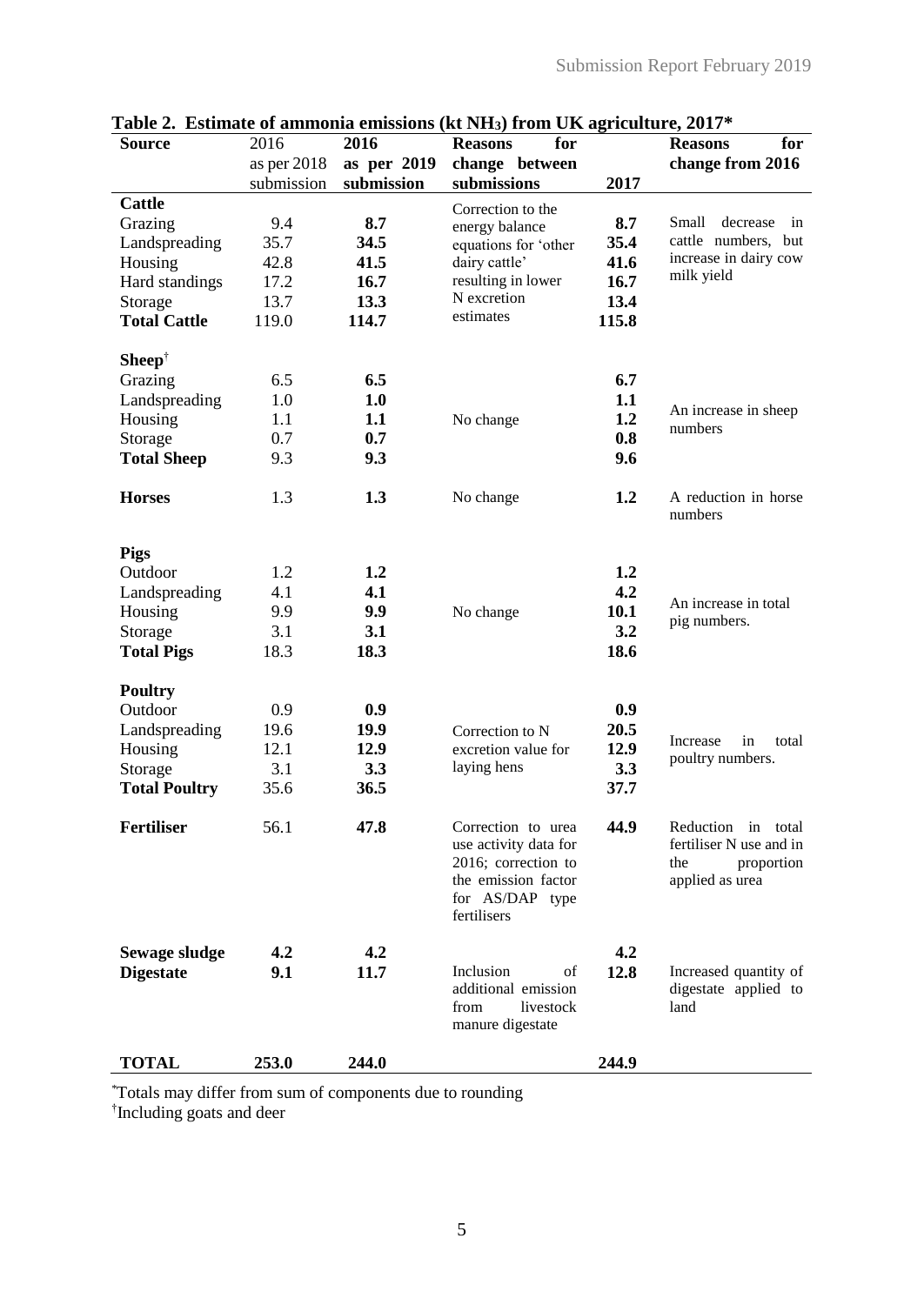# **Emission Trends: 1990 - 2017**

Retrospective calculations based on the most recent inventory methodology were made for the years 1990 to 2017 (Table 3). There has been a steady decline in emissions from UK agriculture over the period 1990 – 2010, largely due to declining livestock numbers (Fig. 1) and fertiliser N use (Fig. 2), but also from increases in production efficiency, but this decline has levelled off in recent years. Emissions have declined by 17% since 1990, but increased by 3.7% since 2005, due in part to increases in urea fertiliser use, livestock numbers and particularly to increasing quantities of digestate applied to land from anaerobic digestion of food-waste, crops and livestock manure.

| Source        | 1990  | 2000  | 2005  | 2010  | 2015  | 2017  |
|---------------|-------|-------|-------|-------|-------|-------|
| <b>Total</b>  | 296.3 | 252.2 | 236.1 | 222.2 | 239.0 | 244.9 |
| Cattle        | 123.5 | 118.5 | 117.4 | 113.9 | 113.5 | 115.8 |
| Sheep         | 12.0  | 11.7  | 9.8   | 8.5   | 9.5   | 9.6   |
| Pigs          | 40.5  | 30.5  | 21.5  | 17.2  | 18.0  | 18.6  |
| Poultry       | 52.3  | 50.5  | 42.4  | 34.6  | 35.8  | 37.7  |
| <b>Horses</b> | 1.0   | 1.4   | 1.6   | 1.5   | 1.3   | 1.2   |
| Fertiliser    | 58.9  | 37.8  | 39.2  | 41.0  | 47.3  | 44.9  |
| Sewage sludge | 1.5   | 1.7   | 3.6   | 3.7   | 4.2   | 4.2   |
| Digestate     | 0.0   | 0.0   | 0.4   | 1.6   | 9.2   | 12.8  |
|               |       |       |       |       |       |       |

#### **Table 3. Estimates of ammonia emission from UK agriculture 1990 – 2017**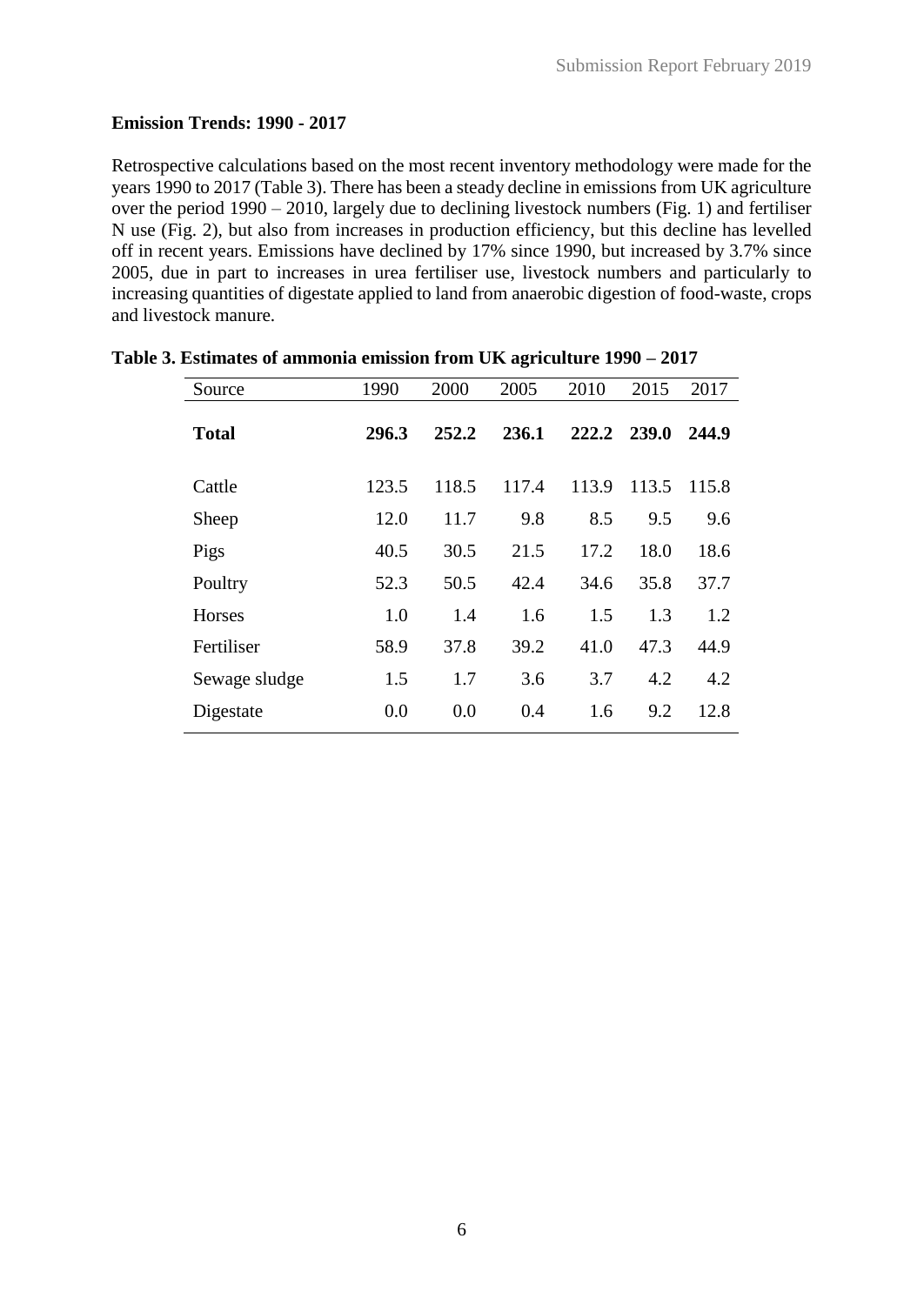

Figure 1. Trends in livestock numbers 1990 – 2017. Changes are relative to a reference value of 100 in 1990.



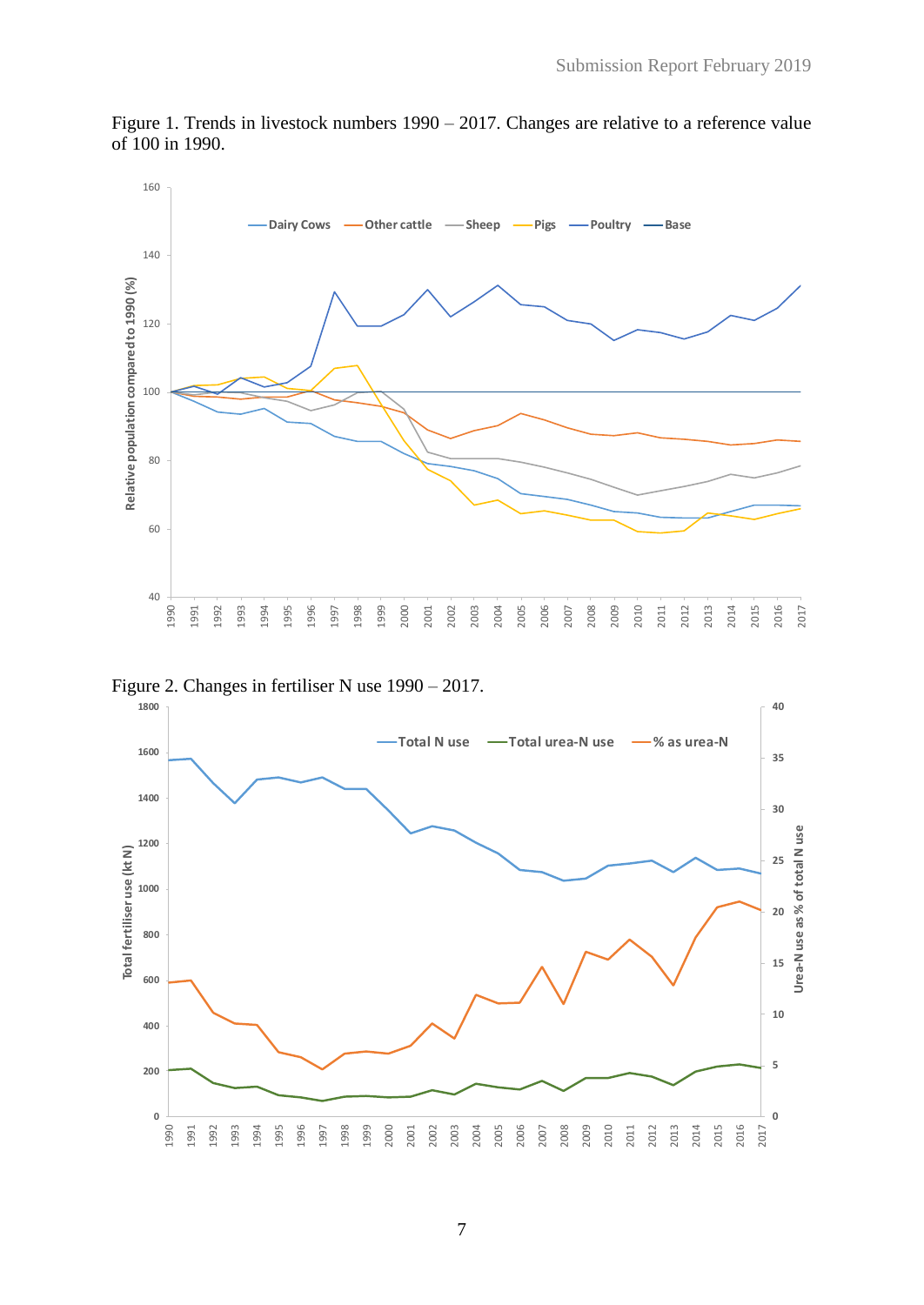# **Uncertainties**

An estimate of the uncertainties in the emission inventory estimate was conducted using Monte Carlo simulation, in which a probability distribution function was provided for each of the model inputs (activity or emission factor data), based on the distribution of raw data or, where no or only single estimates exist, on expert assumptions. The 95% confidence interval for the total inventory estimate was estimated to be approximately  $\pm 15\%$  (i.e.  $\pm 36.7$  kt NH<sub>3</sub> for the 2017 estimate).

NB: uncertainties related to emissions form goats, deer, horses and sewage sludge and digestate applications to land are not currently included in this overall estimate.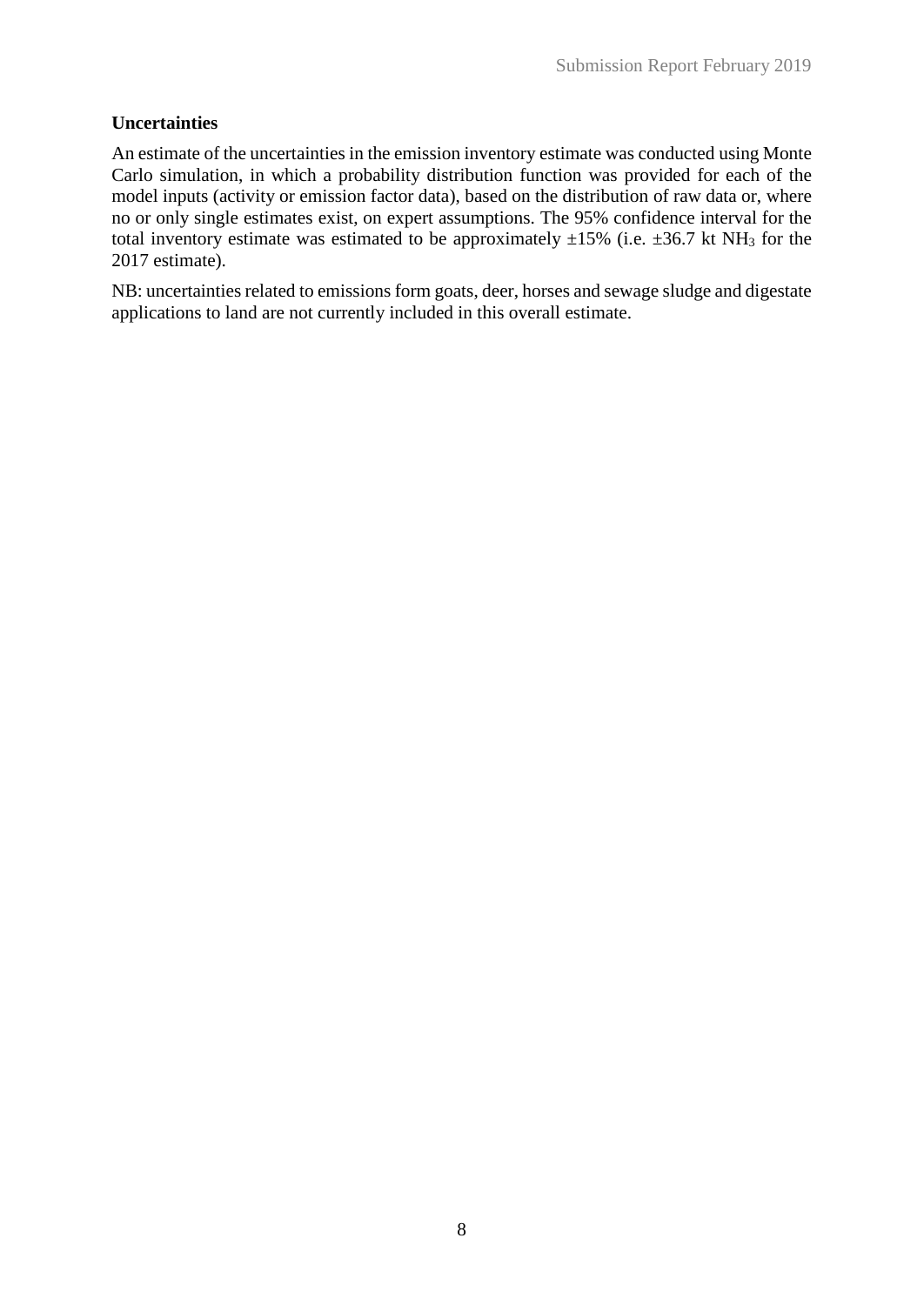# **Appendix 1: Ammonia Emission Factors for UK Agriculture**

# **Introduction**

This report described the emission factors (EFs) and where appropriate standard errors (SE) for ammonia (NH3) emissions from agricultural sources that are to be used in the improved greenhouse gas (GHG) emission inventory for UK agriculture being developed under the UK government-funded Defra project AC0114. The improved GHG inventory for UK agriculture will use a nitrogen (N) mass flow approach in calculating emissions from livestock manure management with the initial N input as excretion by livestock and subsequent losses and transformations (between organic and total ammoniacal N, TAN) being modelled at each management stage i.e. livestock housing, manure storage/treatment and manure application to land. Ammonia EFs are expressed as a percentage of the TAN content of the manure N pool at each management stage. In addition, EF are described for emissions from grazing returns (expressed as a percentage of TAN, which is generally equated with the urine fraction of the excreta) and for N fertiliser applications (with the EF expressed as a percentage of the total fertiliser N). Country- and practice-specific EFs have been derived for the major emission sources across the different agricultural sectors as described below.

# **1. Livestock housing**

# *1.1. Cattle*

Emission factors for two types of cattle housing are currently defined; slurry systems (solidfloor, cubicle housing with scraped passage) and deep litter straw-bedded housing generating farmyard manure (FYM). There is no differentiation between dairy and beef cattle, but a different EF was derived for calves on deep litter based on limited measurement data and the assumption that the straw bedding to excreta ratio is much greater for calves than for older cattle (Table 1). The underlying studies from which these EFs are derived are given in Annex 1 (Table A1).

It is recognised that slatted-floor slurry systems also exist for dairy and beef systems, particularly in Northern Ireland and Scotland, and that the current slurry housing system EF is not representative of these systems. Emission measurements being undertaken on such systems in the Republic of Ireland may provide useful data from which the UK can derive a systemspecific EF.

| Table 1. Cattle housing EFs (as % of TAN deposited in the house) |  |  |  |
|------------------------------------------------------------------|--|--|--|
|------------------------------------------------------------------|--|--|--|

| Housing system                              | ΕF   |      |    |
|---------------------------------------------|------|------|----|
| Slurry, all cattle                          | 27.7 | 3.85 | 14 |
| Deep litter (FYM), all cattle except calves | 16.8 | 1.97 |    |
| Deep litter (FYM), calves                   |      | .62  |    |

Seasonal differentiation in the EF is not included in the inventory. The EF for housing might be expected to be greater in summer, because of higher temperatures. However, work by Phillips *et al*. (1998) showed that summer emissions from dairy cattle housing, where the cattle come in for part of the day for milking, were of a similar magnitude to winter emissions. Further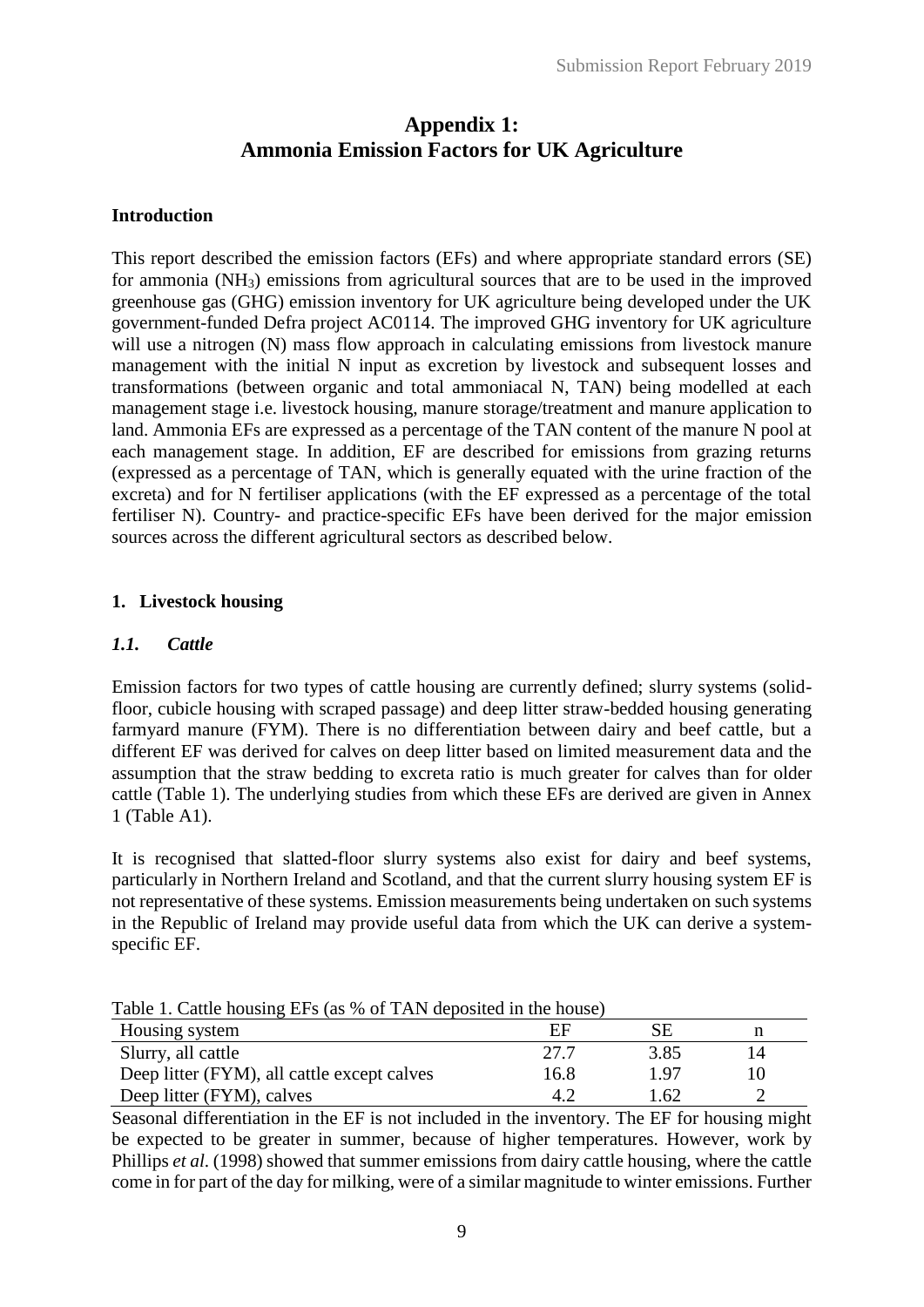measurements have been conducted on modern dairy cow year-round housing units under Defra project AC0123 which will further inform the inventory in this area.

## *1.2. Pigs*

As for cattle, housing EFs for pigs have been derived for two management systems, slurrybased and FYM-based, but for a larger number of animal categories (Table 2). A review conducted as part of Defra project AC0123 in 2012 concluded that pig housing has not changed considerably over the inventory reporting period and that the EF reported here are relevant for current housing systems. However, this should be kept under regular review as the Industrial Emissions Directive (previously Integrated Pollution Prevention and Control) and its requirement for large producers to comply with Best Available Techniques for minimising emissions should mean that there is a shift over time towards lower emission housing systems (this may be reflected in uptake of specific mitigation options rather than systemic differences in housing design).

| Housing system          | EF   | SE                              | n  |  |
|-------------------------|------|---------------------------------|----|--|
| Dry sows on slats       | 22.9 | 14.9                            | ↑  |  |
| Dry sows on straw       | 43.9 | 9.62                            | 12 |  |
| Farrowing sows on slats | 30.8 | 2.96                            |    |  |
| Farrowing sows on straw | 43.9 | dry sows value used             |    |  |
| Boars on straw          | 43.9 | dry sows value used             |    |  |
| Finishing pigs on slats | 29.4 | 2.27                            | 17 |  |
| Finishing pigs on straw | 26.6 | 5.11                            | 15 |  |
| Weaners on slats        | 7.9  | 2.01                            |    |  |
| Weaners on straw        | 7.2  | based on weaners on slats value |    |  |

Table 2. Pig housing EFs (as % of TAN deposited in the house)

Most measurements have been made for finishing pigs on either slatted floor or straw-bedded systems, with fewer or no measurements for the other pig categories (Table A2).

# *1.3. Poultry*

Measurements have been made from poultry housing for the poultry categories laying hens, broilers and turkeys (Table A3). For pullets, breeding hens and other classes of poultry not categorised in the table above, a weighted average of the broiler and turkey data were used to derive an emission factor of 14.1%. Laying hen systems are further categorised as cages without belt-cleaning, perchery, free-range and cages with belt cleaning. Of these, the cages without belt cleaning, perchery and the housing component of free-range systems are all classified as 'deep pit' with a common EF. There are currently no measurements for more recent 'enriched cage' systems, although Defra project AC0123 will report on these.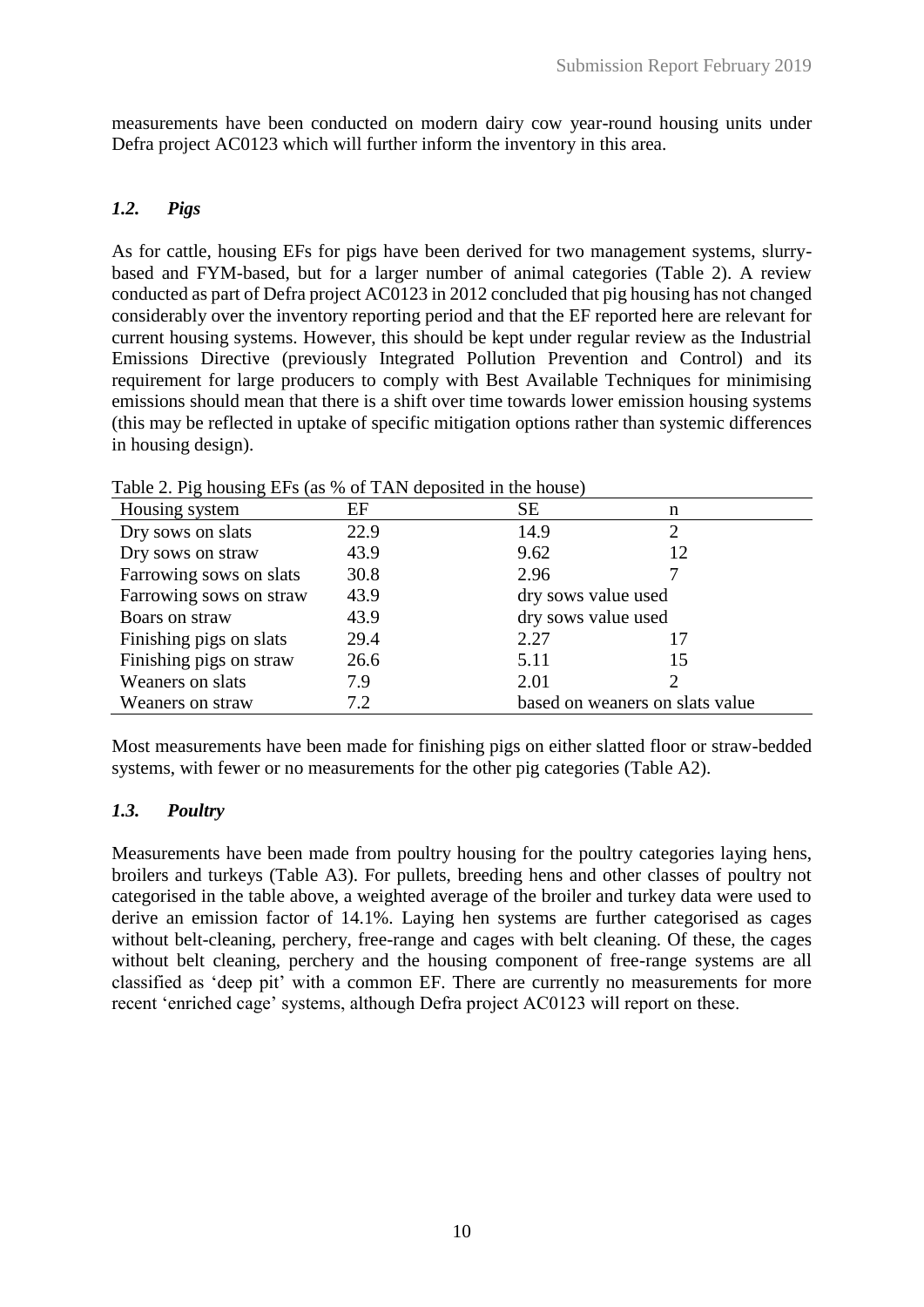| Table 5. I built y housing LI s (as 70 or Trifty deposited in the house) |      |         |                       |  |  |
|--------------------------------------------------------------------------|------|---------|-----------------------|--|--|
| Housing system                                                           | EF   | SЕ      | n                     |  |  |
| Layers, deep pit (cages, perchery, free-range)                           | 35.6 | 8.14    |                       |  |  |
| Layers, cages with belt-cleaning                                         | 14.5 | 4.79    |                       |  |  |
| <b>Broilers</b>                                                          | 9.9  | 0.93    | 15                    |  |  |
| Turkeys                                                                  | 36.2 | 30.53   | $\mathcal{R}$         |  |  |
| Pullets, breeding hens and all other poultry                             | 14.1 |         | Based on broilers and |  |  |
|                                                                          |      | turkeys |                       |  |  |

Table 3. Poultry housing EFs (as % of TAN deposited in the house)

# *1.4. Sheep*

No specific measurements have been conducted for sheep housing, so the same value is used as for straw-bedded cattle housing i.e. 16.8% of the TAN deposited in the house.

# *1.5. Horses*

Horses kept on agricultural holdings have an assumed N excretion of 50 kg per animal per year and are assumed to spend 25% of the year housed. Emission factors (expressed as %TAN) are assumed to be the same as for cattle on FYM.

# **2. Hard standings (unroofed outdoor concrete yards)**

# *2.1. Cattle*

Based on Misselbrook et al. (2006) an EF of 75% of the TAN left after scraping is assumed, based on mean measured values of 0.47 and 0.98 g NH<sub>3</sub>-N animal<sup>-1</sup> h<sup>-1</sup> for dairy and beef cattle, respectively, with respective standard errors of 0.09 ( $n=28$ ) and 0.39 ( $n=30$ ) g NH<sub>3</sub>-N animal<sup>-</sup>  $1 h^{-1}$ .

# *2.2. Sheep*

An EF of 75% of the TAN left after scraping is also assumed for sheep, based on Misselbrook et al. (2006) and measured mean value of 0.13 g NH<sub>3</sub>-N animal<sup>-1</sup> h<sup>-1</sup> and a standard error of 0.09 (n=7) g NH<sub>3</sub>-N animal<sup>-1</sup> h<sup>-1</sup>.

# **3. Manure storage**

# *3.1. Slurry*

Derived EF for cattle and pig slurry storage are given in Table 4. Measurements from slurry lagoons and above-ground tanks are generally reported as emission per unit area, with only few studies containing sufficient information from which to derive an EF expressed as a percentage of the TAN present in the store (Tables A4 and A5). The EF for lagoons, in particular, are high and substantiated by very little underlying evidence (with no differentiation between pig and cattle slurries) so further measurements are warranted for this source. Emissions from below-slat slurry storage inside animal housing are assumed to be included in the animal housing EF, so below-slat storage does not appear as a separate storage category. As only few measurement data are available for EF derivation, and some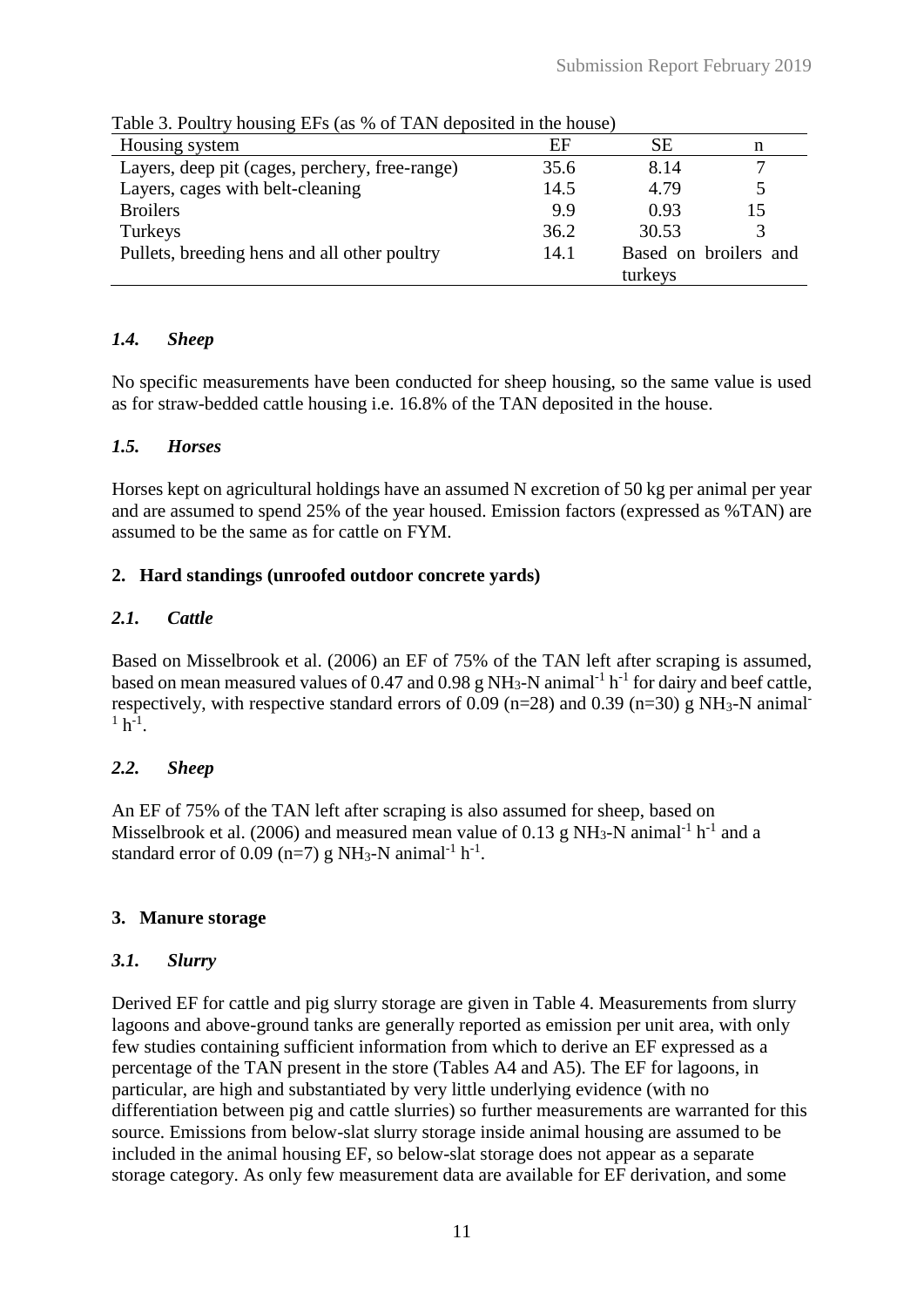categories of storage 'read across' from others, a default uncertainty estimate of  $\pm 30\%$  for the 95% confidence interval is suggested for all slurry storage categories.

| $1400$ $\sigma$ $\sim$ $1600$ $\sigma$ $\sim$ $1600$ $\sigma$ $\sim$ $111$ $\sigma$ $\sim$ $1000$ $\sigma$ $\sim$ $1000$ |                |             |  |
|--------------------------------------------------------------------------------------------------------------------------|----------------|-------------|--|
| Storage system                                                                                                           | EF             | Uncertainty |  |
|                                                                                                                          |                | (95% CI)    |  |
| Cattle slurry above-ground store (no crust)                                                                              | 101            | 3.0         |  |
| Cattle slurry weeping wall                                                                                               |                | 1.5         |  |
| Cattle slurry lagoon (no crust)                                                                                          | 52             | 15.6        |  |
| Cattle slurry below-ground tank                                                                                          | $5^{\ddagger}$ | 1.5         |  |
| Pig slurry above-ground store                                                                                            | 13             | 3.9         |  |
| Pig slurry lagoon                                                                                                        | 52             | 15.6        |  |
| Pig slurry below-ground tank                                                                                             | $7^*$          | 2.1         |  |

Table 4. Slurry storage EF (as % of TAN present in the store)

† assumed to be double that of crusted slurry (for which measurements were made); ‡ assumed to be the same as for above-ground slurry store with crust; \* assumed to be half the value of above-ground slurry store

## *3.2. Solid manure*

Derived EF for cattle, pig and sheep FYM and poultry manure storage are given in Table 5. There is large variability in the EF for cattle and pig FYM, with weather conditions in particular influencing emissions, and a combined EF of 28.2% (SE 6.28) is probably justified. Details of the underlying data are given in Tables A4, A5 and A6. The EF for horse FYM is assumed to be the same as that for cattle FYM.

Table 5. FYM and poultry manure storage EF (as % of TAN present in the store)

| Storage system                         | EF   | <b>SE</b>              | n  |
|----------------------------------------|------|------------------------|----|
| Cattle FYM                             | 26.3 | 8.28                   | 10 |
| Pig FYM                                | 31.5 | 10.33                  | 6  |
| Sheep FYM                              | 26.3 | Cattle FYM EF used     |    |
| Layer manure                           | 14.2 | 2.99                   | 8  |
| <b>Broiler</b> litter                  | 9.6  | 2.69                   |    |
| Other poultry litter (excluding ducks) | 9.6  | Broiler litter EF used |    |
| Duck manure                            | 26.3 | Cattle FYM EF used     |    |

# **4. Manure application**

Emission factors following manure applications to land are derived using the MANNER\_NPK model (Nicholson et al., 2013), which established standard emission functions using a Michaelis-Menten curve fitting approach for different manure types and applied modifiers according to soil moisture, land use and slurry dry matter content (Table 6). Other modifiers included in the model according to wind speed and rainfall within 6 hours of application were not included in the national scale derivation of EF. Modifiers according to application method (splashplate assumed as baseline) and timing of soil incorporation are included as mitigation methods associated with an emission reduction efficiency and are detailed in the separate report on NH<sup>3</sup> emission mitigation techniques. Table 7 shows the resulting EF as used in the national inventory. Uncertainties for the weighted average EF in Table 7 were derived from the error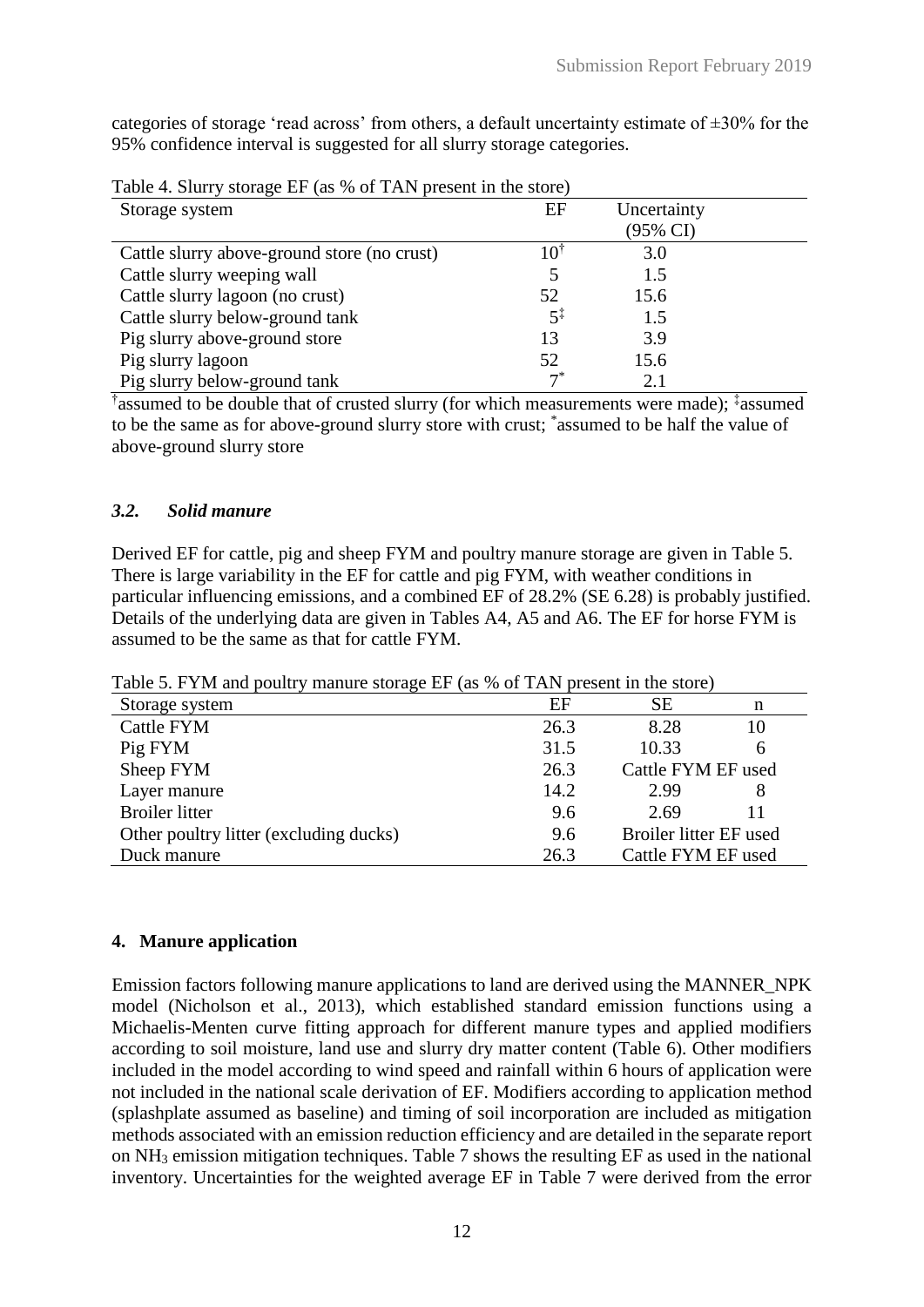terms in the modelled vs. observed plots using the MANNER\_NPK model against UK-specific available data for cattle slurry, pig slurry, FYM (cattle and pig) and poultry manure (Fig. 1).

|                |             | Table 6. Ammonia EF and modifiers according to the MANNER_NPK model |                 |       |                    |
|----------------|-------------|---------------------------------------------------------------------|-----------------|-------|--------------------|
| Manure type    | Standard EF | Soil moisture                                                       | Land use        |       | Slurry DM modifier |
|                | $\%$<br>(as | modifier<br>of                                                      | modifier        |       |                    |
|                | <b>TAN</b>  |                                                                     |                 |       |                    |
|                | applied)    |                                                                     |                 |       |                    |
|                |             |                                                                     |                 | Slope | Intercept          |
| Cattle slurry  | 32.4        | $x1.3$ for dry                                                      | $x0.85$ for     | 8.3   | 50.2               |
|                |             | soil                                                                | arable; $x1.15$ |       |                    |
|                |             | (summer,                                                            | for grassland   |       |                    |
|                |             | May-July);                                                          |                 |       |                    |
|                |             | $x0.7$ for                                                          |                 |       |                    |
|                |             | moist soil                                                          |                 |       |                    |
| Pig slurry     | 25.5        |                                                                     |                 | 12.3  | 50.8               |
| (incl.)<br>FYM | 68.3        |                                                                     |                 |       |                    |
| duck)          |             |                                                                     |                 |       |                    |
| Poultry        | 52.3        |                                                                     |                 |       |                    |
| manure         |             |                                                                     |                 |       |                    |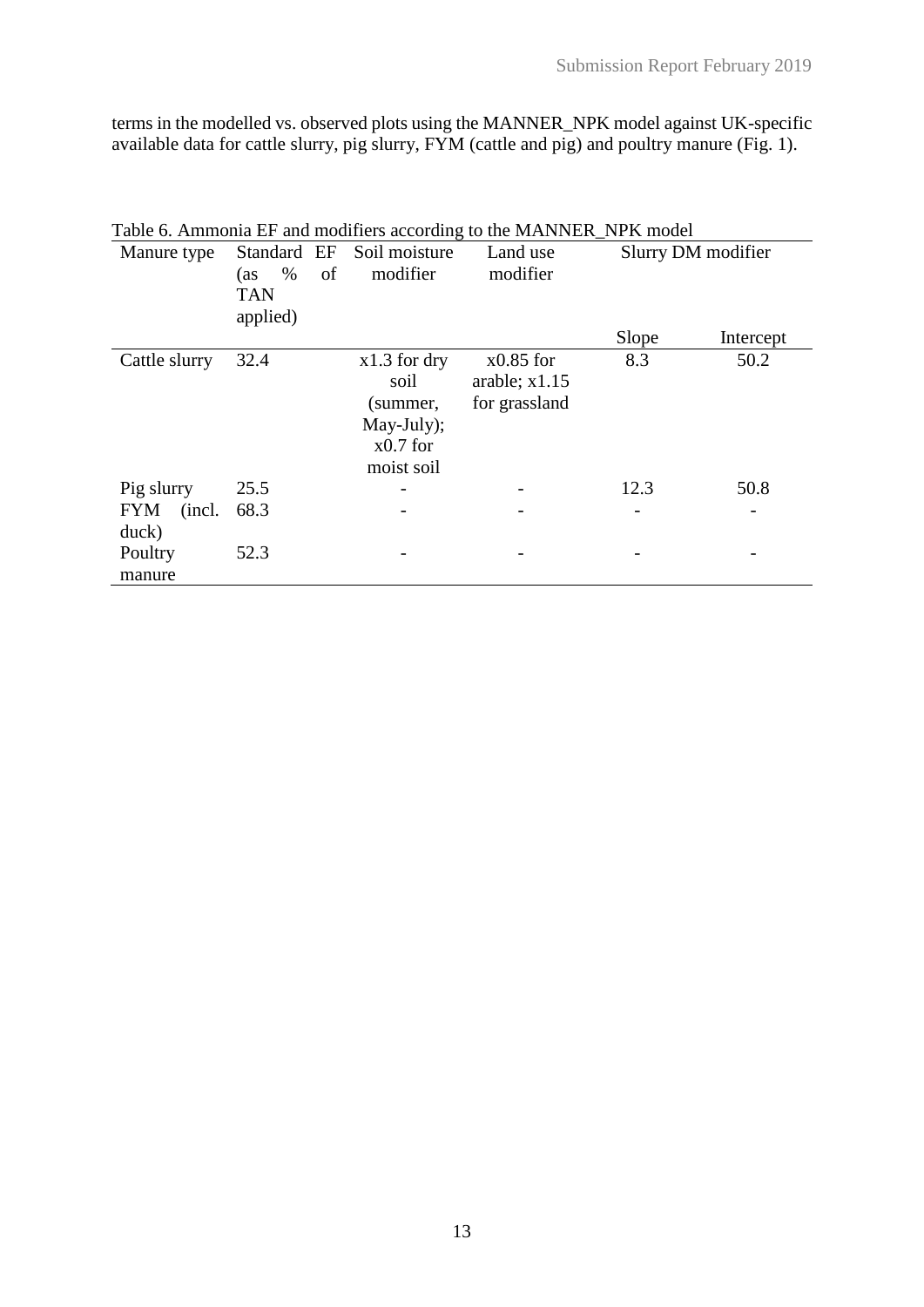Figure 1. MANNER\_NPK model performance against UK data sets for ammonia emissions following land spreading (Nicholson et al., 2013). Cattle slurry (I), pig slurry (II), FYM (III) and poultry manure (IV).



Standard errors for the derived slope values were 0.073, 0.148, 0.061 and 0.063 for I, II, III and IV, respectively.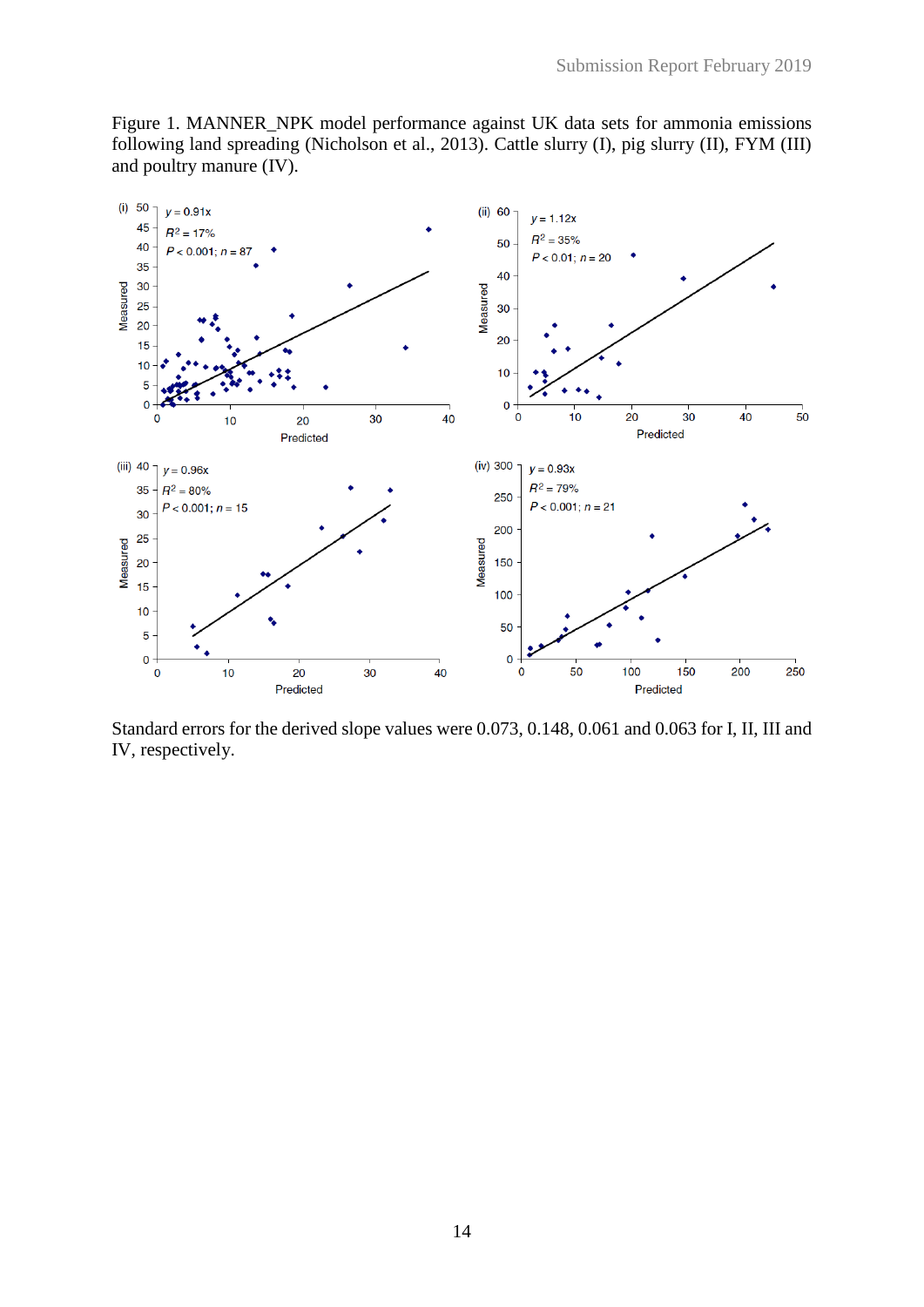| rable $\ell$ . Manure application EP (as $\%$ or TAIN applied to faile)<br>Manure type | Land use  | Season       | <b>Slurry DM</b> | EF, %TAN | 95%<br>confidence<br>interval, |
|----------------------------------------------------------------------------------------|-----------|--------------|------------------|----------|--------------------------------|
|                                                                                        |           |              |                  |          | %TAN                           |
| Cattle slurry                                                                          | Grassland | Summer       | $<$ 4%           | 32.4     |                                |
|                                                                                        |           |              | 4-8%             | 48.4     |                                |
|                                                                                        |           |              | $>8\%$           | 64.5     |                                |
|                                                                                        |           |              | Weighted average | 52.5     | 8.4                            |
| Cattle slurry                                                                          | Grassland | Rest of year | $<$ 4%           | 17.4     |                                |
|                                                                                        |           |              | 4-8%             | 26.1     |                                |
|                                                                                        |           |              | $>8\%$           | 34.7     |                                |
|                                                                                        |           |              | Weighted average | 28.2     | 4.5                            |
| Cattle slurry                                                                          | Arable    | Summer       | $<$ 4%           | 23.9     |                                |
|                                                                                        |           |              | 4-8%             | 35.8     |                                |
|                                                                                        |           |              | $>8\%$           | 47.7     |                                |
|                                                                                        |           |              | Weighted average | 38.8     | 6.2                            |
| Cattle slurry                                                                          | Arable    | Rest of year | $<$ 4%           | 12.9     |                                |
|                                                                                        |           |              | 4-8%             | 19.3     |                                |
|                                                                                        |           |              | $>8\%$           | 25.7     |                                |
|                                                                                        |           |              | Weighted average | 20.9     | 3.4                            |
| Pig slurry                                                                             |           |              | $<$ 4%           | 19.2     |                                |
|                                                                                        |           |              | 4-8%             | 31.8     |                                |
|                                                                                        |           |              | $>8\%$           | 44.3     |                                |
|                                                                                        |           |              | Weighted average | 24.2     | 6.4                            |
| FYM (all)                                                                              |           |              |                  | 68.3     | 8.7                            |
| Poultry manure                                                                         |           |              |                  | 52.3     | 7.1                            |
| $\text{(all)}$                                                                         |           |              |                  |          |                                |

|  |  | Table 7. Manure application EF (as % of TAN applied to land) |
|--|--|--------------------------------------------------------------|
|  |  |                                                              |

# **5. Grazing and outdoor livestock**

# *5.1. Cattle and sheep*

The average EF for cattle and sheep (there was no evidence to warrant differentiation) was derived from a number of grazing studies (Table A7) with a range of fertiliser N inputs to the grazed pasture. Emissions due to the fertiliser applied to the grazed pasture were discounted using a mean EF for ammonium nitrate applications to grassland (1.4% of N applied). The remaining emission was expressed as a percentage of the estimated urine N (equated here with the TAN in excreta) returned to the pasture by the grazing cattle or sheep. A mean EF of 6% of excreted TAN, with a standard error of 0.7 (n=20) was derived. This value is also assumed for grazing deer and goats.

# *5.2. Outdoor pigs*

Only two studies have made measurements of NH<sup>3</sup> emissions from outdoor pigs (Table A8), and sufficient data were provided from only one of these to derive a rounded EF of 25% of TAN excreted, with an assumed 95% confidence interval of  $\pm$  7.5 % of TAN excreted.

# **5.3.** *Outdoor poultry*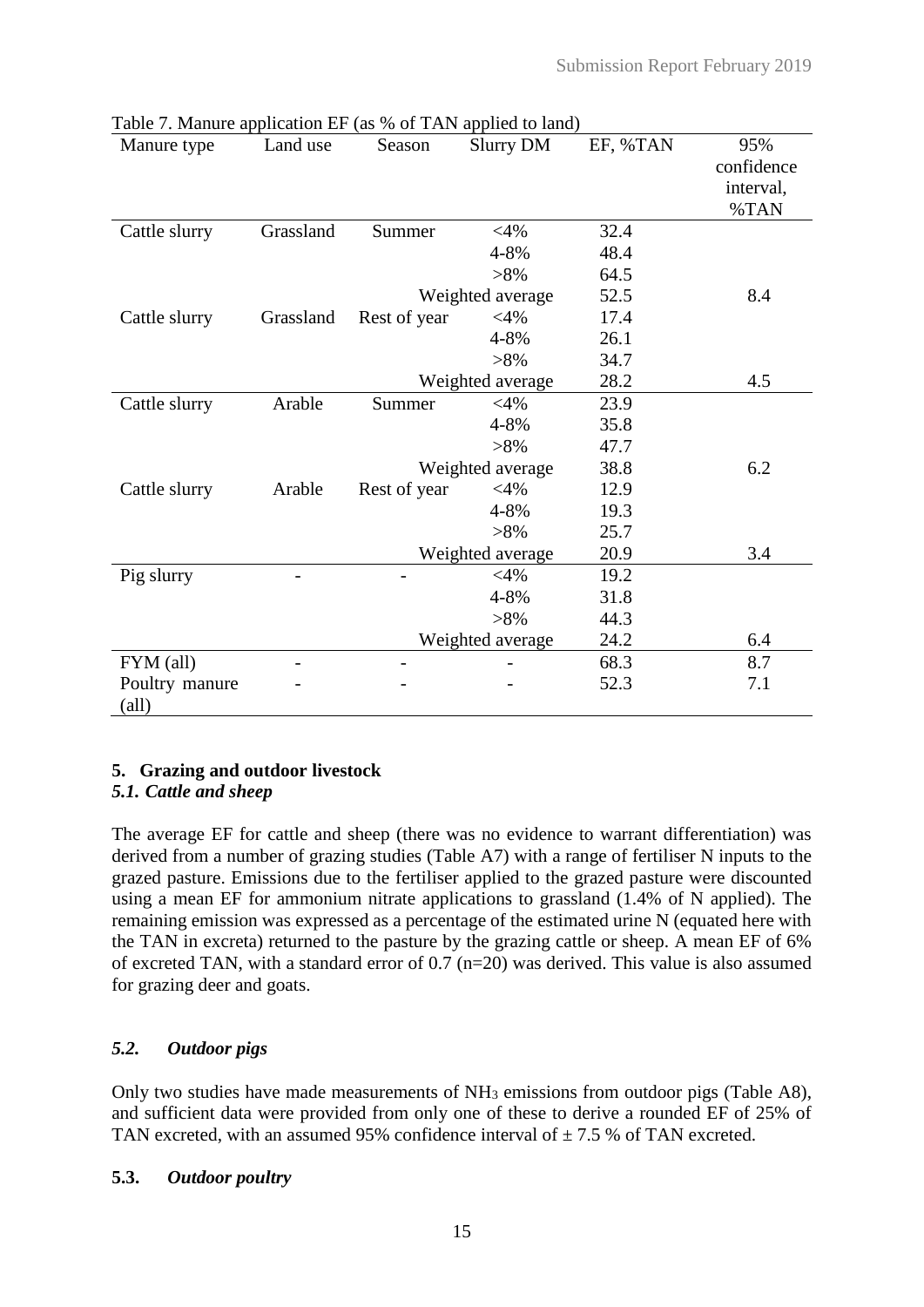No studies of emissions from outdoor poultry have been reported. An EF of 35 % of excreted UAN has been assumed, as it is likely that emissions from freshly dropped excreta will be substantially lower than from applications of stored manure in which hydrolysis of the uric acid will have occurred to a greater extent. The 95% confidence interval for this EF is assumed to be  $\pm$  15 % of UAN excreted.

**6. Nitrogen fertiliser applications**A model based on Misselbrook et al. (2004) but modified according to data from the Defra-funded NT26 project is used to estimate EF for different fertiliser types. Each fertiliser type is associated with an  $EF_{\text{max}}$  value, which is then modified according to soil, weather and management factors (Table 8). Soil placement of N fertiliser is categorised as an abatement measure and is detailed in the separate report on NH<sub>3</sub> emission mitigation techniques.

| $1.0015$ of $1.001$ $M_{\odot}$ $\sim$ $1.001$ $M_{\odot}$<br>Fertiliser type | $EF_{\text{max}}$ (as % of N applied) | Modifiers <sup>†</sup>      |
|-------------------------------------------------------------------------------|---------------------------------------|-----------------------------|
| Ammonium nitrate                                                              | 1.8                                   | None                        |
| sulphate<br>Ammonium<br>and                                                   | 45                                    | Soil pH                     |
| diammonium phosphate                                                          |                                       |                             |
| Urea                                                                          | 45                                    | Application rate, rainfall, |
|                                                                               |                                       | temperature                 |
| Urea ammonium nitrate                                                         | 23                                    | Application rate, rainfall, |
|                                                                               |                                       | temperature                 |
| Other N compounds                                                             | 1.8                                   | None                        |

#### †Modifiers:

Soil pH – if calcareous soil, assume EF as for urea; if non-calcareous, assume EF as for ammonium nitrate

Application rate

- if  $\leq$ =30 kg N ha<sup>-1</sup>, apply a modifier of 0.62 to EF<sub>max</sub>
- if  $>=150$  kg N ha<sup>-1</sup>, apply a modifier of 1 to  $EF_{\text{max}}$
- if between 30 and 150 kg N ha<sup>-1</sup>, apply a modifier of  $((0.0032 \text{xrate})+0.5238)$

Rainfall – a modifier is applied based on the probability of significant rainfall (>5mm within a 24h period) within 1, 2, 3, 4 or 5 days following application, with respective modifiers of 0.3, 0.5, 0.7, 0.8 and 0.9 applied to  $EF_{\text{max}}$ .

Temperature – apply a modifier, with the maximum value constrained to 1, of

$$
RF_{temp} = e^{(0.1386 \times (T_{month} - T_{UKannual})))}
$$

where *TUKannual* is the mean annual air temperature for the UK

An uncertainty bound to the  $EF_{max}$  values of  $\pm 0.3$  x  $EF_{max}$  is suggested based on the measurements reported under the NT26 project.

#### **7. Digestate applications to land**

#### *7.1. Food and crop-based digestates*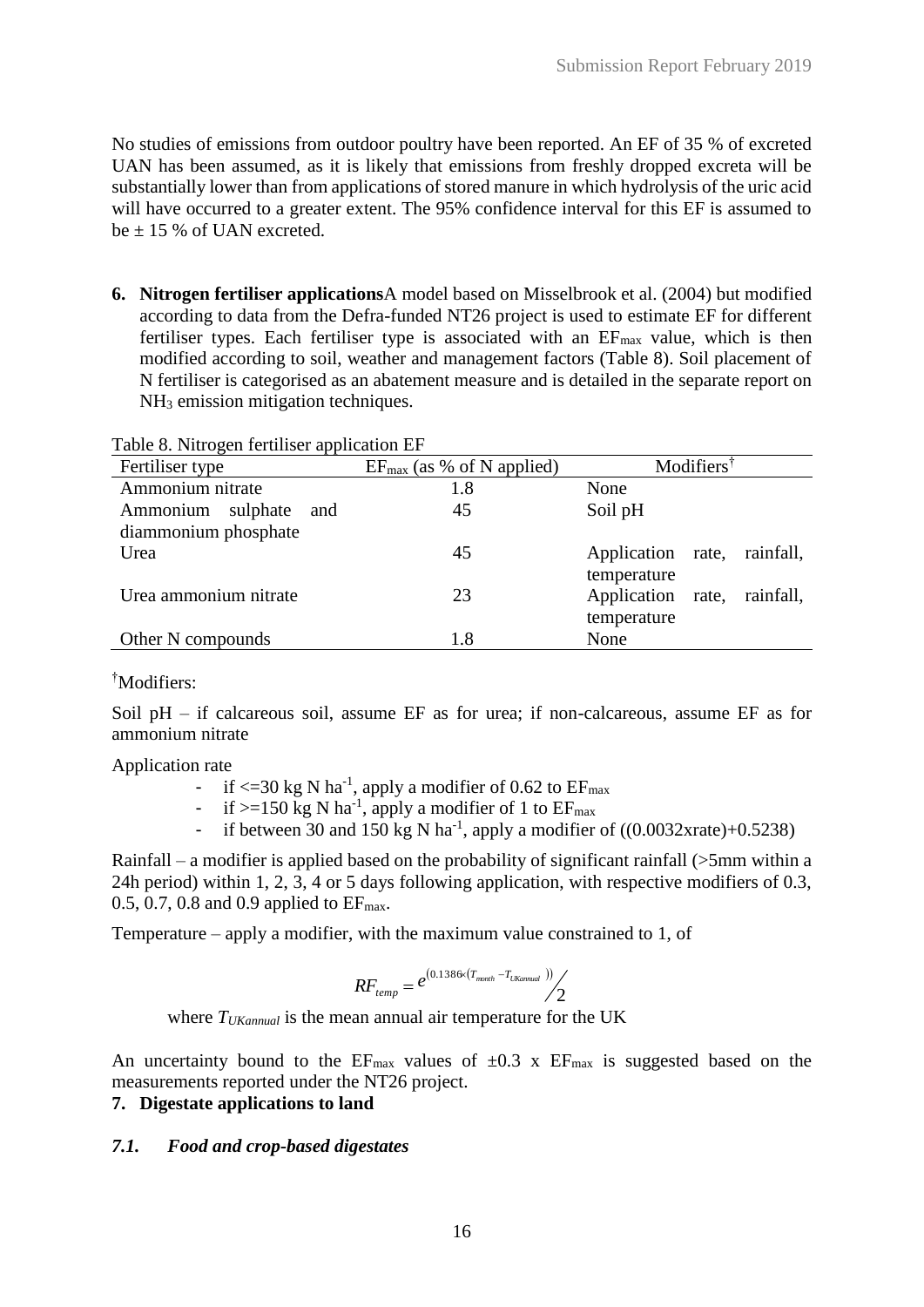The emission factor for land spreading of digestates from food waste sources is 1.75 kg NH3- N  $t^{-1}$  food digestate (range  $1.5 - 2$  kg) (WRAP, 2016; Nicholson et al., 2017; Fiona Nicholson, ADAS, pers. comm.). The emission factor for land spreading digestates from non-manure, nonfood waste materials is  $0.68$  kg NH<sub>3</sub>-N  $t^{-1}$  digestate. For non-manure, non-food digestates, the latest evidence of spreading emissions (Cumby *et al.*, 2005; WRAP, 2016) was combined with an analysis of inputs to all AD sites in the UK (NNFCC, 2018) to produce an average emission factor of 1.19 kg NH<sub>3</sub>-N t<sup>-1</sup> feedstocks (range  $1.07 - 1.31$  kg).

# *7.2. Livestock manure based digestate*

The emission factor for livestock manure based digestate is 42% of the applied total N (Nicholson et al., 2017). Manure digestate is assumed to have a TAN content equivalent to 80% of the total N, so the EF expressed as a proportion of the TAN (to be comparable with EF for manure applications to land) is 52.5%. A reduction factor of 30% is applied to the EF as it is assumed that all manure-based digestate is applied to land using a low emission application method (30% reduction representing band spreading).

# *7.3. Activity data*

The amounts of materials treated in UK AD plants are considerable, and this source has been growing rapidly. Plants are listed in the database for AD sites (NNFCC, 2018) together with estimates of volume input of feedstock by type (food waste, crop, livestock manure, other). A reduction factor of 0.84 (WRAP, 2014) is applied to the input values to provide an estimate of digestate quantities, reflecting the fact that the amount of digestate produced in comparison to the amount of inputs used at the site is usually lower (due to the recycling of digestate to catalyse the process in the digester etc.). For livestock manure, types were categorised as cattle, pig, poultry, equine and miscellaneous animal. In the inventory calculations, miscellaneous animal was assumed to be cattle slurry. To estimate the quantity of N associated with the total volume of each manure type, RB209 values for typical manure N content are used: 2.6, 3.6, 24 and 7 kg  $t^{-1}$  for cattle slurry, pig slurry, poultry manure and equine manure, respectively.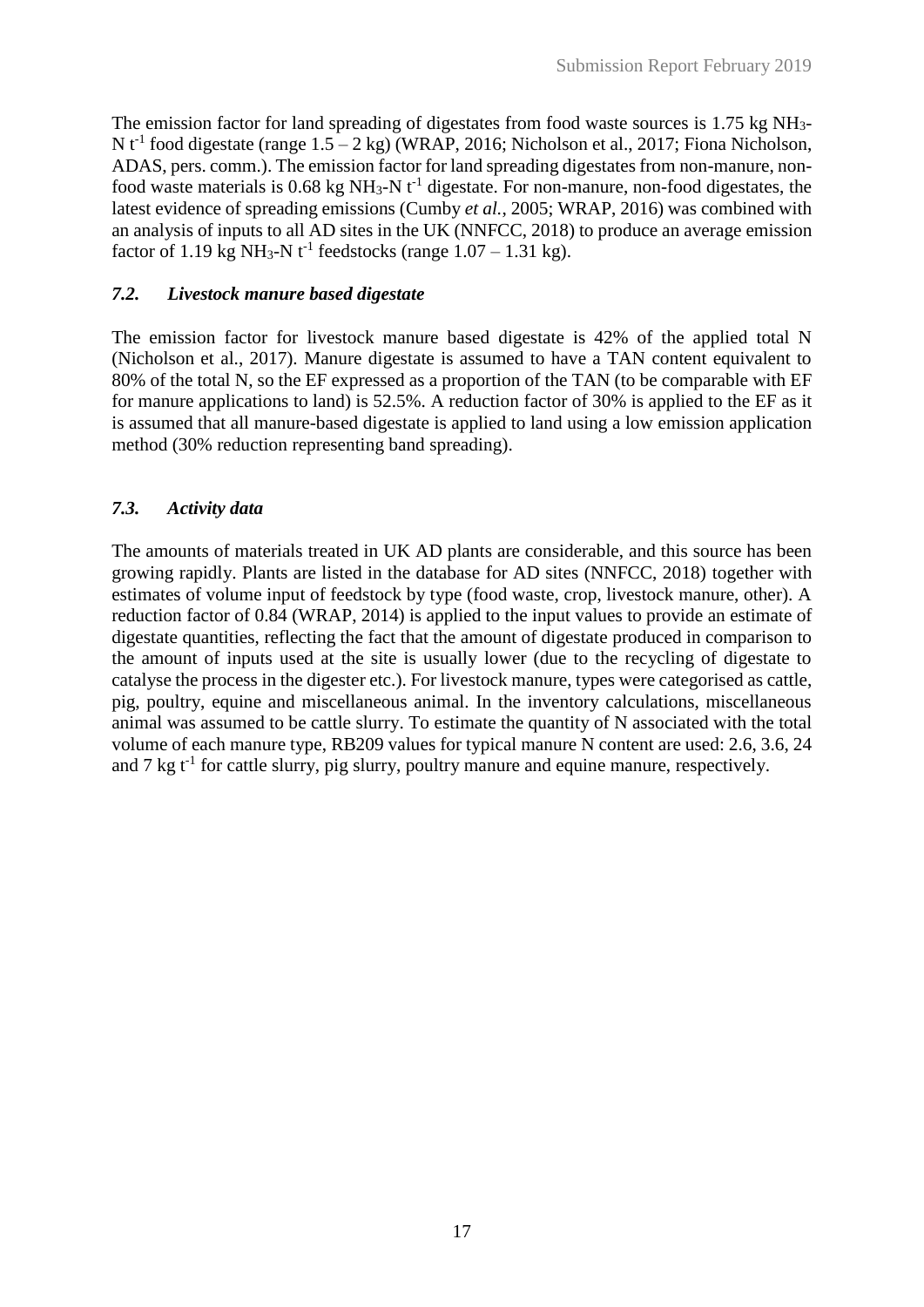| Table A1. Studies delivering cattle housing EF<br>Study | Emission                      | No.            | Emission        | Notes on derivation of EF as                                                                                   |
|---------------------------------------------------------|-------------------------------|----------------|-----------------|----------------------------------------------------------------------------------------------------------------|
|                                                         | $g NH3-N$<br>$lu^{-1} d^{-1}$ | studies        | Factor<br>% TAN | %TAN                                                                                                           |
| <b>Slurry-based systems</b>                             |                               |                |                 |                                                                                                                |
| Demmers et al., 1997                                    | 38.6                          | $\mathbf{1}$   | 31.1            | Dairy cows 1995, assume N<br>excretion of 100 kg N per year                                                    |
| WA0653                                                  | 21.2                          | 6              | 19.2            | Dairy cows 1998/99, assume N<br>excretion of 105 kg N per year                                                 |
| Dore et al., 2004                                       | 72.5                          | $\mathbf{1}$   | 53.1            | Dairy cows 1998/99, assume N<br>excretion of 105 kg N per year                                                 |
| WAO632/AM110                                            | 50.8                          | 3              | 39.4            | Using actual N balance data                                                                                    |
| Hill, 2000                                              | 29.4                          | $\mathbf{1}$   | 22.8            | Dairy cows 1997, assume N<br>excretion of 104 kg N per year                                                    |
| AM0102                                                  | 30.5                          | $\overline{2}$ | 23.7            | Dairy cows 2003, assume N<br>excretion of 113 kg N per year                                                    |
| Mean                                                    | 40.5                          |                | 31.6            |                                                                                                                |
| <b>Weighted mean</b>                                    | 34.3                          |                | 27.7            |                                                                                                                |
| <b>Straw-bedded systems</b>                             |                               |                |                 |                                                                                                                |
| WA0618 (PT)                                             | 20.6                          | $\mathbf{1}$   | 18.3            | beef,<br>Growing<br>N<br>assume<br>excretion of 56 kg N per year                                               |
| WAO632/AM110 (PT)                                       | 35.0                          | 3              | 21.6            | Using actual N balance data                                                                                    |
| WA0722                                                  | 33.2                          | $\mathbf{1}$   | 22.9            | Dairy cows, 6,500 kg milk per<br>therefore<br>assume<br>$\mathbf N$<br>year,<br>excretion of 112 kg N per year |
| AM0103 (PT)                                             | 13.9                          | $\mathbf{1}$   | 11.7            | Growing beef, values directly<br>from report                                                                   |
| AM0103 (Comm farm)                                      | 16.7                          | $\mathbf{1}$   | 13.4            | Dairy cows, assuming 125 g<br>excretion<br><b>TAN</b><br>per<br>day<br>$(AM0103$ report)                       |
| AC0102                                                  | 14.0                          | 3              | 12.5            | Growing<br>beef,<br>N<br>assume<br>excretion of 56 kg N per year                                               |
| Mean                                                    | 22.2                          |                | 16.7            |                                                                                                                |
| <b>Weighted mean</b>                                    | 23.1                          |                | 16.8            |                                                                                                                |
| <b>Calves</b>                                           |                               |                |                 |                                                                                                                |
| Demmers et al. 1997                                     | 13.0                          | $\mathbf{1}$   | 5.8             | Assume calf weight 140 and N<br>excretion 38 kg N per year                                                     |
| Koerkamp et al. 1998                                    | 6.2                           | $\mathbf{1}$   | 2.6             | Assume calf weight 140 and N<br>excretion 38 kg N per year                                                     |
| <b>Mean</b>                                             | 9.6                           |                | 4.2             |                                                                                                                |

# **Annex 1: Sources of underlying data for the UK ammonia emission factors**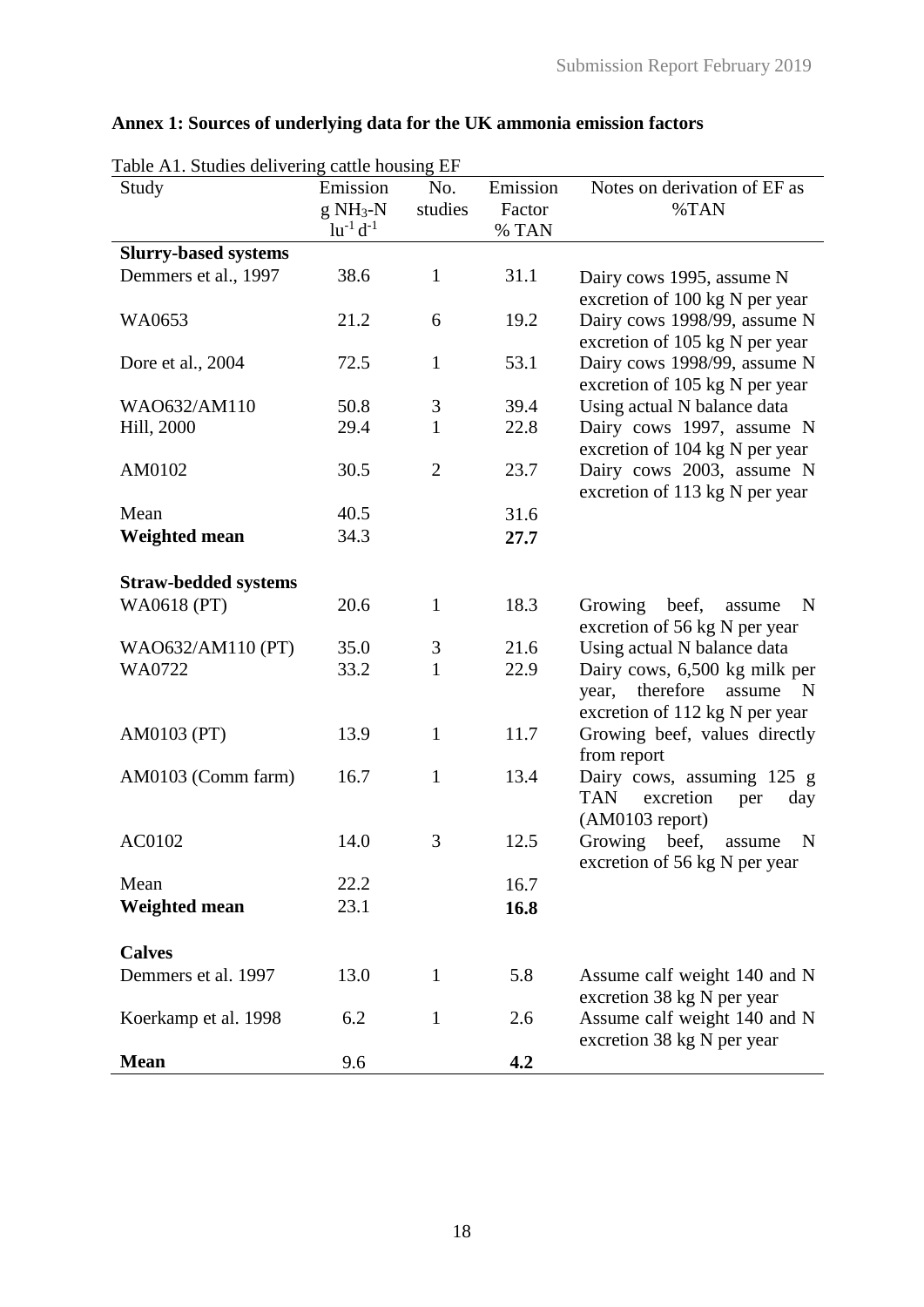| Study                          | Emission              | No.                | Emission | Notes on derivation of EF as %TAN            |
|--------------------------------|-----------------------|--------------------|----------|----------------------------------------------|
|                                | $g N l u^{-1} d^{-1}$ | studies            | Factor   |                                              |
|                                |                       |                    | % TAN    |                                              |
| Dry sows on slats              |                       |                    |          |                                              |
|                                |                       |                    |          |                                              |
| Peirson, 1995                  | 17.0                  | $\overline{2}$     | 22.9     | Assume N excretion of 15.5kg                 |
|                                |                       |                    |          |                                              |
| Dry sows on straw              |                       |                    |          |                                              |
| Peirson, 1995                  | 9.4                   | $\overline{2}$     | 12.6     | Assume N excretion of 15.5kg                 |
| Koerkamp et<br>al.,            |                       |                    |          | Assume N excretion of 15.5kg                 |
| 1998                           | 14.7                  | $\mathbf{1}$       | 19.8     |                                              |
| OC9523                         | 26.2                  | $\overline{4}$     | 35.3     | Assume N excretion of 15.5kg                 |
| AM0102                         | 50.6                  | 5                  | 68.1     | Assume N excretion of 15.5kg                 |
| Mean                           | 25.2                  |                    | 34.0     |                                              |
| <b>Weighted mean</b>           | 15.7                  |                    | 43.9     |                                              |
|                                |                       |                    |          |                                              |
| <b>Farrowing sows on slats</b> |                       |                    |          |                                              |
|                                |                       |                    |          | Assume N excretion of 22.5kg (1995)          |
| Peirson, 1995                  | 32.4                  | 3                  | 33.8     | value)                                       |
| Koerkamp et al.,               | 20.7                  | $\mathbf{1}$       | 23.1     | Assume N excretion 22.5kg (1995)             |
| 1998                           |                       |                    |          | value), live weight 240 kg                   |
|                                |                       |                    |          | Assume N excretion 15.5kg (2002/03)          |
| AM0102                         | 27.0                  | 3                  | 30.4     | value)                                       |
| Mean                           | 26.7                  | 7                  | 29.1     |                                              |
| <b>Weighted mean</b>           | 20.7                  |                    | 30.8     |                                              |
|                                |                       |                    |          |                                              |
| <b>Farrowing sows on straw</b> |                       |                    |          |                                              |
|                                |                       | Use dry sows value |          |                                              |
|                                |                       |                    |          |                                              |
| <b>Boars on straw</b>          |                       |                    |          |                                              |
|                                |                       | Use dry sows value |          |                                              |
|                                |                       |                    |          |                                              |
| <b>Finishers on slats</b>      |                       |                    |          |                                              |
| Peirson, 1995                  | 71.7                  | 3                  | 26.9     | fatteners 20-80 kg,<br>$\mathbf N$<br>Assume |
|                                |                       |                    |          | excretion 13.9kg (1995 value)                |
| Demmers, 1999                  | 105.8                 | $\mathbf{1}$       | 25.3     | Mean weight 25.7kg, N excretion              |
|                                |                       |                    |          | 11.2kg (1995 value)                          |
| Koerkamp et al.                | 51.2                  | $\mathbf{1}$       | 16.7     | Approx. 35 kg finishers, assume N            |
| 1998                           |                       |                    |          | excretion 11.2 kg (1995 value)               |
| WA0632                         | 79.2                  | $\overline{4}$     | 40.4     |                                              |
|                                | 103.5                 | $\mathbf{1}$       | 41.5     | Using actual N balance data                  |
| WA0720 (fan vent,              |                       |                    |          | Assume fatteners 20-80 kg,<br>N              |
| comm farm)                     |                       |                    |          | excretion 13kg (mean of 2 weight             |
|                                |                       |                    |          | ranges for year 2002)                        |
| WA0720 (acnv,                  | 77.2                  | 3                  | 31.0     | Assume fatteners 20-80 kg, N                 |
| comm farm)                     |                       |                    |          | excretion 13kg (mean of 2 weight             |
|                                |                       |                    |          | ranges for year 2002)                        |
| WA0720 (part slat,             | 51.5                  | $\overline{2}$     | 20.7     | Assume<br>fatteners<br>20-80 kg, N           |
| comm farm)                     |                       |                    |          | excretion 13kg (mean of 2 weight             |
|                                |                       |                    |          | ranges for year 2002)                        |

Table A2. Studies delivering pig housing EF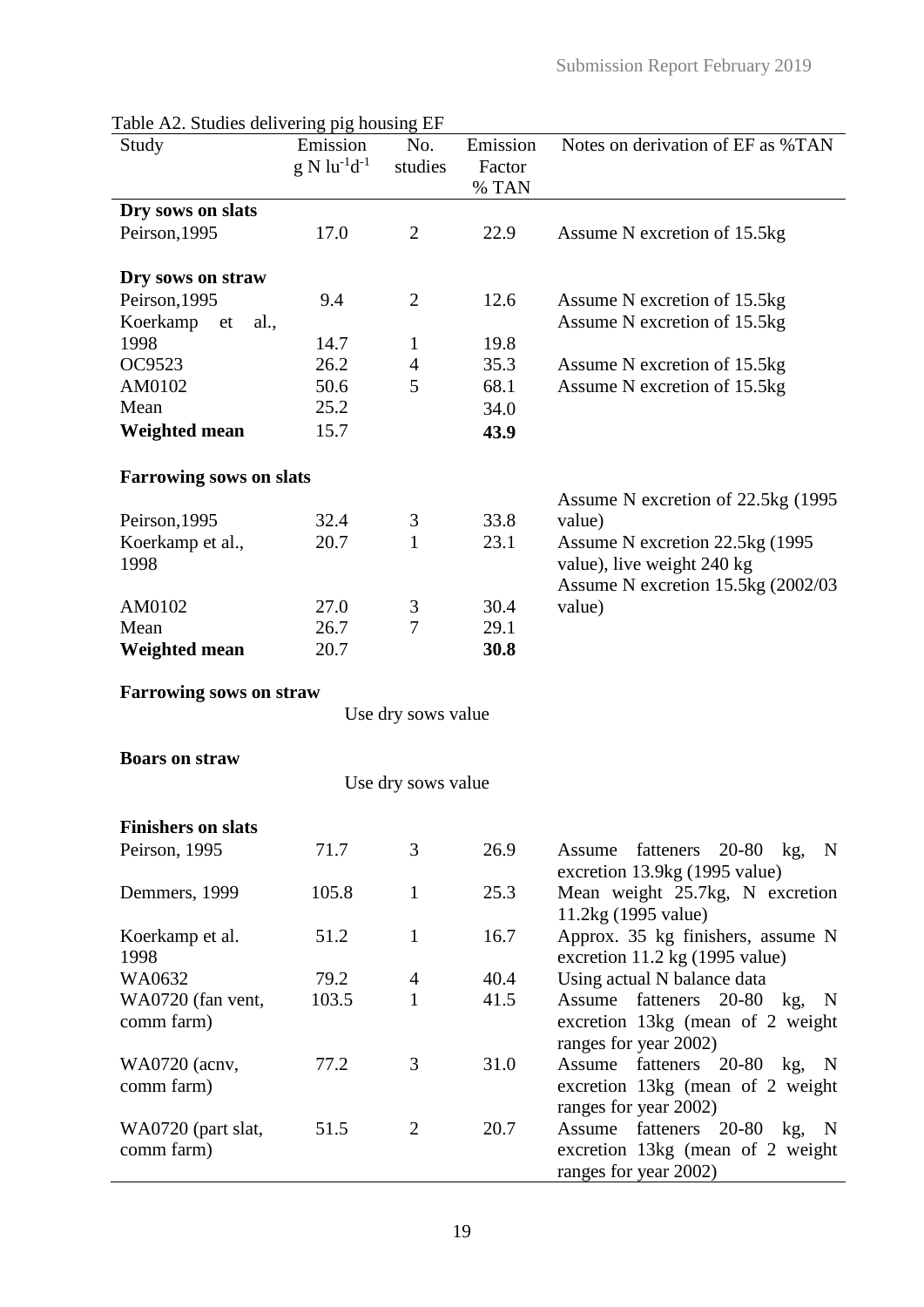| Study                     | Emission<br>$g N lu^{-1}d^{-1}$ | No.<br>studies | Emission<br>Factor<br>% TAN | Notes on derivation of EF as %TAN                                                               |
|---------------------------|---------------------------------|----------------|-----------------------------|-------------------------------------------------------------------------------------------------|
| WA0720 (fan vent,         | 47.7                            | 1              | 21.6                        | finishers,<br>40-95<br>kg<br>N<br>assume                                                        |
| Terrington)               |                                 |                |                             | excretion 15.5 kg per year                                                                      |
| WA0720 (part slat,        | 38.7                            | $\mathbf{1}$   | 17.6                        | 40-95 kg finishers,<br>assume<br>N                                                              |
| Terrington)               |                                 |                |                             | excretion 15.5 kg per year                                                                      |
| Mean                      | 69.6                            | 17             | 26.8                        |                                                                                                 |
| <b>Weighted mean</b>      | 71.4                            |                | 29.4                        |                                                                                                 |
| <b>Finishers on straw</b> |                                 |                |                             |                                                                                                 |
| Peirson (1995)            | 54.2                            | $\overline{2}$ | 20.3                        | Assume fatteners 20-80 kg,<br>$\mathbf N$<br>excretion 13.9kg (1995 value)                      |
| Koerkamp et al.,<br>1998  | 28.2                            | $\mathbf{1}$   | 9.2                         | Approx. 35 kg finishers, assume N<br>excretion 11.2 kg (1995 value)                             |
| WA0632                    | 122.2                           | $\overline{4}$ | 53.7                        | Using actual N balance data                                                                     |
| AM0102                    | 24.0                            | $\mathbf{1}$   | 9.6                         | fatteners<br>20-80 kg, N<br>Assume<br>excretion 13kg (mean of 2 weight<br>ranges for year 2002) |
| AM0103 Terrington         | 47.0                            | $\overline{c}$ | 23.6                        | Values directly from report                                                                     |
| AM0103                    | 34.1                            | $\mathbf{1}$   | 10.9                        | Finishers 20-60 kg, N excretion 13kg                                                            |
| Commercial                |                                 |                |                             | (mean of 2 weight ranges for year<br>2002)                                                      |
| AC0102                    | 42.0                            | $\overline{4}$ | 16.6                        | Finishers 30-60 kg, N excretion<br>11.9kg (mean of 2 weight ranges for<br>year 2002)            |
| Mean                      | 50.2                            | 15             | 20.6                        |                                                                                                 |
| <b>Weighted mean</b>      | 63.0                            |                | 26.6                        |                                                                                                 |
| <b>Weaners on slats</b>   |                                 |                |                             |                                                                                                 |
| Peirson, 1995             | 34.8                            | $\mathbf{1}$   | 9.9                         | Assume N excretion 4.4kg (1995<br>value)                                                        |
| Koerkamp<br>al.<br>et     |                                 |                |                             | Assume N excretion 4.4kg (1995)                                                                 |
| 1998                      | 20.7                            | $\mathbf{1}$   | 5.9                         | value)                                                                                          |
| <b>Mean</b>               | 27.7                            |                | 7.9                         |                                                                                                 |
|                           |                                 |                |                             |                                                                                                 |
| <b>Weaners on straw</b>   |                                 |                |                             |                                                                                                 |
|                           |                                 |                | 7.2                         | Based on ratio slurry/straw<br>for<br>finishers                                                 |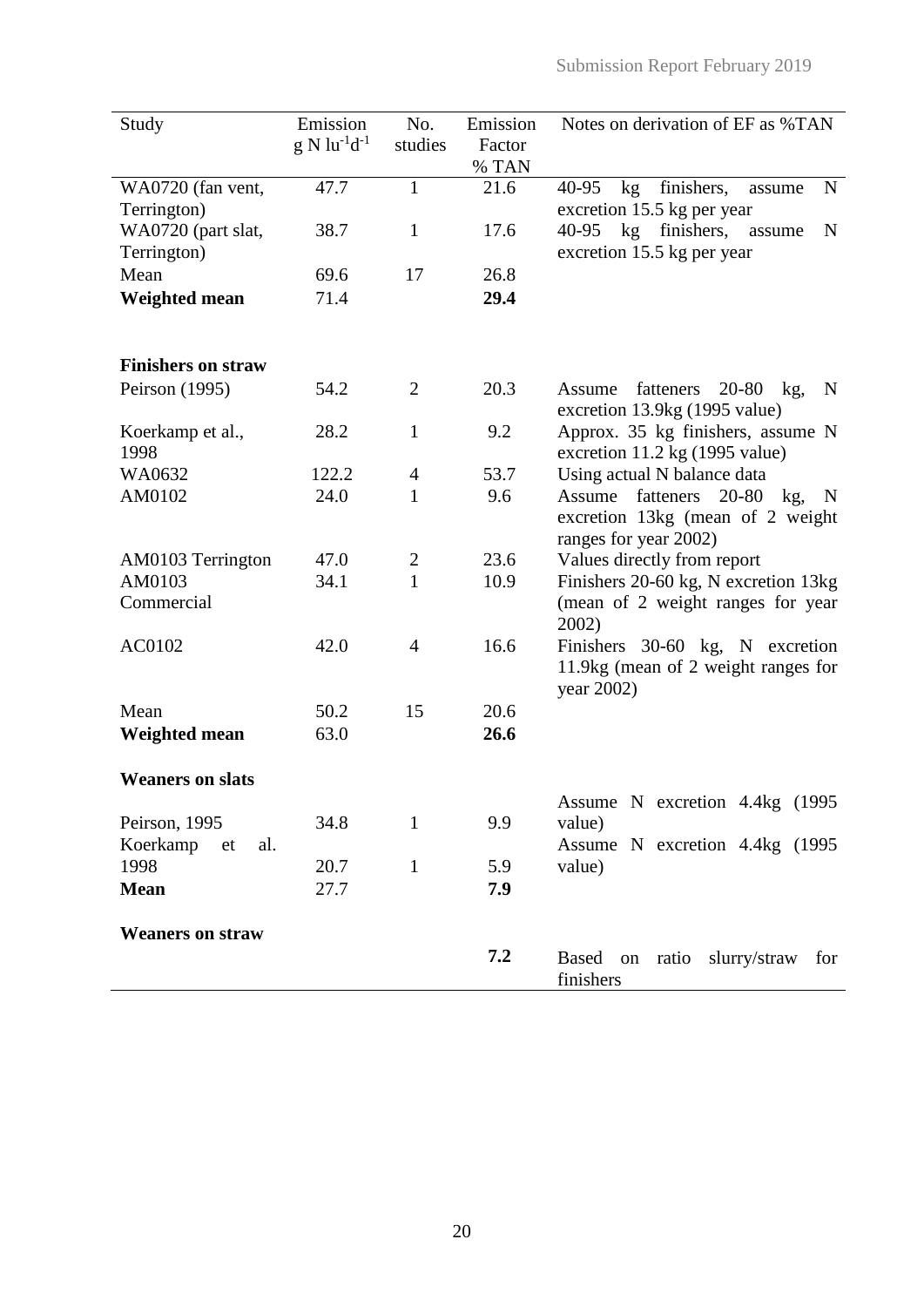| Table As. Studies delivering poultry housing EF<br>Study | Emission<br>$g N l u^{-1} d^{-1}$ | No.<br>studies | Emission<br>Factor<br>% TAN | <b>Notes</b>                                     |
|----------------------------------------------------------|-----------------------------------|----------------|-----------------------------|--------------------------------------------------|
| Layers – deep-pit (cages, perchery, free-range)          |                                   |                |                             |                                                  |
|                                                          |                                   |                |                             | Assume N excretion 0.82 kg (1995)                |
| Peirson, 1995                                            | 79.0                              | 3              | 22.1                        | value)                                           |
| G Koerkamp, 1998                                         | 184.1                             | $\mathbf{1}$   | 49.2                        | Assume N excretion 0.82 kg (1995)<br>value)      |
|                                                          |                                   |                |                             | Assume N excretion 0.82 kg (1995)                |
| G Koerkamp, 1998                                         | 146.1                             | $\mathbf{1}$   | 39.0                        | value)                                           |
|                                                          |                                   |                |                             | Assume N excretion 0.79 kg (1998)                |
| <b>WA0368</b>                                            | 139.2                             | $\mathbf{1}$   | 36.8                        | value)                                           |
|                                                          |                                   |                |                             | Assume N excretion 0.78 kg (2000)                |
| WA0651                                                   | 196.8                             | $\mathbf{1}$   | 57.9                        | value)                                           |
| Mean                                                     | 149.0                             |                | 41.0                        |                                                  |
| <b>Weighted mean</b>                                     | 107.0                             |                | 35.6                        |                                                  |
| Layers – deep litter: assume same EF as for perchery     |                                   |                |                             |                                                  |
| Layers – belt-cleaned (cages)                            |                                   |                |                             |                                                  |
| Peirson, 1995                                            | 36.0                              | 3              | 10.1                        | Assume N excretion 0.82 kg (1995)<br>value)      |
| WA0651                                                   |                                   |                |                             | Assume N excretion 0.78 kg (2000)                |
| Gleadthorpe                                              | 79.2                              | $\mathbf{1}$   | 23.3                        | value)                                           |
| WA0651<br>comm.                                          |                                   |                |                             | Assume N excretion 0.78 kg (2000)                |
| farm                                                     | 64.8                              | $\mathbf{1}$   | 19.1                        | value)                                           |
| Mean                                                     | 60.0                              |                | 17.5                        |                                                  |
| <b>Weighted mean</b>                                     | 50.4                              |                | 14.5                        |                                                  |
| <b>Broilers</b>                                          |                                   |                |                             |                                                  |
|                                                          |                                   |                |                             | Assume N excretion 0.56 kg (1995)                |
| Demmers et al. 1999                                      | 42.0                              | $\mathbf 1$    | 7.0                         | value)                                           |
|                                                          |                                   |                |                             | Assume N excretion 0.55 kg (2000)                |
| Robertson et al 2002                                     | 44.0                              | $\overline{4}$ | 8.3                         | value)                                           |
| Frost et al 2002                                         | 54.0                              | $\overline{4}$ | 9.2                         | Assume N excretion 0.55 kg (2000)<br>value)      |
|                                                          |                                   |                |                             | Derived<br>excretion from N<br>$\mathbf N$       |
| WA0651 winter                                            | 36.0                              | $\overline{4}$ | 9.5                         | balance                                          |
|                                                          |                                   |                |                             | excretion<br>Derived<br>from<br>N<br>$\mathbf N$ |
| WA0651 summer                                            | 67.2                              | 4              | 15.6                        | balance                                          |
|                                                          |                                   |                |                             | excretion from N<br>Derived<br>$\mathbf N$       |
| WA0651 drinkers                                          | 52.8                              | $\overline{2}$ | 10.9                        | balance                                          |
| Mean                                                     | 49.3                              | 19             | 10.1                        |                                                  |
| <b>Weighted mean</b>                                     | 50.1                              |                | 10.5                        |                                                  |
| <b>Turkeys</b>                                           |                                   |                |                             |                                                  |
| Peirson et al, 1995                                      | 93.0                              | 3              | 36.6                        |                                                  |

Table A3. Studies delivering poultry housing EF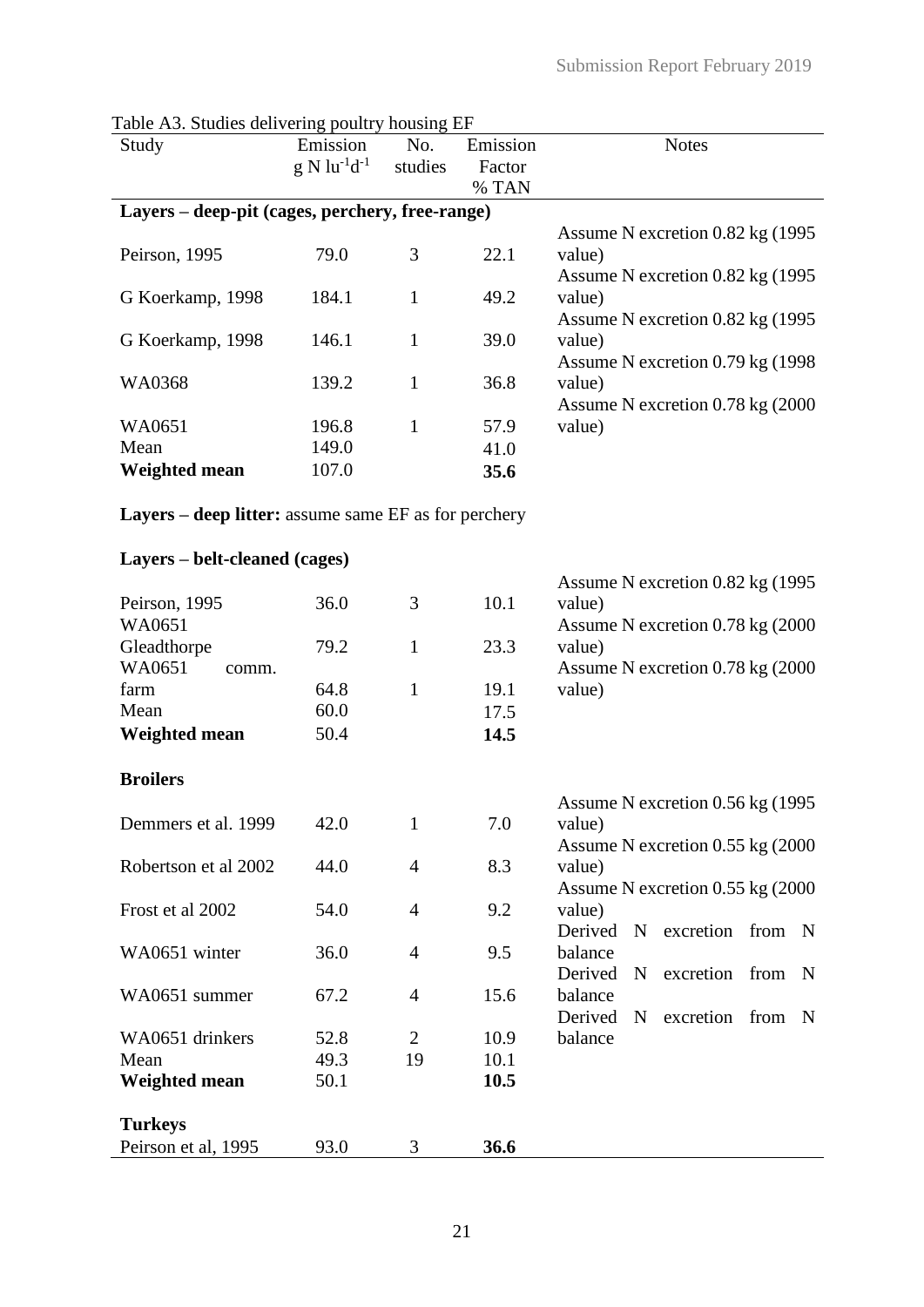A measurement from Groot Koerkamp *et al.* (1998) for broiler housing (164 g N lu<sup>-1</sup> d<sup>-1</sup>) has been excluded from the inventory. This measurement was from a very old housing system, not representative of broiler housing, and was also based on a single measurement in time rather than an integrated measurement over the duration of the crop.

Table A4. Studies delivering cattle manure storage EF

| Mean EF             | Values                                                     | $\mathbf n$    | Emission as      | Source                              |
|---------------------|------------------------------------------------------------|----------------|------------------|-------------------------------------|
| $g N m^{-2} d^{-1}$ | $g N m^{-2} d^{-1}$                                        |                | % TAN            |                                     |
|                     | <b>Slurry stores and lagoons without crusts</b>            |                |                  |                                     |
| 3.42                |                                                            |                |                  | Assumed to be double that for       |
|                     |                                                            |                |                  | (WA0641,<br>crusted<br>stores       |
|                     |                                                            |                |                  | WA0714)                             |
|                     | Slurry stores and lagoons with crusts, weeping wall stores |                |                  |                                     |
| 1.71                | 0.6                                                        |                | $**2.3$          | (Phillips <i>et al.</i> , in press) |
|                     | 1.27, 3.65, 5.7                                            |                | <b>NA</b>        | WA0625                              |
|                     | 0.44                                                       | $\overline{2}$ | $*6.0$           | WA0632*                             |
|                     | 1.8                                                        |                | NA               | WA0641                              |
|                     | 1.7                                                        |                | <b>NA</b>        | Hill (2000)                         |
|                     | 0.48                                                       | $\overline{2}$ | <b>NA</b>        | WA0714                              |
|                     | 0.5, 0.72, 0.42, 0.7                                       |                | $51.5$ (lagoons) | WA0717                              |
|                     | 3                                                          |                | 5.3 (w.wall)     | AM0102                              |
|                     | 4.2                                                        |                | <b>NA</b>        |                                     |
|                     | <b>Below ground slurry tanks</b>                           |                |                  | Assume same as for crusted          |
|                     |                                                            |                |                  | above-ground tank                   |
| <b>FYM</b>          | $g \, N \, t^{-1}$ initial heap                            |                |                  |                                     |
| heaps               | mass                                                       |                |                  |                                     |
| 265                 | 421, 101, 106                                              |                | <b>NA</b>        | WA0618                              |
|                     |                                                            |                | 49               | WA0519                              |
|                     |                                                            | $\frac{2}{3}$  | 29               | WA0632                              |
|                     |                                                            |                | 11               | Chadwick, 2005                      |
|                     |                                                            | $\overline{2}$ | 31               | WA0716                              |
|                     |                                                            | $\mathbf{1}$   | 11               | Moral et al., 2012                  |

\*\* Emissions expressed per day. This value assumes 90 d storage.

Slurry stores are assumed to develop a crust unless they are stirred frequently.

Values derived from measurements made using Ferm tubes have been corrected to account for incomplete recovery of ammonia by Ferm tubes (Phillips *et al*., 1998). (\*IGER values have been corrected using a factor of **0.7**).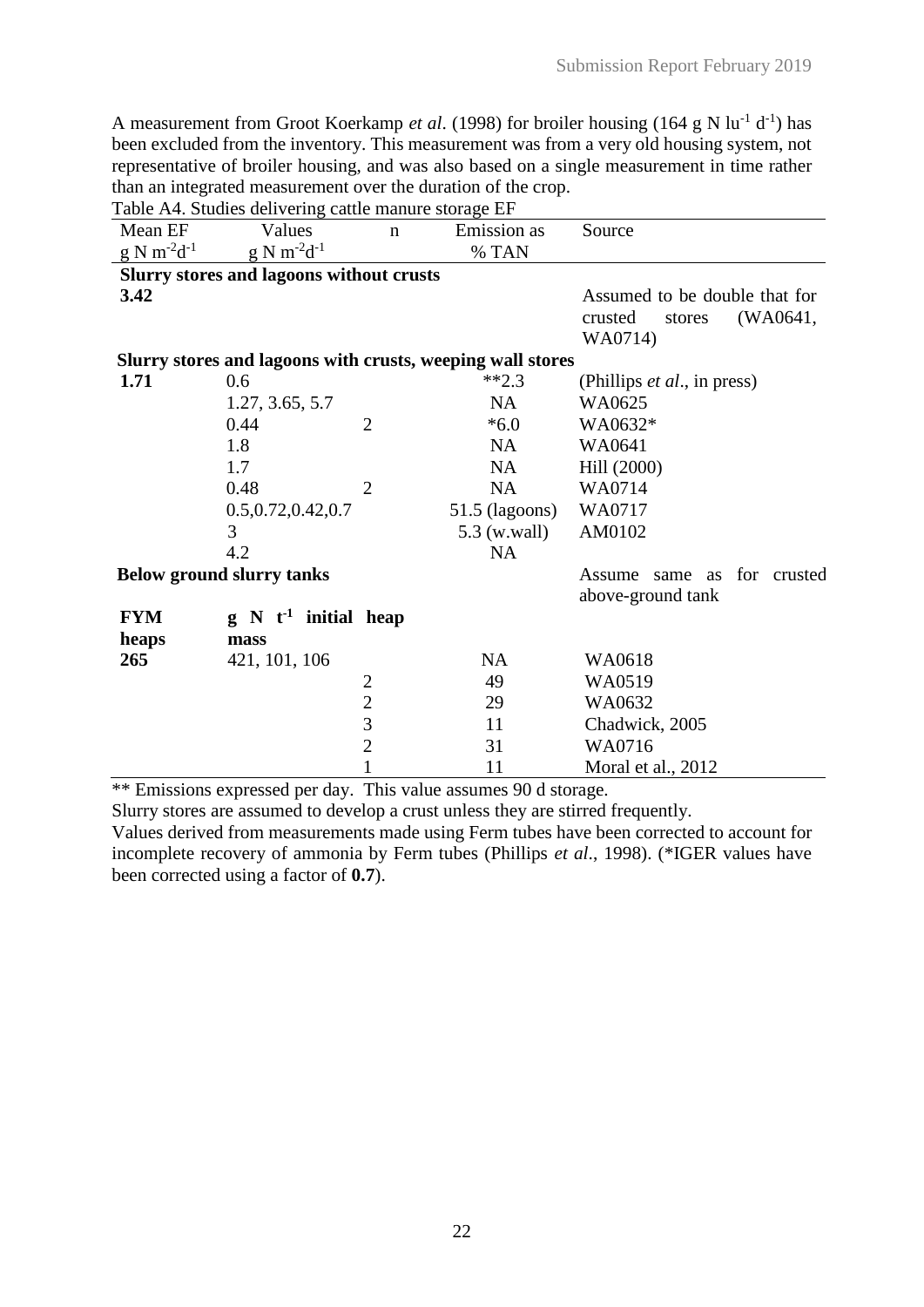|                                  | Table A.S. Studies delivering pig manure storage EF |                |           |                             |
|----------------------------------|-----------------------------------------------------|----------------|-----------|-----------------------------|
| Mean EF                          | Values                                              | $\mathbf n$    | Emission  | Source                      |
| $g N m^{-2} d^{-1}$              | $g \text{ N m}^{-2} d^{-1}$                         |                | as %TAN   |                             |
|                                  | <b>Slurry stores and lagoons</b>                    |                |           |                             |
| 3.16                             | 1.34                                                | $\overline{4}$ | 13.0      | WA0632                      |
|                                  | 2.47, 6.2                                           |                | <b>NA</b> | WA0625                      |
|                                  | 2.4                                                 |                | <b>NA</b> | Phillips et al. (1997)      |
|                                  | 1.56                                                |                | <b>NA</b> | WA0708                      |
|                                  | 5.0                                                 |                | <b>NA</b> | Phillips et al. (1997)      |
| <b>Below ground slurry tanks</b> |                                                     |                |           | Assume 50% of EF for above- |
|                                  |                                                     |                |           | ground tank                 |
| <b>FYM</b> heaps                 | $g N t-1$ initial                                   |                |           |                             |
|                                  | heap mass                                           |                |           |                             |
| 1224                             | 539                                                 | $\overline{4}$ | 20        | WA0632                      |
|                                  | 1015                                                | $\overline{2}$ | 54        | WA0716                      |

Table A5. Studies delivering pig manure storage EF

Values derived from measurements made using Ferm tubes have been corrected to account for incomplete recovery of ammonia by Ferm tubes (Phillips *et al*., 1998).

| Table A6. Studies delivering poultry manure storage EF |
|--------------------------------------------------------|
|--------------------------------------------------------|

| Mean EF                           | Values | n              | Emission as | Source                |
|-----------------------------------|--------|----------------|-------------|-----------------------|
|                                   |        |                | %TAN        |                       |
| $g \, N t^{-1}$ initial heap mass |        |                |             |                       |
| Layer manure                      |        |                |             |                       |
| 1956                              | 318    | $\overline{2}$ | 3.5         | WA0712                |
|                                   | 3172   | $\overline{4}$ | 14.3        | WA0651 (belt scraped) |
|                                   | 3141   |                | 29.5        | WA0651 (deep pit)     |
|                                   | 1193   |                | 20.0        | WA0651 (belt scraped) |
| <b>Litter</b>                     |        |                |             |                       |
| 1435                              | 478    |                | 2.2         | WA0712                |
|                                   | 1949   | 4              | 19.9        | WA0651 (winter)       |
|                                   | 158    | $\overline{4}$ | 1.8         | WA0651 (summer)       |
|                                   | 639    | $\overline{2}$ | 8.4         | WA0651 (drinkers)     |
|                                   | 3949   |                | <b>NA</b>   | WA0716                |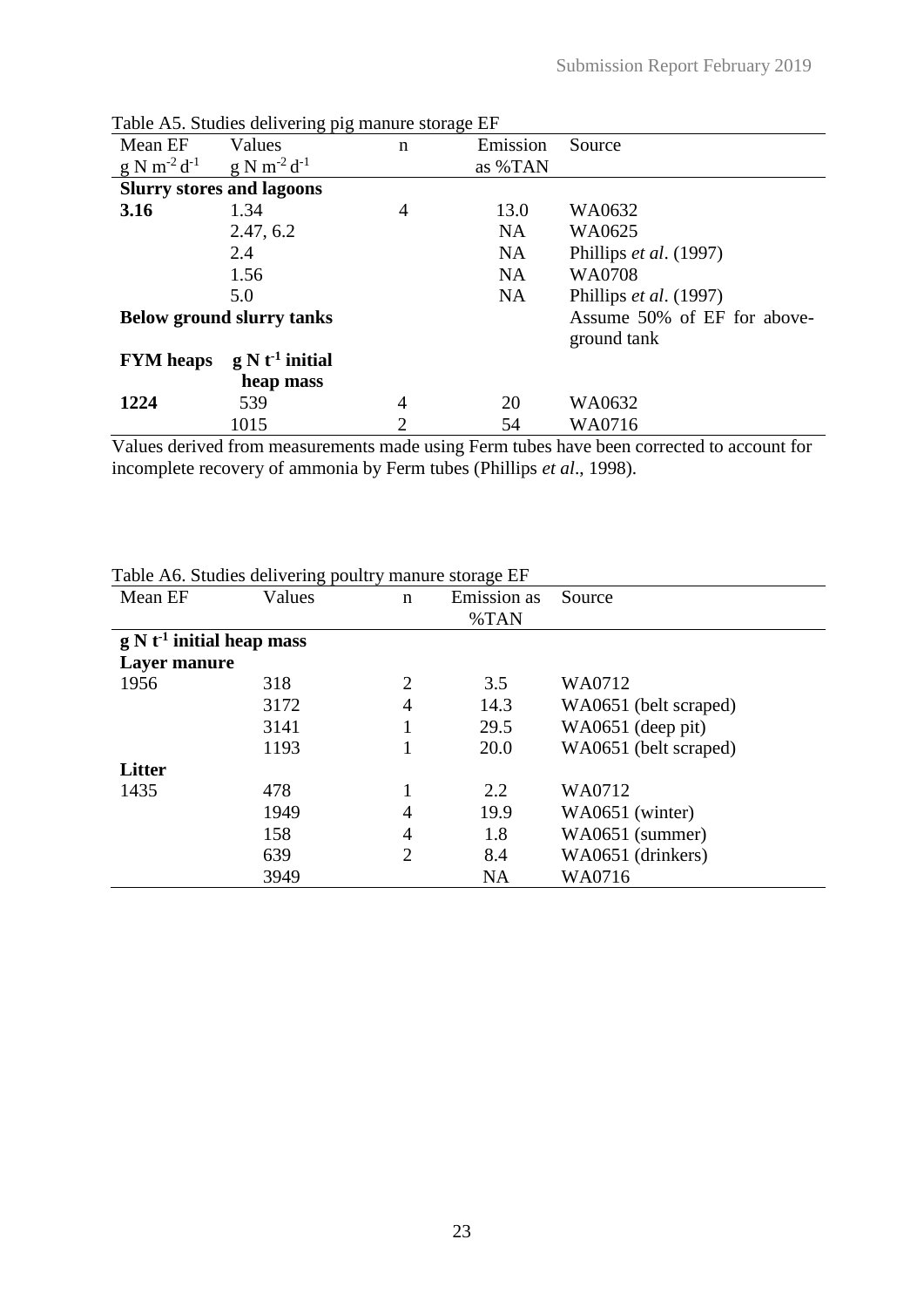| $\frac{1}{2}$  |                       | came and sheep stamms Li     | NH <sub>3</sub> | Due to           | Due to         | Emission         |
|----------------|-----------------------|------------------------------|-----------------|------------------|----------------|------------------|
|                | N input               | Urine N                      | emission        | fertiliser       | urine          | Factor           |
|                |                       |                              |                 |                  |                |                  |
|                |                       |                              | $Kg N ha^{-1}$  |                  |                | %TAN             |
| <b>CATTLE</b>  |                       |                              |                 |                  |                |                  |
| <b>Bussink</b> | Fert Res 33 257-265   |                              |                 |                  |                |                  |
| 1987           | 550                   | 425                          | 42.2            | 7.7              | 34.5           | $8\,$            |
| 1988           | 550                   | 428                          | 39.2            | 7.7              | 31.5           | $\boldsymbol{7}$ |
| 1988           | 250                   | 203                          | 8.1             | 3.5              | 4.6            | $\overline{2}$   |
|                |                       |                              |                 |                  |                |                  |
| <b>Bussink</b> | Fert Res 38 111-121   |                              |                 |                  |                |                  |
| 1989           | 250                   | 64.2                         | 3.8             | 3.5              | 0.3            | $\boldsymbol{0}$ |
| 1989           | 400                   | 76.2                         | 12.0            | 5.6              | 6.4            | $\,8$            |
| 1989           | 550                   | 94.3                         | 14.7            | 7.7              | $\overline{7}$ | $\boldsymbol{7}$ |
| 1990           | 250                   | 217.4                        | 9.1             | 3.5              | 5.6            | 3                |
| 1990           | 400                   | 339                          | 27.0            | 5.6              | 21.4           | $\sqrt{6}$       |
| 1990           | 550                   | 407.1                        | 32.8            | 7.7              | 25.1           | 6                |
|                |                       |                              |                 |                  |                |                  |
| Lockyer        |                       | J Sci Food Agric 35, 837-848 |                 |                  |                |                  |
| $\mathbf{1}$   | 26                    | 0.6455                       |                 |                  |                | $\frac{2}{3}$    |
| $\overline{2}$ | 26                    | 0.7025                       |                 |                  |                |                  |
| Jarvis et al   | J Ag Sci 112, 205-216 |                              |                 |                  |                |                  |
| 1986/87        | $\boldsymbol{0}$      | 69                           | 6.7             | $\overline{0}$   | 6.7            | 10               |
| 1986/87        | 210                   | 81                           | 9.6             | 2.94             | 6.66           | $8\,$            |
| 1986/87        | 420                   | 207                          | 25.1            | 5.88             | 19.22          | 9                |
|                |                       |                              |                 |                  |                |                  |
| AC0102         |                       |                              |                 |                  |                |                  |
| Beef, North    |                       |                              |                 |                  |                |                  |
| Wyke           | $\boldsymbol{0}$      |                              |                 | $\boldsymbol{0}$ |                | 10               |
| Beef,          |                       |                              |                 |                  |                |                  |
| Cambridge      | $\boldsymbol{0}$      |                              |                 | $\boldsymbol{0}$ |                | 7                |
|                |                       |                              |                 |                  |                |                  |
| <b>SHEEP</b>   |                       |                              |                 |                  |                |                  |
| Jarvis et al   | J Ag Sci 117, 101-109 |                              |                 |                  |                |                  |
| GC             | $\boldsymbol{0}$      | 169                          | 1.1             | $\boldsymbol{0}$ | 1.1            | $\mathbf{1}$     |
| HN             | 420                   | 321                          | 8.0             | 5.88             | 2.08           | $\mathbf{1}$     |
|                |                       |                              |                 |                  |                |                  |
| AC0102         |                       |                              |                 |                  |                |                  |
| Boxworth       | $\boldsymbol{0}$      |                              |                 |                  |                | $\overline{4}$   |
| North Wyke     | $\boldsymbol{0}$      |                              |                 |                  |                | 10               |

|  | Table A7: Studies delivering cattle and sheep grazing EF |  |  |  |
|--|----------------------------------------------------------|--|--|--|
|  |                                                          |  |  |  |
|  |                                                          |  |  |  |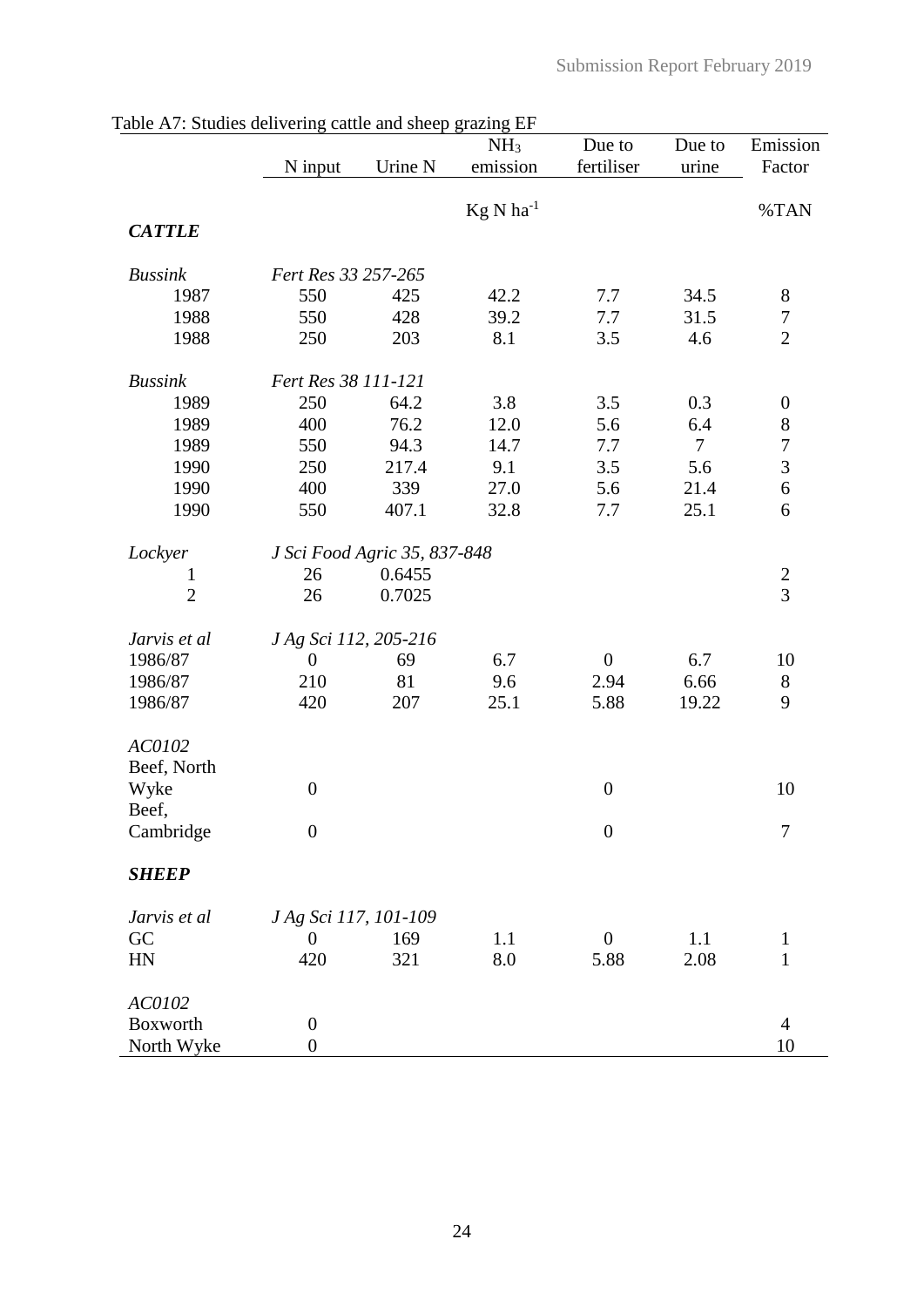| Table A8. Studies delivering EF for outdoor pigs |         |                        |  |  |  |  |
|--------------------------------------------------|---------|------------------------|--|--|--|--|
| Emission                                         | ΕF      | Source                 |  |  |  |  |
| $g \mathrm{N}$ lu <sup>-1</sup> d <sup>-1</sup>  | $\%TAN$ |                        |  |  |  |  |
| 25                                               | 26.1    | Williams et al. (2000) |  |  |  |  |
| $66*$                                            | NA      | Welch (2003)           |  |  |  |  |
|                                                  |         |                        |  |  |  |  |

# $T$  11. A8.  $\alpha$ ,  $\beta$  for  $\beta$

\*This value is probably an overestimate as emission rates were below the detection limit on a number of occasions (and those data were not included).

The EF was derived from the Williams et al (2000) study, assuming the standard N excretion value for sows and a body weight of 200kg, giving a mean EF of 25 %TAN (assumed to be the same across all animal sub-categories).

#### **References**

- Baines, S., Svoboda, I. F. and Sym, G. (1997*) Estimates of slurry, manure storage and housings in use in Scotland and Northern Ireland*. Report to MAFF (WA0620), SAC Ayr.
- Bussink, D.W. (1994). Relationship between ammonia volatilization and nitrogen fertilizer application rate, intake and excretion of herbage nitrogen by cattle on grazed swards. *Fertilizer Research* **38**, 111-121
- CAMAR: Groot Koerkamp, P. W. G., Metz, J. H. M., Uenk, G. H., Phillips, V. R., Holden, M. R., Sneath, R. W., Short, J. L., White, R. P., Hartung, J., Seedorf, J., Schröder, M., Linkert, K. H., Pedersen, S., Takai, H., Johnsen, J. O. and Wathes, C. M., 1998. Concentrations and emissions of ammonia in livestock buildings in Northern Europe. *Journal of Agricultural Engineering Research* **70**, 79-95.
- Chalmers, A. G., et al. (2001)*. Fertiliser use on farm crops for crop year 2000*. British Survey of Fertiliser Practice, Edinburgh: The Stationery Office.
- Chadwick, D.R. (2005). Emissions of ammonia, nitrous oxide and methane from cattle manure heaps: effect of compaction and covering. *Atmospheric Environment* **39**, 787-799.
- Chambers, B.J., Smith, K.A. and van der Weerden, T.J. (1997). Ammonia emissions following the land spreading of solid manures. In *Gaseous Nitrogen Emissions from Grasslands*. Eds S.C. Jarvis and B.F. Pain, CAB International, Oxford, pp. 275-280.
- Chambers, B. J., Lord, E. I., Nicholson, F. A. and Smith, K. A. (1999). Predicting nitrogen availability and losses following application of organic manures to arable land: MANNER. Soil Use and Management 15, 137-143.
- Cumby T., Sandars D., Nigro E., Sneath R. and Johnson G. (2005) Physical assessment of the environmental impacts of centralised anaerobic digestion. Report by Silsoe Research Institute. 112pp.
- DANI (1998). Statistical Review of Northern Ireland Agriculture, 1997. Department of Agriculture for Northern Ireland, Economics and Statistics Division, Belfast, Northern Ireland, UK.
- Defra (2001) http://www.defra.gov.uk/esg/work\_htm/publications/cs/fps/fpsfinalreport.PDF
- Demmers, T.G.M., Phillips, V.R., Short, J.L., Burgess, L.R., Hoxer, R.P. and Wathes, C.M (1997). Validation of ventilation rate measurement methods and the ammonia emission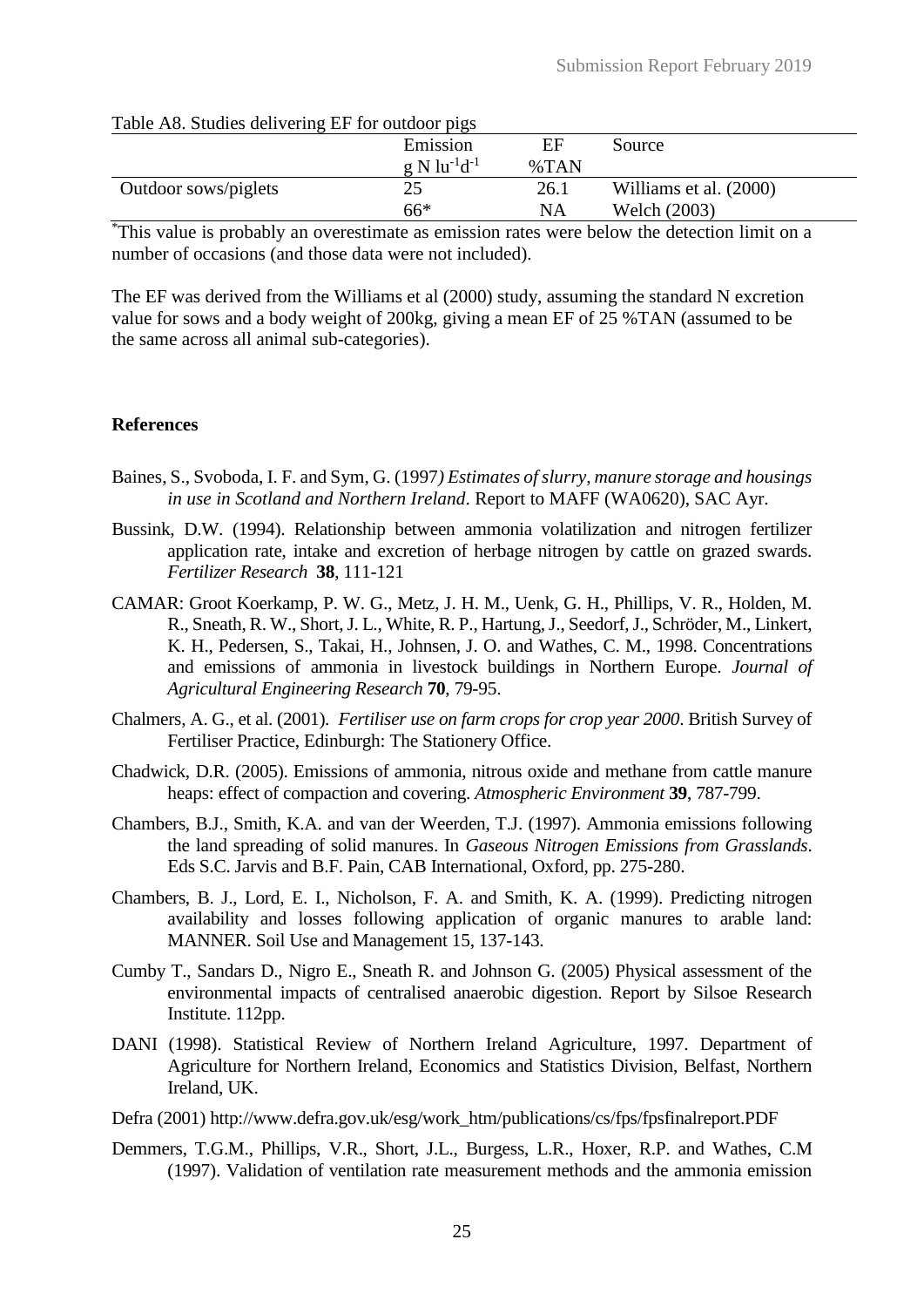from a naturally-ventilated UK dairy and beef unit. In*: Ammonia and Odour Emissions from Animal Production Facilities*. Eds J.A.M. Voermans and G.J. Monteney, Proceedings of an international symposium held at Vinkeloord, Netherlands, 6-10 October 1997. Published by NTVL, Rosmalen, NL pp. 219-230.

- Demmers, T.G.M., Burgess, L.R., Short, J.L., Phillips, V.R., Clark, J.A. and Wathes, C.M. (1999). Ammonia emissions from two mechanically ventilated UK livestock buildings. *Atmospheric Environment* **33**, 217-227.
- Dore, C. J., Jones, B. M. R., Scholtens, R., Burgess, L. R., Huis in't Veld, J. W. H., Phillips, V. R. (2004). Robust methods for measuring ammonia emission rates from livestock buildings and manure stores. Part 1 Comparative demonstrations of three methods on the farm. *Atmospheric Environment* **38**, 3017-3024.
- Dragosits U., Jones S.K., Vogt E. and Sutton M.S. (2006) 2005 Update on Ammonia emissions from non-agricultural sources for the NAEI. CEH Report AS06/20. Centre for Ecology & Hydrology Edinburgh, Bush Estate, Penicuik. 14pp.
- Hill, R.A. (2000). Emission, dispersion and local deposition of ammonia volatilised from farm buildings and following the application of cattle slurry to grassland. PhD Thesis, University of Plymouth.
- Hodge, I. and Renwick, A. (2006). Business as usual projections of agricultural activities for the water framework directive: Phase 2. Final Report. Rural Business Unit, Environmental Economy and Policy Research Group, Department of Land Economy, 19 Silver Street, Cambridge CB3 9EP.
- Jarvis, S.C; Hatch, D. J; Orr, R.J. and Reynolds, S.E. (1991). Micrometeorological studies of ammonia emissions from sheep grazed swards. *Journal of Agricultural Science Camb*ridge, **117**, 101-109
- Jarvis, S. C. and Bussink, D. W. (1990). Nitrogen losses from grazed swards by ammonia volatilization. Proceedings of the 13th General Meeting of the European Grassland Federation, June 25-29, 1990, Banska Bystrica, Czechoslovakia, p.13-17.
- Kirchmann, H., and Witter, E. (1989). Ammonia volatilization during aerobic and anaerobic manure decomposition. *Plant and Soil* **115**, 35-41.
- Koerkamp, P., Metz, J. H. M., Uenk, G. H., Phillips, V. R., Holden, M. R., Sneath, R. W., Short, J. L., White, R. P., Hartung, J., Seedorf, J., Schroder, M., Linkert, K. H., Pedersen, S., Takai, H., Johnsen, J. O. and Wathes, C. M. (1998). Concentrations and emissions of ammonia in livestock buildings in Northern Europe. *Journal of Agricultural Engineering Research* **70**, 79-95.
- Ledgard, S. F. (1996). Nitrogen inputs and losses from New Zealand dairy farmlets, as affected by nitrogen fertilizer applications: year one. *Plant and Soil* **181**, 65-69.
- MAFF (2000). *Fertilizer Recommendations for Agricultural and Horticultural Crops (RB209), 7 th Edition.* Her Majest's Stationery Office, London, UK.
- Mercer, D. R. (1993*) Estimates of the number and types of poultry housing in use in England and Wales.* Report to MAFF, ADAS Nottingham.
- Misselbrook, T.H., Webb, J. and Gilhespy, S.L. (2006). Ammonia emissions from outdoor concrete yards used by livestock – quantification and mitigation. *Atmospheric Environment* **40**, 6752-6763.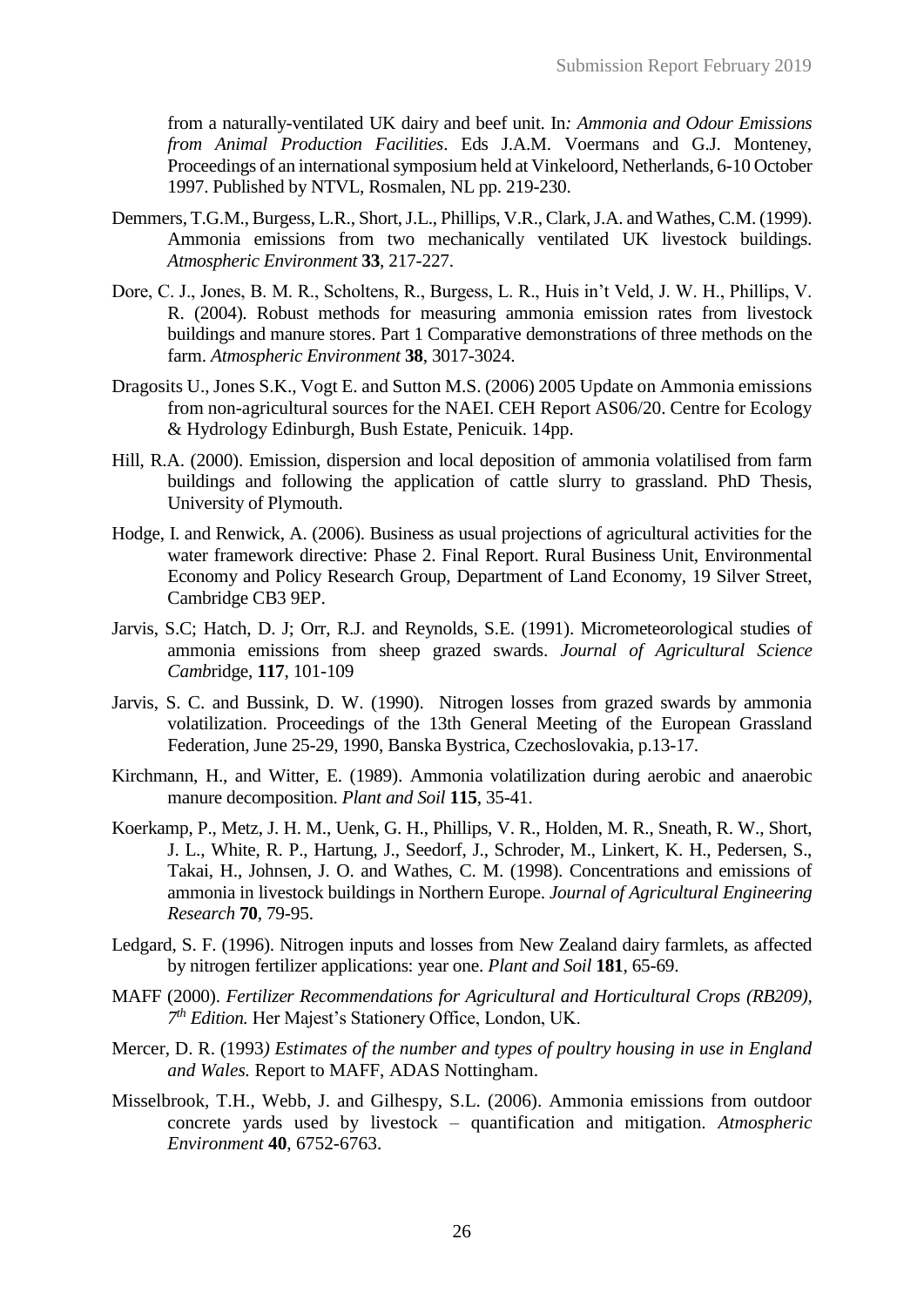- Misselbrook, T.H., Sutton, M.A. and Scholefield, D. (2004). A simple process-based model for estimating ammonia emissions from agricultural land after fertilizer applications. *Soil Use and Management* **20**, 365-372.
- Misselbrook, T. H., Smith, K. A., Johnson, R. A. and Pain, B. F. (2002). Slurry application techniques to reduce ammonia emissions: Results of some UK field-scale experiments. *Biosystems Engineering* **81**, 313-321.
- Misselbrook, T. H., Webb, J., Chadwick, D. R., Ellis, S. and Pain, B. F. (2001). Gaseous emissions from outdoor concrete yards used by livestock. *Atmospheric Environment* **35**, 5331-5338.
- Misselbrook, T. H., Pain, B. F. and Headon, D. M. (1998). Estimates of ammonia emission from dairy cow collecting yards. *Journal of Agricultural Engineering Research* **71**, 127-135.
- Moral, R., Bustamante, M.A., Chadwick, D.R., Camp, V., Misselbrook, T.H., 2012. N and C transformations in stored cattle farmyard manure, including direct estimates of N-2 emission. *Resources Conservation and Recycling* **63**, 35-42.
- National Non-Food Crops Centre (2017) Anaerobic Digestion Deployment in the United Kingdom (http://www.nnfcc.co.uk/publications/report-anaerobic-digestiondeployment-in-the-uk).
- Nicholson, F.A., Bhogal, A., Chadwick, D., Gill, E., Gooday, R.D., Lord, E., Misselbrook, T., Rollett, A.J., Sagoo, E., Smith, K.A., Thorman, R.E., Williams, J.R., Chambers, B.J. (2013). An enhanced software tool to support better use of manure nutrients: MANNER-NPK. *Soil Use and Management* **29**, 473-484.
- Nicholson F., Bhogal A., Cardenas L., Chadwick D., Misselbrook T., Rollett A., Taylor M., Thorman R., and Williams J. (2017) Nitrogen losses to the environment following foodbased digestate and compost applications to agricultural land. *Environmental Pollution* **228**, 504-516.
- Nicholson, F. A., Chambers, B. J. and Smith, K. A. (1996) Nutrient composition of poultry manures in England and Wales. *Bioresource Technology* **58**, 279-284.
- Nicholson, R. J. and Brewer, A. J. (1994) *Estimates of the numbers and types of slurry and manure stores in use in England and Wales related to livestock species*. Report to DEFRA (WA0611), ADAS Cambridge.
- Pain, B. F., Rees, Y. J. and Lockyer, D. R. (1988). Odour and ammonia emission following the application of pig or cattle slurry to land. In*: Volatile emissions from livestock farming and sewage operations*, eds V C Neilsen, J H Voorburg and P L'Hermite. Elsevier Applied Science, London, pp. 2 - 11.
- Pain, B. F., Phillips, V. R., Clarkson, C. R. and Klarenbeek, J. V. (1989). Loss of nitrogen through ammonia volatilisation following the application of pig or cattle slurry to grassland. *Journal of the Science of Food and Agriculture* **47**, 1-12.
- Peirson, S. (1995). Measurement of odour and ammonia emissions from livestock buildings, Phase 1 - Final Report to MAFF. Project no. WAO601, ADAS Beverley.
- Phillips, V.R., Sneath, R.W., Williams, A.G., Welch, S.K., Burgess, L.R., Demmers, T.G.M. and Short, J.L. (1997). Measuring emission rates of ammonia, methane and nitrous oxide from full-sized slurry and manure stores. In*: Ammonia and Odour Emissions from Animal Production Facilities*. Eds J.A.M. Voermans and G.J. Monteney, Proceedings of an international symposium held at Vinkeloord, Netherlands, 6-10 October 1997. Published by NTVL, Rosmalen, NL pp. 197-208.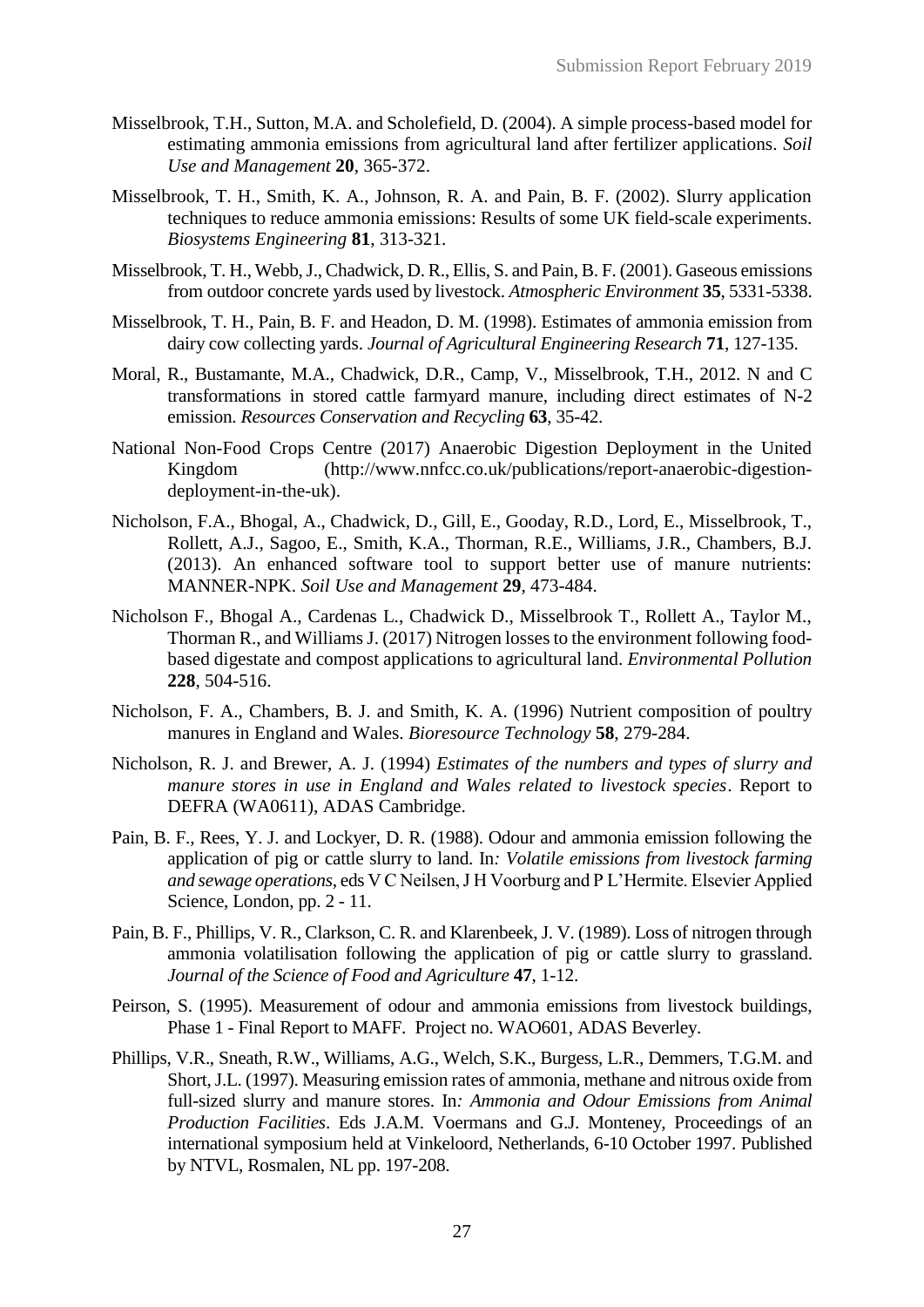- Phillips, V. R., Bishop, S. J., Price, J. S. and You, S. (1998). Summer emissions of ammonia from a slurry-based, UK, dairy cow house. *Bioresource Technology* **65**, 213-219.
- Robertson, A. P., Hoxey, R. P., Demmers, T. G. M., Welch, AS. K., Sneath, R. W., Stacey, K. F., Fothergill, A., Filmer, D. and Fisher, C. (2002). Commercial-scale studies of the effect of broiler-protein intake on aerial pollutant emissions. *Biosystems Engineering* **82**, 217-225.
- Sheppard, A. (1998) The Structure of Pig Production in England and Wales. Results of the National Survey of Pig Production Systems*. Special Studies in Agricultural Economics Report No. 40,* University of Exeter.
- Smith, K. A. and Chambers, B. J. (1995). Muck from waste to resource utilization: the impacts and implications. *Agricultural Engineer*, **50**, 33-38.
- Smith, K. A. and Frost, J. P. (2000). Nitrogen excretion by farm livestock with respect to land spreading requirements and controlling nitrogen losses to ground and surface waters. Part 1: cattle and sheep. *Bioresource Technology* **71**, 173-181.
- Smith, K. A., Charles, D. R. and Moorhouse, D. (2000a). Nitrogen excretion by farm livestock with respect to land spreading requirements and controlling nitrogen losses to ground and surface waters. Part 2: pigs and poultry. *Bioresource Technology* **71**, 183-194.
- Smith, K. A., Jackson, D. R., Misselbrook, T. H., Pain, B. F. and Johnson, R. A. (2000b). Reduction of ammonia emission by slurry application techniques. *Journal of Agricultural Engineering Research* **77**, 277-287.
- Smith, K. A., Brewer, A. J., Dauven, A. and Wilson, D. W. (2000c). A survey of the production and use of animal manures in England and Wales. I. Pig manure. Soil Use and Management 16, 124-132.
- Smith, K. A., Brewer, A. J., Crabb, J. and Dauven, A. (2001a). A survey of the production and use of animal manures in England and Wales. II. Poultry manure. Soil Use and Management 17, 48-56.
- Smith, K. A., Brewer, A. J., Crabb, J. and Dauven, A. (2001b). A survey of the production and use of animal manures in England and Wales. III. Cattle manures. Soil Use and Management 17, 77-87.
- Sommer, S.G., Christensen, B.T., Nielsen, N.E., and Schjrrring, J.K. (1993). Ammonia volatilization during storage of cattle and pig slurry: effect of surface cover. *Journal of Agricultural Science, Cambridge*, **121**, 63-71.
- Sutton, M. A., Dragosits, U., Tang, Y. S. and Fowler, D. (2000). Ammonia emissions from nonagricultural sources in the UK. *Atmospheric Environment* **34**, 855-869.
- Thompson, R. B., Pain, B. F. and Lockyer, D. R. (1990a). Ammonia volatilization from cattle slurry following surface application to grassland. I. Influence of mechanical separation, changes in chemical composition during volatilization and the presence of the grass sward, *Plant and Soil* **125**, 109-117.
- Thompson, R. B., Pain, B. F. and Rees, Y. J. (1990b). Ammonia volatilization from cattle slurry following surface application to grassland. II. Influence of application rate, windspeed and applying slurry in narrow bands. *Plant and Soil* **125**, 119-128.
- van der Weerden, T. J. and Jarvis, S. C. (1997). Ammonia emission factors for N fertilisers applied to two contrasting grassland soils. *Environmental Pollution* **95**, 205-211.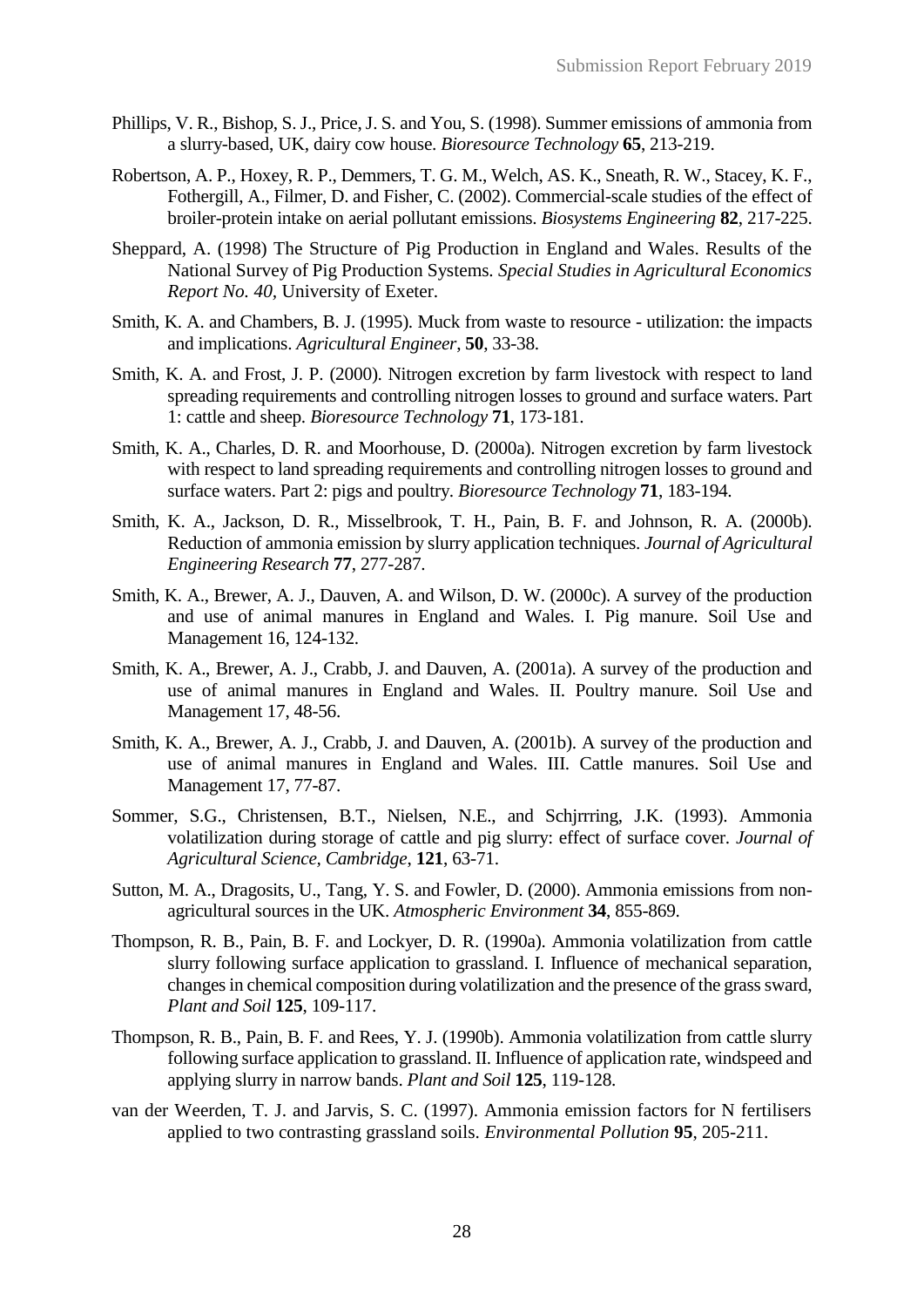- Wathes, C. M., Holden, M. R., Sneath, R. W., White, R. P. and Phillips, V. R. (1997). Concentrations and emission rates of ammonia, nitrous oxide, methane, carbon dioxide, dust and endotoxin in UK broiler and layer houses. *British Poultry Science* **38**, 14-28.
- Webb, J., (2001). Estimating the potential for ammonia emissions from livestock excreta and manures. *Environmental Pollution* **111**, 395-406.
- Webb, J., and Misselbrook, T. H. (2004). A mass-flow model of ammonia emissions from UK livestock production. *Atmospheric Environment* **38**, 2163-2176.
- Webb, J., Misselbrook, T., Pain, B. F., Crabb, J. and Ellis, S. (2001). An estimate of the contribution of outdoor concrete yards used by livestock to the UK inventories of ammonia, nitrous oxide and methane. *Atmospheric Environment* **35**, 6447-6451.
- Welch, D.C. (2003) A methodology for the measurement of distributed agricultural sources of ammonia outdoors. PhD thesis, University of Nottingham.
- Williams, J. R., Chambers, B. J., Hartley, A. R., Ellis, S. and Guise, H. J. (2000). Nitrogen losses from outdoor pig farming systems. *Soil Use and Management* **16**, 237-243.
- WRAP 2014. A survey of the UK Anaerobic Digestion industry in 2013. Waste and Resources Action Programme. http://www.wrap.org.uk/content/survey-uk-anaerobic-digestionindustry-2013. (Accessed September 2016).
- WRAP 2016a. Field Experiments for Quality Digestate and Compost in Agriculture. Waste and Resources Action Programme. [http://www.wrap.org.uk/content/digestate-and](http://www.wrap.org.uk/content/digestate-and-compost-agriculture-dc-agri-reports)[compost-agriculture-dc-agri-reports.](http://www.wrap.org.uk/content/digestate-and-compost-agriculture-dc-agri-reports) (Accessed September 2016).

# **DEFRA Projects**

Final reports from the following projects are available from Defra:

| AC0114        | GHG Platform – data management                                                                                                        |
|---------------|---------------------------------------------------------------------------------------------------------------------------------------|
| AM0101        | National ammonia reduction strategy evaluation system (NARSES)                                                                        |
| AM0102        | Modelling and measurement of ammonia emissions from ammonia mitigation<br>pilot farms                                                 |
| AM0103        | Evaluation of targeted or additional straw use as a means of reducing ammonia<br>emissions from buildings for housing pigs and cattle |
| AM0110        | Additional housing measurements for solid vs. liquid manure management<br>systems                                                     |
| AM0111        | Measurement and abatement of ammonia emissions from hard standings used<br>by livestock                                               |
| AM0115        | Investigation of how ammonia emissions from buildings housing cattle vary<br>with the time cattle spend inside them                   |
| <b>DO108</b>  | Food and Agriculture Policy Research Institute – UK Project                                                                           |
| ES0116        | Field work to validate the manure incorporation volatilization system (MAVIS)                                                         |
| KT0105        | Manure Nutrient Evaluation Routine (MANNER-NPK)                                                                                       |
| LK0643        | UK Poultry Industry IPPC Compliance (UPIC)                                                                                            |
| <b>NT2001</b> | Integration of animal manures in crop and livestock farming systems: nutrient<br>demonstration farms                                  |
| NT2402        | Impact of nutrition and management on N and P excretions by dairy cows                                                                |
| NT2605        | The behaviour of some different fertiliser-N materials - Main experiments                                                             |
| OC9117        | Ammonia emission and deposition from livestock production systems                                                                     |
|               |                                                                                                                                       |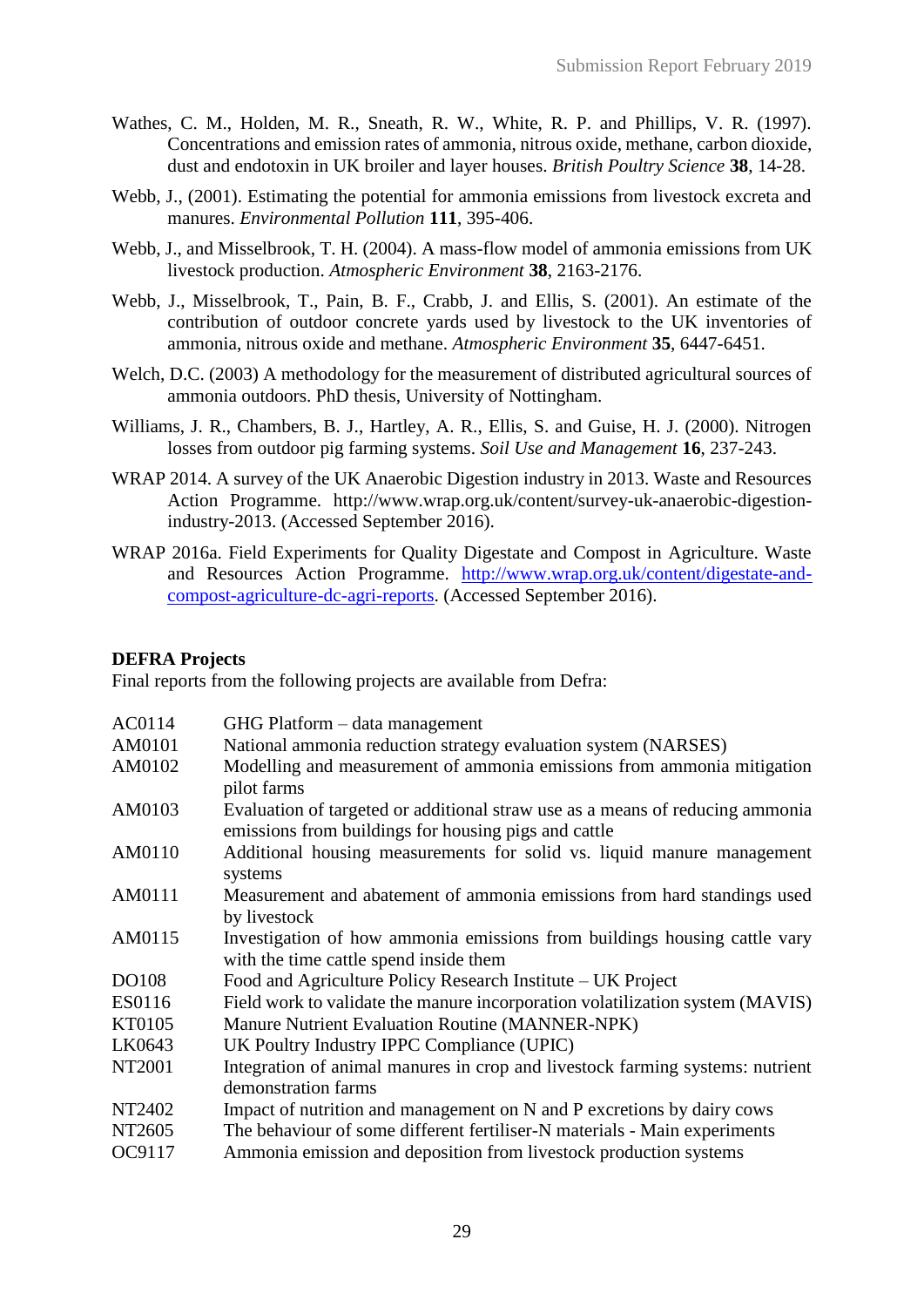- WA0519 Enhancing the effective utilisation of animal manures on-farm through effective compost technology
- WA0618 Emissions from farm yard manure based systems for cattle
- WA0625 The effects of covering slurry stores on emissions of ammonia, methane and nitrous oxide
- WA0632 Ammonia fluxes within solid and liquid manure management systems
- WA0633 Predicting ammonia loss following the application of organic manures to land
- WA0638 Low cost, aerobic stabilisation of poultry layer manure
- WA0641 Low-cost covers to abate gaseous emissions from slurry stores
- WA0651 Ammonia fluxes within broiler litter and layer manure management systems
- WA0652 Field ammonia losses in sustainable livestock LINK Project LK0613
- WA0653 Quantifying the contribution of ammonia loss from housed dairy cows to total N losses from dairy systems (MIDaS2)
- WA0707 Effect of storage conditions on FYM composition, gaseous emissions and nutrient leaching during storage
- WA0708 Covering a farm scale lagoon of pig slurry
- WA0712 Management techniques to minimise ammonia emissions during storage and land spreading of poultry manures
- WA0714 Natural crusting of slurry storage as an abatement measure for ammonia emission on dairy farms
- WA0716 Management techniques to reduce ammonia emissions from solid manures
- WA0717 Ammonia emissions and nutrient balance in weeping-wall stores and earth banked lagoons for cattle slurry storage
- WA0720 Demonstrating opportunities of reducing ammonia emissions from pig housing
- WA0722 Ammonia emission from housed dairy cows in relation to housing system and level of production
- WT0715NVZ Nitrogen and phosphorus output standards for farm livestock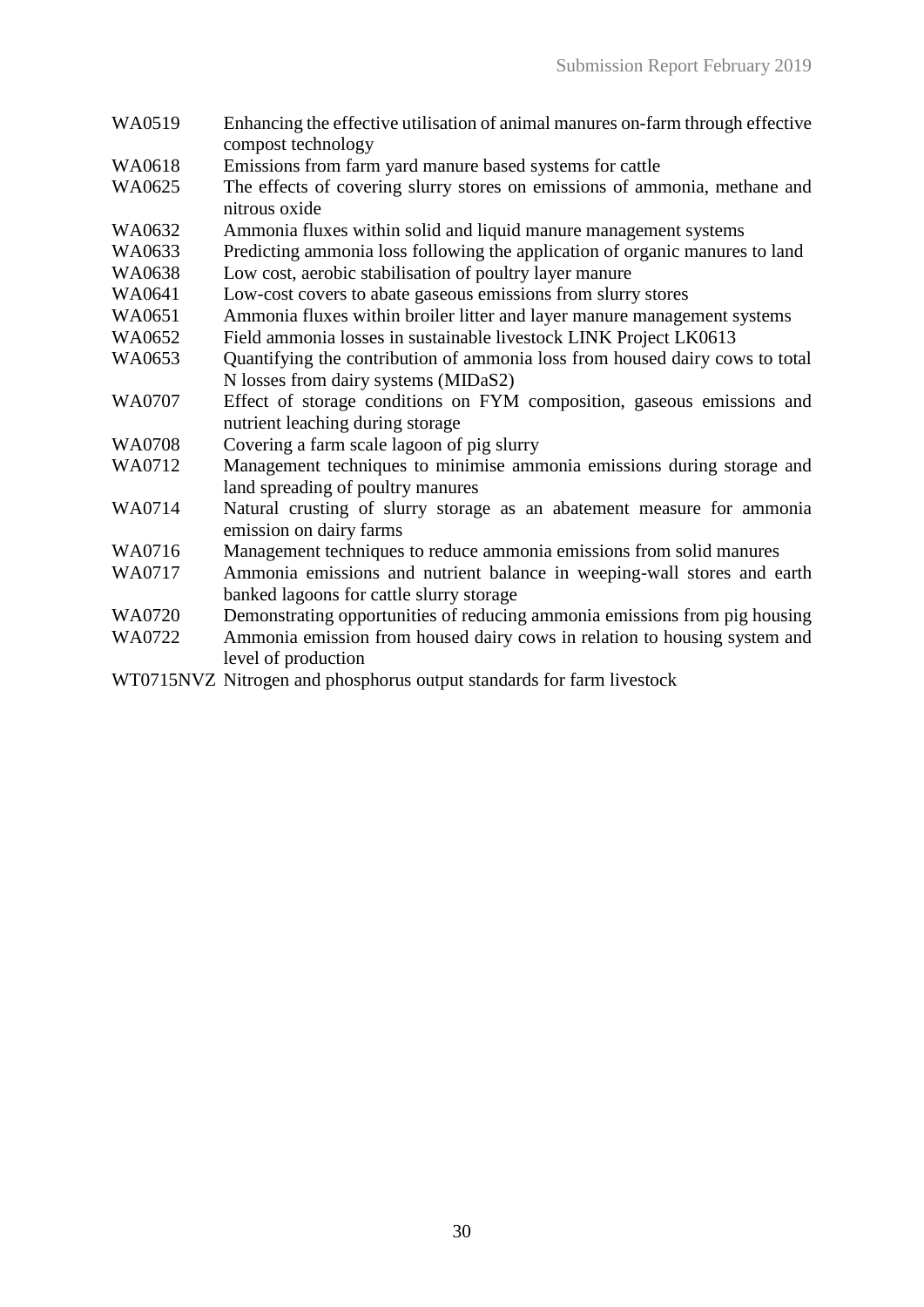# **Appendix 2 Reduction efficiencies for ammonia mitigation methods applicable to the UK ammonia emission inventory**

#### **Introduction**

Agriculture is the major source of ammonia (NH3) emissions to the atmosphere in the UK, accounting for >80% of anthropogenic emissions. Most of these emissions derive from urea excreted by farmed livestock (or uric acid in the case of poultry) and emissions will therefore arise wherever livestock excreta are deposited or managed i.e. at grazing, in livestock housing and during manure storage and application to land. Emissions also arise from inorganic nitrogen fertilisers applied to land. The emission factors used to quantify these emissions in the national inventory are reported separately. A growing number of potential mitigation methods applicable to one or more of the emission sources have been described in the literature. This report lists those that are currently included in the inventory of NH<sup>3</sup> emissions from UK agriculture together with the mean NH<sub>3</sub> emission reduction efficiency associated with each method. In addition, the current state of knowledge regarding the impact of the implementation of each method on emissions of nitrous oxide and methane is given so that these mitigation methods can be fully included in the revised combined agricultural GHG and NH<sup>3</sup> emission inventory.

#### **Emission reduction methods**

Only explicit mitigation methods are included here  $-$  i.e. those that are associated with a reduction in the emission factor for a particular source. Implicit mitigation methods, generally associated with efficiency improvements (e.g. a reduction in fertiliser use through better accounting for manure nitrogen use; a reduction in livestock numbers associated with productivity improvements), will be reflected in the inventory through changes in the activity data and are not described here. One exception in the current  $NH<sub>3</sub>$  emission inventory is the inclusion of a dietary measure, namely low crude protein diets for dairy cows, which is associated with a 20% reduction in the ammoniacal nitrogen content of dairy cow excreta over the housed winter period. In the revised emission inventories, N excretion will be derived using a balance approach according to diet and production characteristics and will therefore reflect any changes in the crude protein content of the diet.

Mitigation methods are categorised according to the emission source i.e. livestock housing, hard standings, manure storage, manure spreading and fertiliser application. Data sources are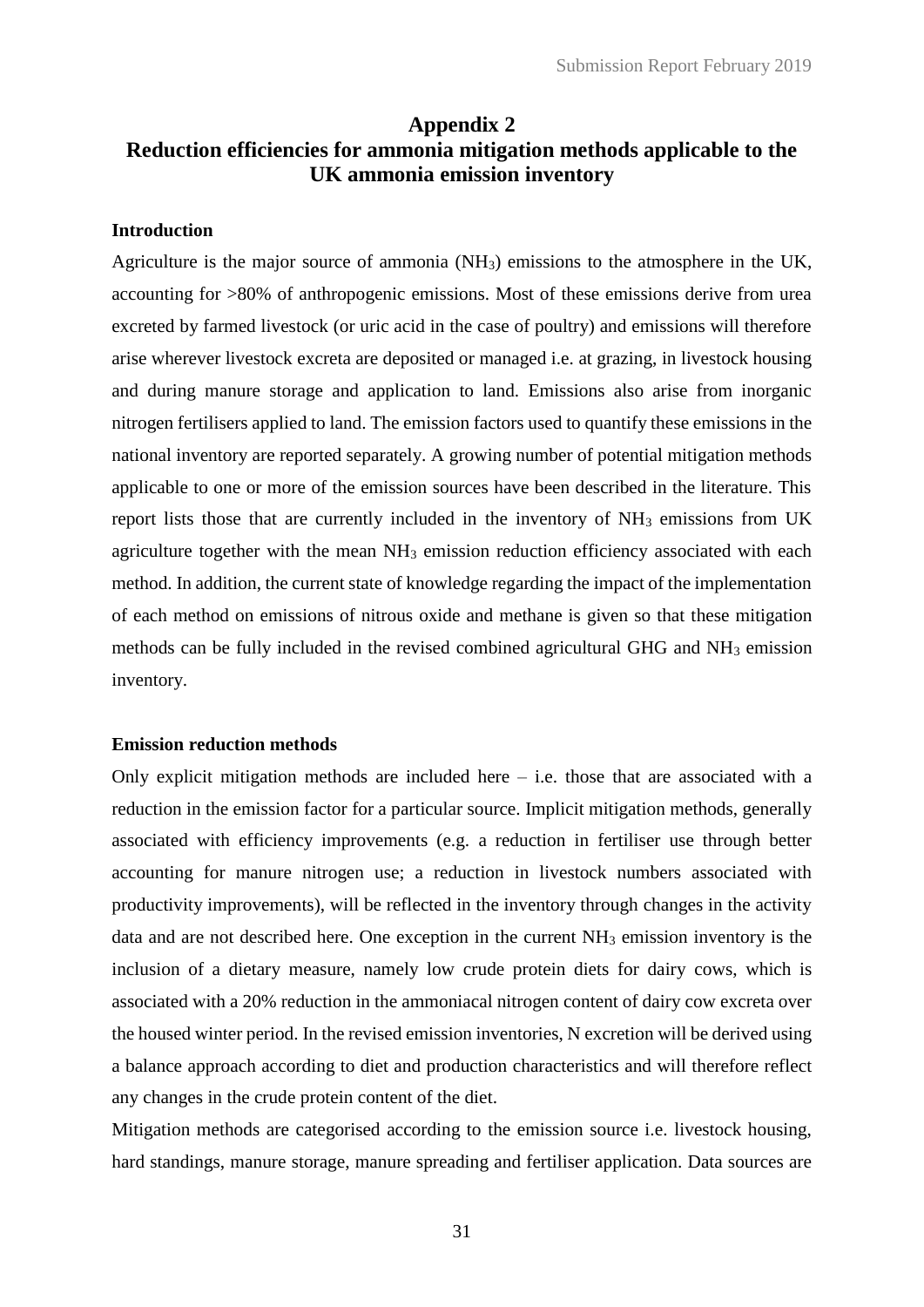given, but the reported emission reduction efficiencies are not necessarily the arithmetic mean of reported studies but are more aligned with the expert judgement approaches used in the Defra 'Mitigation Methods - User Guide' (Newell Price et al., 2011) and the UNECE Task Force for Reactive Nitrogen 'Options for Ammonia Mitigation Guidance Document' (Bittman et al., 2014). These documents and other cited literature should be consulted for more detailed information on the mitigation methods included in Table 1.

Uncertainties are not well defined for these emission reduction estimates, so following 2006 IPCC Guidelines for Tier 2 approach to estimating emissions from manure management, uncertainty bound of  $\pm 20\%$  of the reported value are applied with constraining limits of 0 and 100% also implemented.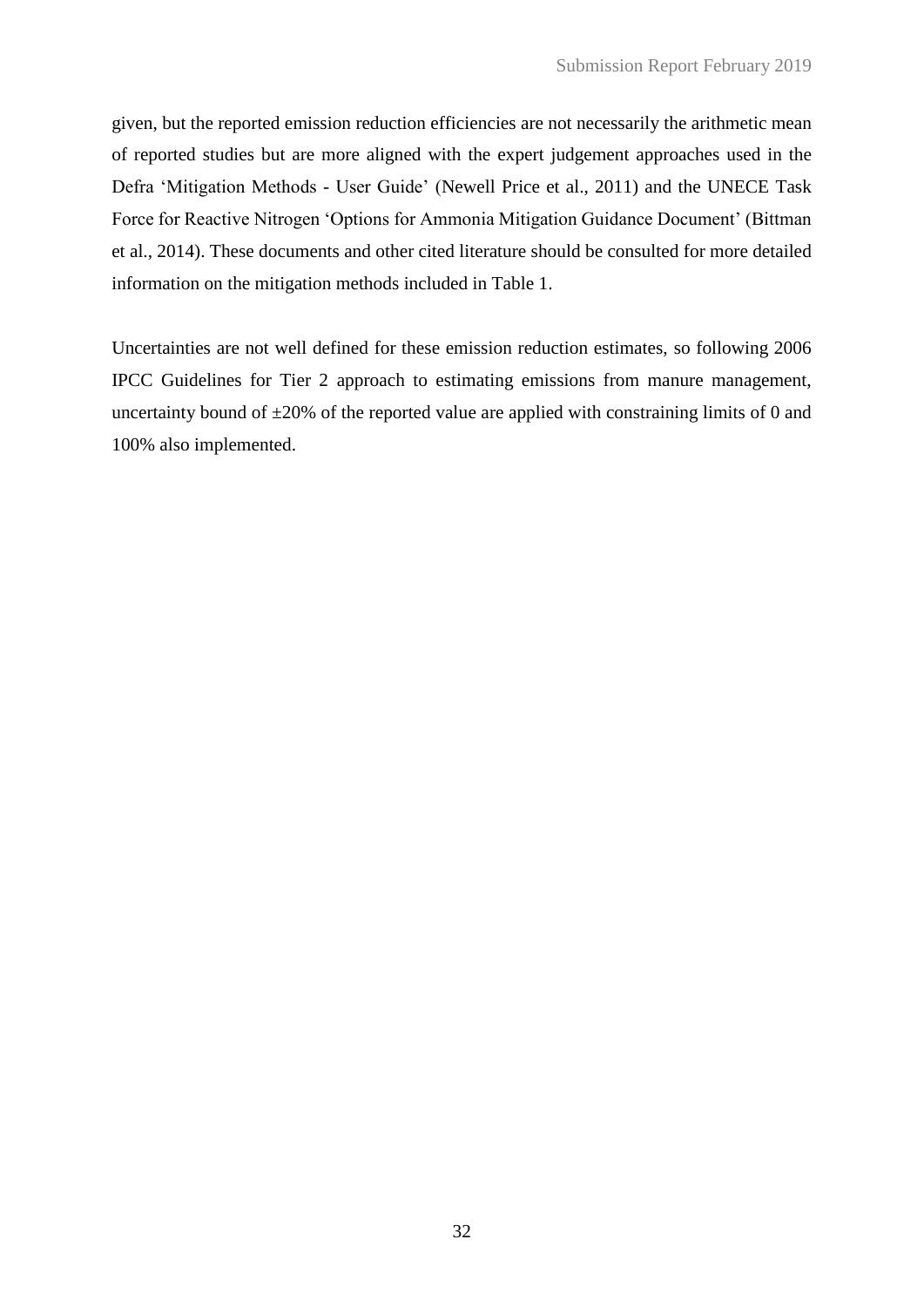| <b>Emission</b> source<br>Cattle housing | Mitigation method<br>Increased scraping frequency in cubicle<br>house (from 2 to 4x per day) | Ammonia<br>emission<br>reduction<br>efficiency (%)<br>15 | <b>Nitrous</b><br>oxide<br>$\overline{\phantom{a}}$ | Methane                                                               | Data source<br>Webb et al. (2006); Braam et al.<br>(1997) |
|------------------------------------------|----------------------------------------------------------------------------------------------|----------------------------------------------------------|-----------------------------------------------------|-----------------------------------------------------------------------|-----------------------------------------------------------|
|                                          | Grooved flooring system for rapid<br>urine draining                                          | 35                                                       |                                                     |                                                                       | Swiestra et al. (2001); Bittman<br>et al. (2014)          |
| Pig housing                              | Partly slatted floor with reduced pit<br>area                                                | 30                                                       | $\blacksquare$                                      |                                                                       | Bittman et al. (2014)                                     |
|                                          | Acid air scrubbing techniques                                                                | 80                                                       | $\overline{\phantom{a}}$                            | $\overline{\phantom{0}}$                                              | Bittman et al. (2014)                                     |
|                                          | Frequent slurry removal with vacuum<br>system                                                | 25                                                       |                                                     |                                                                       | Bittman et al. (2014)                                     |
|                                          | Floating balls on below-slat slurry<br>surface                                               | 25                                                       | $\overline{\phantom{a}}$                            | $\overline{a}$                                                        | Bittman et al. (2014)                                     |
| Poultry housing                          | Air drying of manure on laying hen<br>manure belt systems                                    | 30                                                       | $\overline{?}$                                      | $\overline{?}$                                                        | Bittman et al. (2014)                                     |
|                                          | Acid air scrubbing techniques                                                                | 80                                                       |                                                     |                                                                       | Bittman et al. (2014)                                     |
|                                          | litter<br>Poultry<br>heat<br>drying<br>(e.g.<br>exchangers)                                  | 30                                                       | $\overline{?}$                                      | $\gamma$                                                              | Defra WA0638                                              |
| Dairy cow collecting<br>yards            | Wash down with water twice per day                                                           | 70                                                       | $\overline{\phantom{a}}$                            | $\overline{\phantom{a}}$                                              | Misselbrook et al. (2006)                                 |
| Slurry storage                           | Crusting of cattle slurry                                                                    | 50                                                       | $\uparrow$ EF from<br>0 to 0.005<br>(IPCC)<br>2006) | ↓ Methane<br>Conversion<br>Factor from<br>17 to 10%<br>(IPCC<br>2006) | Misselbrook et al. (2005)                                 |
|                                          | Floating cover (e.g. expanded clay<br>granules)                                              | 60                                                       |                                                     |                                                                       | Bittman et al. (2014); Defra<br>AC0115                    |

Table 1. Reduction efficiencies for ammonia emission mitigation methods and an indication of their impact on nitrous oxide and methane emissions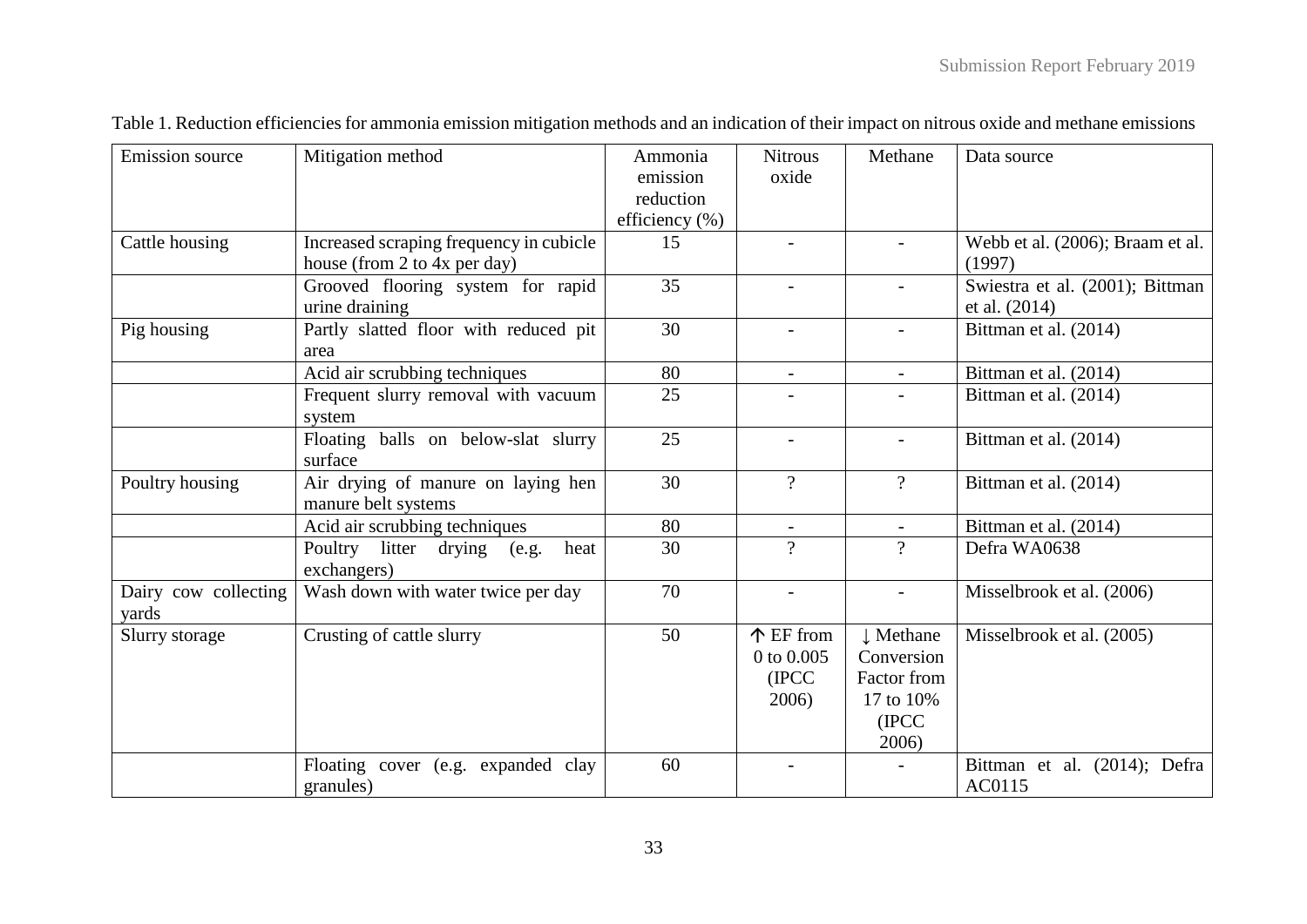|                                    | Tight lid, roof or tent structure  | 80              | $\overline{\phantom{0}}$ | $\overline{\phantom{0}}$ | Bittman et al. (2014)            |
|------------------------------------|------------------------------------|-----------------|--------------------------|--------------------------|----------------------------------|
| FYM/poultry manure                 | Sheeting cover                     | 60              | $\downarrow$ by 30%      |                          | Chadwick (2005)                  |
| storage                            |                                    |                 |                          |                          |                                  |
| Slurry application                 | Trailing hose                      | 30              | $\overline{a}$           | $\overline{a}$           | Smith et al. (2000); Misselbrook |
|                                    |                                    |                 |                          |                          | et al. (2002); Bittman et al.    |
|                                    |                                    |                 |                          |                          | (2014)                           |
|                                    | Trailing shoe                      | 60              |                          |                          | Smith et al. (2000); Misselbrook |
|                                    |                                    |                 |                          |                          | et al. (2002); Bittman et al.    |
|                                    |                                    |                 |                          |                          | (2014)                           |
|                                    | Shallow injection                  | 70              |                          |                          | Smith et al. (2000); Misselbrook |
|                                    |                                    |                 |                          |                          | et al. (2002); Bittman et al.    |
|                                    |                                    |                 |                          |                          | (2014)                           |
| Cattle slurry to arable            | Incorporation within 4h by plough  | 59              | $\blacksquare$           | $\overline{\phantom{0}}$ | Defra ES0116                     |
|                                    | Incorporation within 4h by disc    | 52              | $\blacksquare$           | $\frac{1}{2}$            | Defra ES0116                     |
|                                    | Incorporation within 4h by tine    | 46              | $\blacksquare$           | $\overline{\phantom{a}}$ | Defra ES0116                     |
|                                    | Incorporation within 24h by plough | 21              | $\blacksquare$           | $\overline{\phantom{0}}$ | Defra ES0116                     |
|                                    | Incorporation within 24h by disc   | 19              | $\blacksquare$           | $\overline{\phantom{0}}$ | Defra ES0116                     |
|                                    | Incorporation within 24h by tine   | $\overline{17}$ | $\blacksquare$           | $\overline{\phantom{a}}$ | Defra ES0116                     |
| Pig slurry to arable               | Incorporation within 4h by plough  | 67              |                          | $\frac{1}{2}$            | Defra ES0116                     |
|                                    | Incorporation within 4h by disc    | 59              | $\overline{\phantom{a}}$ | $\frac{1}{2}$            | Defra ES0116                     |
|                                    | Incorporation within 4h by tine    | 52              | $\overline{\phantom{a}}$ | $\overline{a}$           | Defra ES0116                     |
|                                    | Incorporation within 24h by plough | 29              | $\overline{\phantom{a}}$ | $\overline{a}$           | Defra ES0116                     |
|                                    | Incorporation within 24h by disc   | 26              | $\blacksquare$           | $\overline{\phantom{0}}$ | Defra ES0116                     |
|                                    | Incorporation within 24h by tine   | 23              | $\overline{\phantom{a}}$ | $\overline{\phantom{0}}$ | Defra ES0116                     |
| Cattle, pig and duck<br><b>FYM</b> | Incorporation within 4h by plough  | 71              | $\overline{\phantom{a}}$ |                          | Defra ES0116                     |
|                                    | Incorporation within 4h by disc    | 47              | $\overline{\phantom{a}}$ | $\overline{a}$           | Defra ES0116                     |
|                                    | Incorporation within 4h by tine    | 39              | $\blacksquare$           | $\overline{\phantom{0}}$ | Defra ES0116                     |
|                                    | Incorporation within 24h by plough | 34              | $\overline{\phantom{a}}$ | $\overline{a}$           | Defra ES0116                     |
|                                    | Incorporation within 24h by disc   | 23              | $\blacksquare$           | $\overline{\phantom{a}}$ | Defra ES0116                     |
|                                    | Incorporation within 24h by tine   | 19              |                          | $\overline{a}$           | Defra ES0116                     |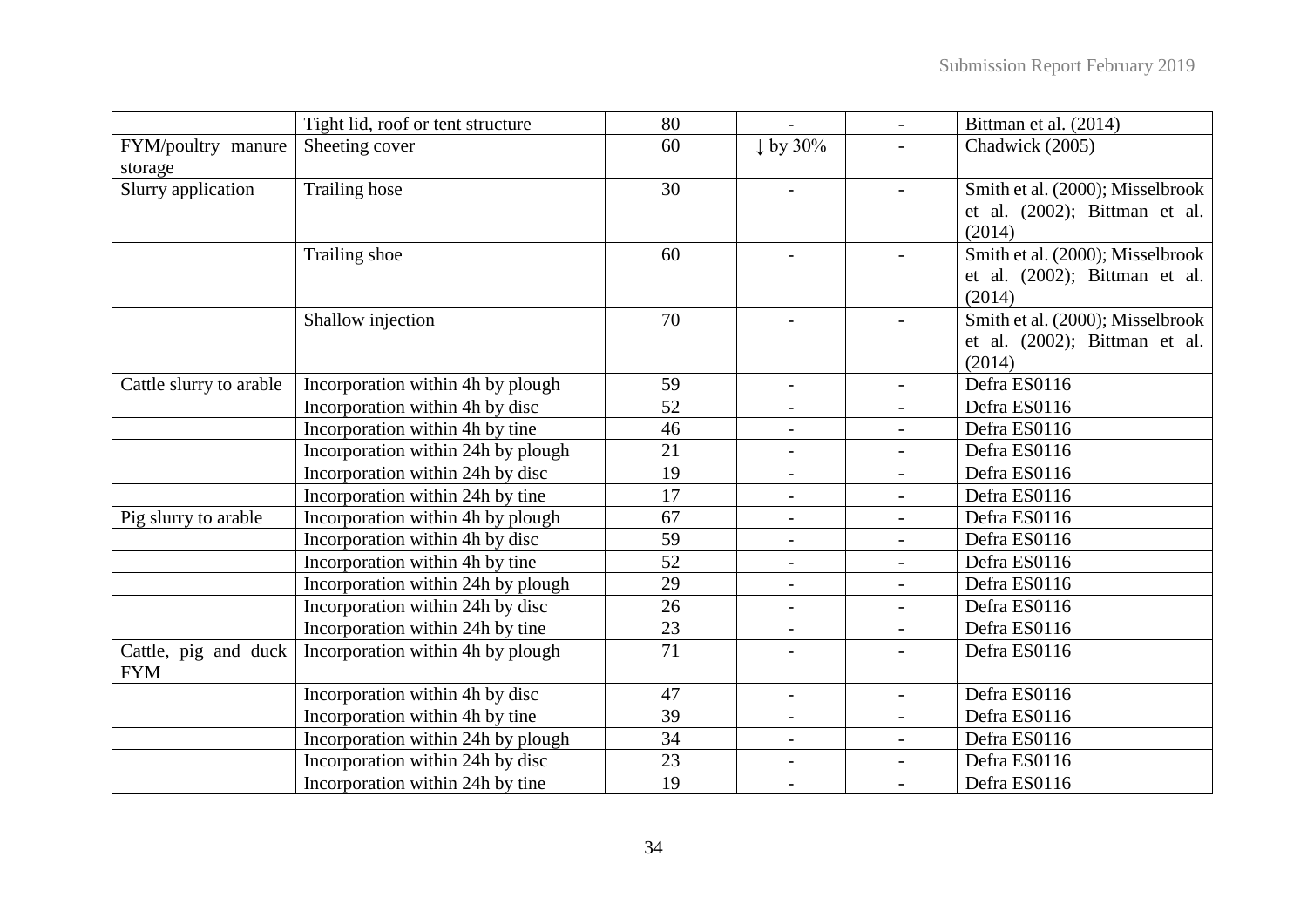| Poultry manure        | Incorporation within 4h by plough  | 82 |                          |                          | Defra ES0116 |
|-----------------------|------------------------------------|----|--------------------------|--------------------------|--------------|
|                       | Incorporation within 4h by disc    | 64 |                          |                          | Defra ES0116 |
|                       | Incorporation within 4h by tine    | 45 |                          |                          | Defra ES0116 |
|                       | Incorporation within 24h by plough | 56 |                          |                          | Defra ES0116 |
|                       | Incorporation within 24h by disc   | 44 |                          |                          | Defra ES0116 |
|                       | Incorporation within 24h by tine   | 31 |                          |                          | Defra ES0116 |
| Urea fertiliser       | Urease inhibitor                   | 70 | $? \downarrow$ (Smith et | $\overline{\phantom{a}}$ | Defra NT26   |
|                       |                                    |    | al. $2012$ )             |                          |              |
| <b>UAN</b> fertiliser | Urease inhibitor                   | 40 |                          |                          | Defra NT26   |